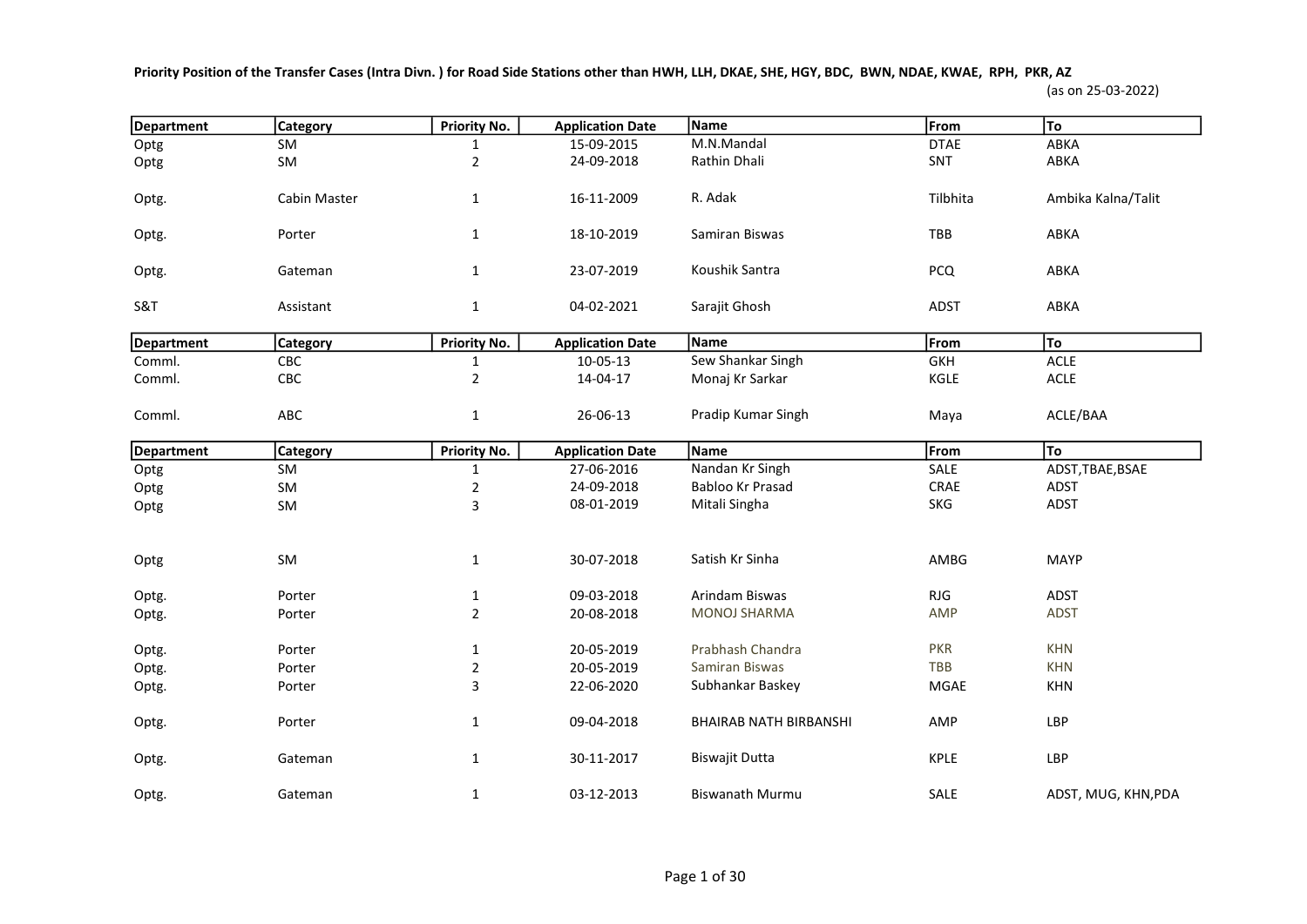| Department        | <b>Category</b>              | <b>Priority No.</b>                 | <b>Application Date</b>               | Name                    | From                | To                                 |
|-------------------|------------------------------|-------------------------------------|---------------------------------------|-------------------------|---------------------|------------------------------------|
| Comml.            | Sr.BC                        | 1                                   | 3-9-2012, 14-01-14                    | Nilima Murmu            | <b>JRAE</b>         | ADST                               |
| Comml.            | Sr.BC                        | $\overline{2}$                      | $07-11-12$                            | Mahadeb Chirimar        | <b>MYM</b>          | <b>ADST</b>                        |
| Comml.            | ABC                          | $\mathbf{1}$                        | 23-10-17                              | Deepak Sonar            | <b>BQY</b>          | <b>ADST</b>                        |
| Comml.            | ABC                          | $\overline{2}$                      | 29-01-18                              | Avimanyu Mukherjee      | <b>MRR</b>          | ADST                               |
| Comml.            | <b>ABC</b>                   | $\mathsf 3$                         | 09-03-18                              | Pradip Kishore Karketta | SOAE                | ADST                               |
| <b>Department</b> | <b>Category</b>              | <b>Priority No.</b>                 | <b>Application Date</b>               | Name                    | From                | To                                 |
| Comml.            | CBC                          | 18                                  | 14-05-14                              | Sujoy Kr.Ghoshal        | LKO                 | CBC/AMBG                           |
| Department        | <b>Category</b>              | <b>Priority No.</b>                 | <b>Application Date</b>               | Name                    | From                | To                                 |
| Optg.             | Gateman                      | $\mathbf{1}$                        | 03-08-2016                            | Mihir Kumar Sarkar      | Kopai               | AGAE, PTAE, Sahebtola              |
| Department        | <b>Category</b>              | <b>Priority No.</b>                 | <b>Application Date</b>               | Name                    | From                | To                                 |
| Optg.             | Gateman                      | $\mathbf{1}$                        | 30-11-2017                            | <b>Biswajit Dutta</b>   | <b>KPLE</b>         | AMP or Labpur                      |
| Optg.             | Gateman                      | $\overline{2}$                      | 02-07-2018                            | Somnath Singha          | <b>DHAE</b>         | Ahmedpur, Labpur or<br><b>KNHR</b> |
| Comml.            | ccc                          | $\mathbf{1}$                        | 20-09-16                              | Shyamal Kumar Shaw      | LAP                 | AMP-KAN                            |
| Comml.            | CBC                          | $\mathbf 2$                         | 17-02-17                              | Kashi Nath Bagdi        | <b>MRR</b>          | AMP                                |
| Comml.            | <b>BS-I</b>                  | 3                                   | $01 - 02 - 16$                        | Anil Hansda             | <b>BHP</b>          | AMP                                |
| Comml.            | Sr.BC                        | 4                                   | 19-10-16                              | <b>Barun Das</b>        | LAP                 | <b>GKH-SNT</b>                     |
| Comml.            | ABC                          | 5                                   | 21-05-17                              | Sukhen Mondal           | <b>SALE</b>         | <b>AMP-KNHR Sec</b>                |
| <b>S&amp;T</b>    | Tech-III(SIM)                | $\mathbf{1}$                        | 06.12.2021                            | Subham Mukherjee        | <b>BHP</b>          | AMP                                |
|                   |                              |                                     |                                       | Name                    |                     | To                                 |
| <b>Department</b> | <b>Category</b><br><b>SM</b> | <b>Priority No.</b><br>$\mathbf{1}$ | <b>Application Date</b><br>14-03-2016 | Braj Kishor Singh       | From<br><b>MGAE</b> | Amjora Sikaripara                  |
| Optg              |                              |                                     |                                       |                         |                     |                                    |
| Department        | <b>Category</b>              | <b>Priority No.</b>                 | <b>Application Date</b>               | Name                    | From                | To                                 |
| Comml.            | <b>CBC</b>                   | $\mathbf{1}$                        | 11-10-13                              | Biswajit Sadhukhan      | <b>CGR</b>          | CBC/BBAE                           |
| <b>Department</b> | <b>Category</b>              | <b>Priority No.</b>                 | <b>Application Date</b>               | Name                    | From                | lто                                |
| Optg              | <b>SM</b>                    | $\mathbf{1}$                        | 19-05-2016                            | Santanu Pal             | Mayapur             | Bahirkhanda                        |
| Department        | <b>Category</b>              | <b>Priority No.</b>                 | <b>Application Date</b>               | Name                    | From                | To                                 |
| Mech.Dsl          | SSE(D)                       | $\mathbf{1}$                        | 29-08-2017                            | <b>DEBASISH ROY</b>     | <b>BWN/DSL SHED</b> | <b>BALIGHATA</b>                   |
| <b>Department</b> | Category                     | <b>Priority No.</b>                 | <b>Application Date</b>               | Name                    | From                | To                                 |
| Optg.             | Porter                       | $\mathbf{1}$                        | 20-11-2017                            | <b>SUBRATA GHOSH</b>    | <b>KWAE</b>         | <b>BANKAPASI</b>                   |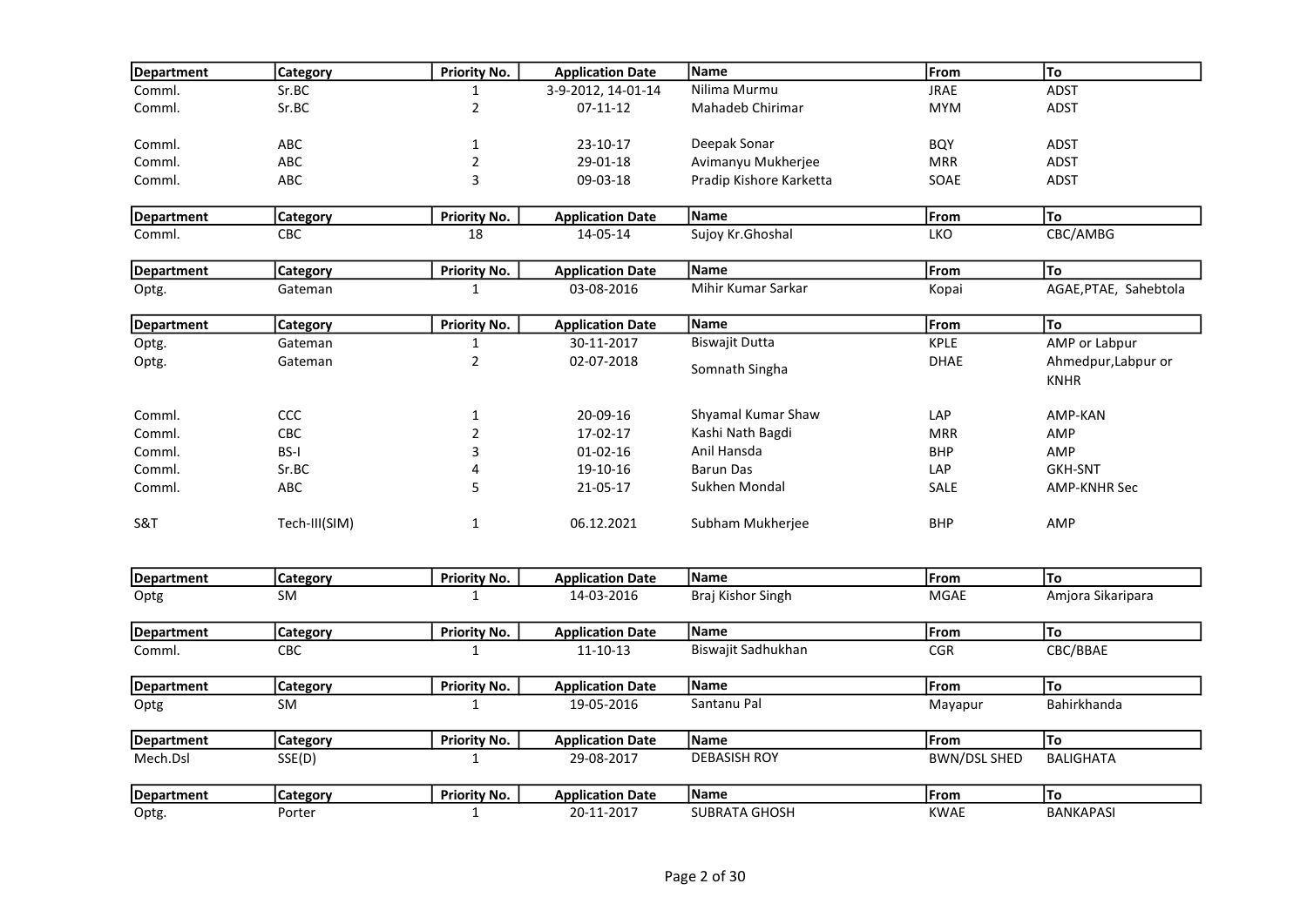| Department        | <b>Category</b> | <b>Priority No.</b> | <b>Application Date</b> | Name                   | From        | To                            |
|-------------------|-----------------|---------------------|-------------------------|------------------------|-------------|-------------------------------|
| Optg.             | Porter          | $\overline{2}$      | 14-06-2018              | Rabiyol Mallick        | <b>JRAE</b> | <b>BANKAPASI</b>              |
| Optg.             | Porter          | 3                   | 19-02-2019              | Atanu Ghosh            | <b>JTL</b>  | <b>BANKAPASI</b>              |
| Optg.             | Porter          | 4                   | 19-10-2020              | Asim Kumar Mondal      | GRP         | Bankapasi                     |
| Optg.             | Porter          | 5                   | 10-01-2020              | <b>SUJIT RUIDAS</b>    | <b>SPS</b>  | BCF (Bankapasi)               |
| Optg              | SM              | $\mathbf{1}$        | 23-11-2017              | Surojit Manna          | <b>SDLE</b> | Bankapasi                     |
| Optg              | SM              | $\sqrt{2}$          | 27-11-2017              | Suman Kundu            | <b>KAN</b>  | Bankapasi                     |
| Optg              | <b>SM</b>       | 3                   | 05-12-2017              | Debkumar Das           | <b>KAN</b>  | Bankapasi                     |
| Department        | Category        | <b>Priority No.</b> | <b>Application Date</b> | Name                   | From        | To                            |
| Optg              | <b>SM</b>       | 1                   | 12-03-2015              | Raj Kumar Prasad       | <b>KWAE</b> | <b>Barmasia</b>               |
| Optg              | <b>SM</b>       | $\overline{2}$      | 13-08-2015              | Sunil Marandi          | <b>TPF</b>  | Barmasia, Shikaripara         |
| Optg              | SM              | 3                   | 14-09-2018              | Rupesh Kumar           | <b>SKIP</b> | <b>Barmasia</b>               |
| Optg              | SM              | 4                   | 08-10-2018              | Ved Prakash            | <b>PNGR</b> | <b>Barmasia</b>               |
| Optg              | SM              | 5                   | 24-10-2018              | Prabhakar Kapri        | <b>BSLE</b> | <b>BRMA</b>                   |
| Optg              | SM              | 6                   | 08-01-2019              | Md.Sharique Raza       | <b>MGAE</b> | <b>Barmasia</b>               |
| Optg              | SM              | $\overline{7}$      | 08-01-2019              | Jitendra Kr Mandal     | MGAE        | <b>Barmasia</b>               |
| Optg              | <b>SM</b>       | 8                   | 12-03-2019              | Md.Ismail Ansari       | AMP         | Barmasia                      |
| Department        | <b>Category</b> | <b>Priority No.</b> | <b>Application Date</b> | Name                   | From        | To                            |
| Comml.            | CBC/BS-I        | $\mathbf 1$         | 02-09-2009              | <b>MONORANJAN BAR</b>  | <b>HGY</b>  | <b>BBAE</b>                   |
| Comml.            | CBC/BS-I        | $\sqrt{2}$          | 11-01-2013              | DHANANJOY MANJHI       | <b>GKH</b>  | <b>BBAE</b>                   |
| Comml.            | CBC/BS-I        | $\mathsf 3$         | 11-01-2013              | MAHENDRA KR. DUBEY     | KQU         | <b>BBAE</b>                   |
| <b>Department</b> | <b>Category</b> | <b>Priority No.</b> | <b>Application Date</b> | Name                   | From        | To                            |
| Optg.             | Porter          | $\mathbf{1}$        | 12-03-2012              | Sri. Shivpoojan Yadav  | <b>BGF</b>  | <b>BCGM</b>                   |
| Optg.             | Porter          | $\sqrt{2}$          | 08-05-2017              | Md Abu Bakar           | <b>SLG</b>  | <b>BCGM OR BGF</b>            |
| <b>Department</b> | <b>Category</b> | <b>Priority No.</b> | <b>Application Date</b> | Name                   | From        | To                            |
| Comml.            | CBC/BS-I        | $\mathbf{1}$        | 20-02-2012              | <b>SUDHIR MONDAL</b>   | <b>BOI</b>  | <b>BEQ</b>                    |
| Comml.            | CBC/BS-I        | $\sqrt{2}$          | 11-01-2013              | DHANANJOY MANJHI       | <b>GKH</b>  | <b>BEQ</b>                    |
| Comml.            | CBC/BS-I        | 3                   | 11-01-2013              | <b>ALOK NATH GHOSH</b> | AMBG        | <b>BEQ</b>                    |
| Comml.            | CBC/BS-I        | 4                   | 26-09-2016              | <b>CHITRA BHAKAT</b>   | <b>TAK</b>  | <b>BEQ</b>                    |
| Comml.            | CBC/BS-I        | 5                   | 26-04-2017              | <b>TARUN DAS</b>       | <b>BQY</b>  | <b>BEQ</b>                    |
| Comml.            | CBC/BS-I        | 6                   | 19-02-2019              | Animesh Kumar Patra    | <b>DKAE</b> | <b>BEQ</b>                    |
| Comml.            | CBC             | $\mathbf{1}$        | 12-08-2017              | Jharna Achara          | MUU         | BEQ to UPA (Spouse<br>Ground) |
| Optg              | SM              | $\mathbf 1$         | 01-09-2015              | S.S.Banerjee           | <b>KAN</b>  | <b>BEQ-BDC</b>                |
| Optg              | SM              | $\overline{2}$      | 01-07-2016              | <b>Mithalesh Kumar</b> | <b>KWAE</b> | BEQ, HWH                      |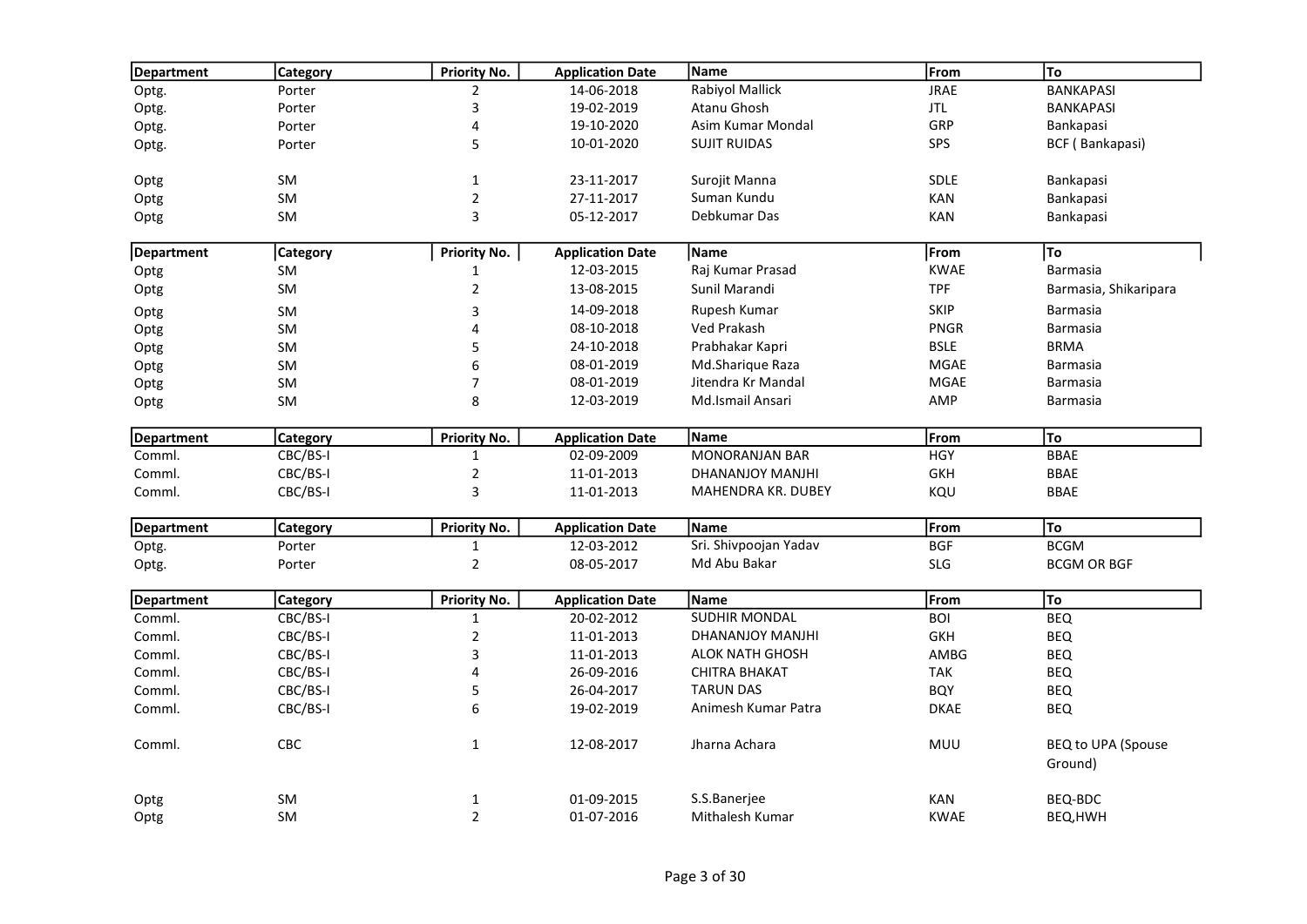| Department        | Category          | <b>Priority No.</b> | <b>Application Date</b> | Name                      | From        | To              |
|-------------------|-------------------|---------------------|-------------------------|---------------------------|-------------|-----------------|
| Optg              | <b>SM</b>         | 3                   | 11-01-2018              | Vivekananda Arya          | CDAE        | <b>BEQ</b>      |
|                   |                   |                     |                         |                           |             |                 |
| Optg              | Gate Man          | 1                   | 16-02-2017              | Navin Kumar               | <b>MYM</b>  | <b>BEQ</b>      |
| Optg              | Gate Man          | $\overline{2}$      | 30-01-2019              | Indrajit Majumder         | <b>TBAE</b> | <b>BEQ</b>      |
| Optg              | Porter            | $\mathbf{1}$        | 17-09-2019              | Avinash Kumar Mondal      | <b>GRAE</b> | <b>BEQ</b>      |
| Department        | <b>Category</b>   | Priority No.        | <b>Application Date</b> | Name                      | From        | To              |
| Comml.            | <b>CBC</b>        | 1                   | 27-12-13                | Rajiv Das                 | <b>UPA</b>  | <b>BEQM</b>     |
| Department        | <b>Category</b>   | <b>Priority No.</b> | <b>Application Date</b> | Name                      | From        | To              |
| Optg.             | Cabinman/Pointman | 1                   | 28-10-2015              | Nanda Dulal Hazra         | <b>BAHW</b> | <b>BFZ</b>      |
| Optg.             | Cabinman/Pointman | $\overline{2}$      | 25-01-2018              | Ramavilak Kewt            | <b>KLNT</b> | <b>BFZ</b>      |
| Department        | <b>Category</b>   | <b>Priority No.</b> | <b>Application Date</b> | Name                      | From        | To              |
| Optg.             | Porter            | $\mathbf{1}$        | 15-01-2016              | Sri. Nupur Chandra Mondal | <b>DBP</b>  | <b>BGF</b>      |
|                   |                   |                     |                         |                           |             |                 |
| Optg.             | Cabinman/Pointman | $\mathbf{1}$        | 28-11-2017              | Subhasis Kr. Ghosh        | <b>BAHW</b> | BGNA-KWA-AMP    |
| Optg.             | Cabinman/Pointman | $\overline{2}$      | 28-11-2017              | NandaDualal Hazra         | <b>BAHW</b> | BGNA-KWA-AMP    |
| Optg.             | SM                | 1                   | 25-01-2019              | <b>Dhirendra Prasad</b>   | <b>TYAE</b> | <b>BGNA</b>     |
| S&T               | Tech-III(SIM)     | $\mathbf{1}$        | 18-08-2020              | Anudeb Mondal             | PRAE        | <b>BGNA</b>     |
| <b>Department</b> | <b>Category</b>   | <b>Priority No.</b> | <b>Application Date</b> | Name                      | From        | To              |
| Optg.             | Cabinman/Pointman | $\mathbf{1}$        | 02-12-2016              | Sk. Idel                  | <b>SHE</b>  | BGRA, KTNA, BWN |
| Comml.            | CBC               | 1                   | 18-09-14                | Anwar Hossiain            | GRP         | <b>BGRA</b>     |
| Optg.             | Gateman           | $\mathbf{1}$        | $01-10-20$              | Samir Biswas              | AMP         | <b>BGRA</b>     |
| Department        | Category          | <b>Priority No.</b> | <b>Application Date</b> | <b>Name</b>               | From        | To              |
| Comml.            | CBC/BS-I          | $\mathbf{1}$        | 11-01-2013              | DHANANJOY MANJHI          | GKH         | <b>BHAE</b>     |
| Comml.            | Sr.BC             | $\mathbf{1}$        | 19-01-10                | Pinaki Bose               | <b>HWH</b>  | <b>BHAE</b>     |
|                   |                   |                     |                         |                           |             |                 |

| Depa<br>tment |        | Priority No. | <b>Application Date</b> | <b>IName</b>     | From       | 10         |
|---------------|--------|--------------|-------------------------|------------------|------------|------------|
| Optg          | Porter |              | ∩ ∩<br>-2019<br>. .     | ា andan Gope     | <b>BHP</b> | <b>BDH</b> |
| Optg          | Porter |              | 2-202،<br>. п. н.       | .<br>Kumar<br>Ка | KAN        | <b>BDH</b> |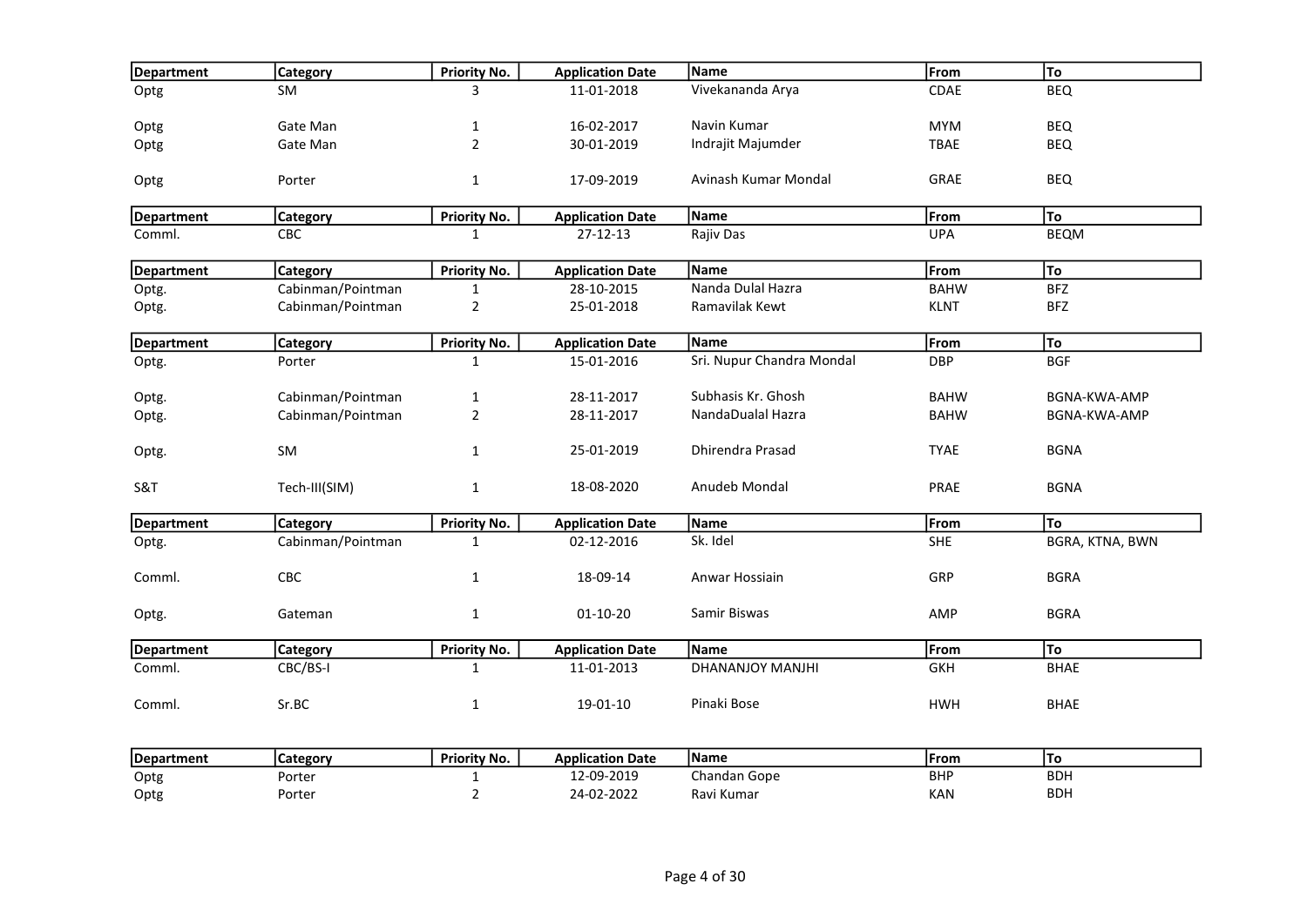| Department        | <b>Category</b> | <b>Priority No.</b>     | <b>Application Date</b> | Name                 | From        | To                       |
|-------------------|-----------------|-------------------------|-------------------------|----------------------|-------------|--------------------------|
|                   |                 |                         |                         |                      |             |                          |
| <b>Department</b> | Category        | Priority No.            | <b>Application Date</b> | Name                 | From        | To                       |
| Optg              | <b>SM</b>       | $\mathbf{1}$            | 23-01-2015              | Shankar Pd Ganguly   | PNE         | <b>BHP</b>               |
| Optg              | <b>SM</b>       | $\overline{2}$          | 11-05-2015              | Swadesh Kr Verma     | KAN         | BHP, PNE, AMP, BDH, GKH, |
| Optg              | SM              | $\mathsf{3}$            | 14-09-2018              | Juli Kumari          | TIT         | <b>BHP</b>               |
| Optg              | SM              | $\overline{\mathbf{4}}$ | 01-01-2019              | Shib Shankar Chowhan | <b>JTL</b>  | <b>BHP</b>               |
| Optg              | Gateman         | $\mathbf{1}$            | 22-12-2021              | Manajit Sarkar       | <b>BSLE</b> | <b>BHP</b>               |
| Optg              | Attendant       | $\mathbf{1}$            | 24-08-2018              | <b>Azizul Haque</b>  | <b>RPH</b>  | <b>BHP</b>               |
| Optg              | Attendant       | $\overline{2}$          | 25-04-2019              | Ujair Hossain        | <b>RPH</b>  | <b>BHP</b>               |
| Optg              | Porter          | $\mathbf 1$             | 18-05-2018              | Biki Paswan          | <b>GHLE</b> | <b>BHP</b>               |
| Optg              | Porter          | $\overline{2}$          | 02-01-2020              | MD. KHAIRUL BASAR    | <b>BWN</b>  | <b>BHP</b>               |
| Optg              | Welder          | $\mathbf{1}$            | 03-09-2020              | Ravi Shankar Sah     | <b>NHT</b>  | <b>BHP</b>               |
| Engg.             | TM-IV           | $\mathbf{1}$            | 03-12-2020              | Pranay Das           | <b>NHT</b>  | <b>BHP</b>               |
| Mech.(C&W)        | Peon            | $\mathbf{1}$            | 19-11-2018              | Mantu Shaikh         | <b>BWN</b>  | <b>BHP</b>               |
| <b>Department</b> | <b>Category</b> | <b>Priority No.</b>     | <b>Application Date</b> | Name                 | From        | To                       |
| Comml.            | CBC/BS-I        | $\mathbf{1}$            | 11-01-2013              | DHANANJOY MANJHI     | <b>GKH</b>  | <b>BHR</b>               |
| Optg.             | Porter          | $\mathbf{1}$            | 06-02-2018              | SANTOSH KR SHAW      | <b>MYM</b>  | <b>BHR</b>               |
| Optg              | SM              | $\mathbf{1}$            | 26-03-2013              | Ujjwal Kr Bakshi     | <b>MUG</b>  | <b>BHR</b>               |
| Optg              | SM              | $\overline{2}$          | 07-05-2014              | Achintya Kumar Dutta | Belur       | <b>BHR</b>               |
| Optg              | SM              | 3                       | 16-01-2015              | Samir Barman         | <b>SLG</b>  | <b>BHR/ Nearer BHR</b>   |
| Optg              | SM              | $\overline{\mathbf{4}}$ | 10-08-2015              | Uma Shankar Prasad   | <b>KHN</b>  | <b>BHR-HWH</b>           |
| Optg              | SM              | 5                       | 19-10-2015              | Mohan Das            | SRP         | <b>BHR</b>               |
| Optg              | SM              | 6                       | 25-08-2017              | Kali Das Sarkar      | <b>TBAE</b> | BHR,CGR                  |
| Optg              | SM              | $\overline{7}$          | 18-04-2018              | A.K.Dutta            | <b>BEQ</b>  | <b>BHR</b>               |
| Optg              | SM              | $\bf 8$                 | 17-07-2018              | Chhotu Ram           | KHN         | <b>BHR</b>               |
| Optg              | SM              | 9                       | 13-08-2018              | Sandip Jaiswal       | <b>JOX</b>  | <b>BHR</b>               |
| Optg              | SM              | 10                      | 05-10-2018              | Arup Kr Mallick      | <b>BHAW</b> | <b>BHR</b>               |
| Optg              | <b>SM</b>       | 11                      | 15-02-2019              | Goutam Deb           | <b>DBP</b>  | <b>BHR</b>               |
| Department        | Category        | <b>Priority No.</b>     | <b>Application Date</b> | Name                 | From        | To                       |
| S&T               | Helper          | $\mathbf 1$             | 12-12-2016              | Animesh Ghosh        | <b>NDAE</b> | <b>BHR</b>               |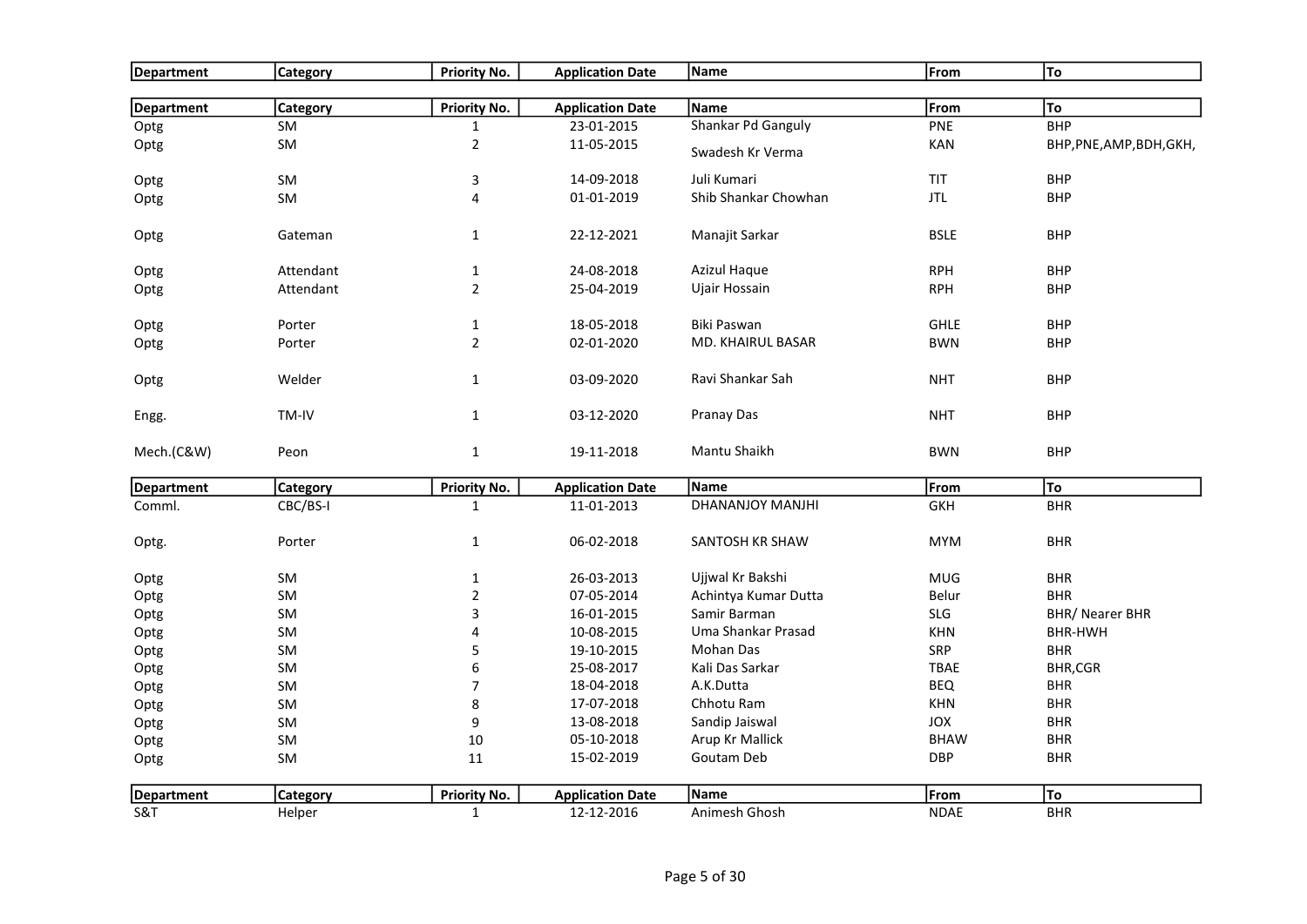| Department        | Category        | <b>Priority No.</b> | <b>Application Date</b> | Name                 | From        | To                                     |
|-------------------|-----------------|---------------------|-------------------------|----------------------|-------------|----------------------------------------|
|                   |                 |                     |                         |                      |             |                                        |
| Department        | <b>Category</b> | <b>Priority No.</b> | <b>Application Date</b> | Name                 | From        | To                                     |
| Optg.             | <b>SM</b>       | $\mathbf{1}$        | 25-01-2019              | Naresh Kujur         | PNE         | <b>KOPAI</b>                           |
| Department        | <b>Category</b> | <b>Priority No.</b> | <b>Application Date</b> | Name                 | From        | To                                     |
| Comml.            | <b>CCC</b>      | $\mathbf{1}$        | 14-09-16                | Mery Topno           | <b>NHT</b>  | Any Station near BHP                   |
| Comml.            | ccc             | $\mathbf 2$         | 20-09-16                | Kashi Nath Bagdi     | <b>MRR</b>  | Near by BHP                            |
| Comml.            | ccc             | 3                   | 21-01-17                | Dinanath Ram         | <b>SNT</b>  | <b>BHP</b>                             |
| Comml.            | CCC             | $\overline{4}$      | 14-10-17                | Raghu nath Bhowmick  | <b>TIT</b>  | <b>BHP</b>                             |
| Comml.            | CS-I            | $\mathbf{1}$        | 06-01-17                | Dilip Kr Das         | BWN(P       | <b>BHP or SNT</b>                      |
| Comml.            | <b>CTI</b>      | $\mathbf{1}$        | 18-04-13,17-05-13       | Niranjan Lo          | AZ          | BHP or BWN, Squad Tkt<br>Checking duty |
| Comml.            | ABC             | $\mathbf{1}$        | 22-11-16                | Subham Sanyal        | <b>NDAE</b> | ABC/BHP                                |
| <b>Department</b> | <b>Category</b> | <b>Priority No.</b> | <b>Application Date</b> | Name                 | From        | To                                     |
| Medical           | H&MI            | $\mathbf{1}$        | 16-01-2018              | SRI AJAY KUMAR       | <b>HWH</b>  | <b>BMG</b>                             |
| Medical           | HA              | 1                   | 31-12-2018              | Sri Rajkumar Mallick | ANO/HWH     | BMG/HU                                 |
| Medical           | HA              | $\mathbf 2$         | 08-01-2019              | Ranjeet Kumar        | ANO/HWH     | BMG/HU                                 |
| Medical           | HA              | 3                   | 18-03-2019              | Abdul Sukur          | ANO/HWH     | BMG/HU                                 |
| Engineering       | Trackman-IV     | $\mathbf{1}$        | 13-02-2020              | Debabrata Mondal     | GRAE        | <b>BMG</b>                             |
| Engineering       | Trackman-IV     | $\mathbf 2$         | 23-06-2020              | Santosh Routh        | <b>PDA</b>  | <b>BMG</b>                             |
| Engineering       | Trackman-IV     | 3                   | 11-08-2020              | Prasanta Rana        | BWN/E       | <b>BMG</b>                             |
| Engineering       | Trackman-IV     | 4                   | 11-08-2020              | Koustubh Manna       | BWN/E       | <b>BMG</b>                             |
| Engineering       | Trackman-IV     | 5                   | 11-08-2020              | <b>Biswadip Paul</b> | BWN/W       | <b>BMG</b>                             |
| Engineering       | Trackman-IV     | 6                   | 11-08-2020              | Joydev Paul          | <b>BHP</b>  | <b>BMG</b>                             |
| Engineering       | Trackman-IV     | $\overline{7}$      | 11-08-2020              | Soumen Samanta       | BWN/E       | <b>BMG</b>                             |
| Engineering       | Trackman-IV     | 8                   | 11-08-2020              | Jitan Ram            | BWN/W       | <b>BMG</b>                             |
| Engineering       | Trackman-IV     | 9                   | 15-10-2020              | Aritra Ghosh         | GRAE        | <b>BMG</b>                             |
| Engineering       | Trackman-IV     | 10                  | 15-10-2020              | Md. Bakibillah       | GRAE        | <b>BMG</b>                             |
| Engineering       | Trackman-IV     | 11                  | 03-12-2020              | Rasil Kumar Singh    | <b>DKAE</b> | <b>BMG</b>                             |
| Engineering       | Trackman-IV     | 12                  | 15-01-2021              | Ati Maiti            | GRAE        | <b>BMG</b>                             |
| <b>Department</b> | <b>Category</b> | Priority No.        | <b>Application Date</b> | Name                 | From        | To                                     |
| Optg.             | Cabin Master    | $\mathbf{1}$        | 13-10-2017              | Mrityunjay Mandal    | <b>PKR</b>  | <b>BOI</b>                             |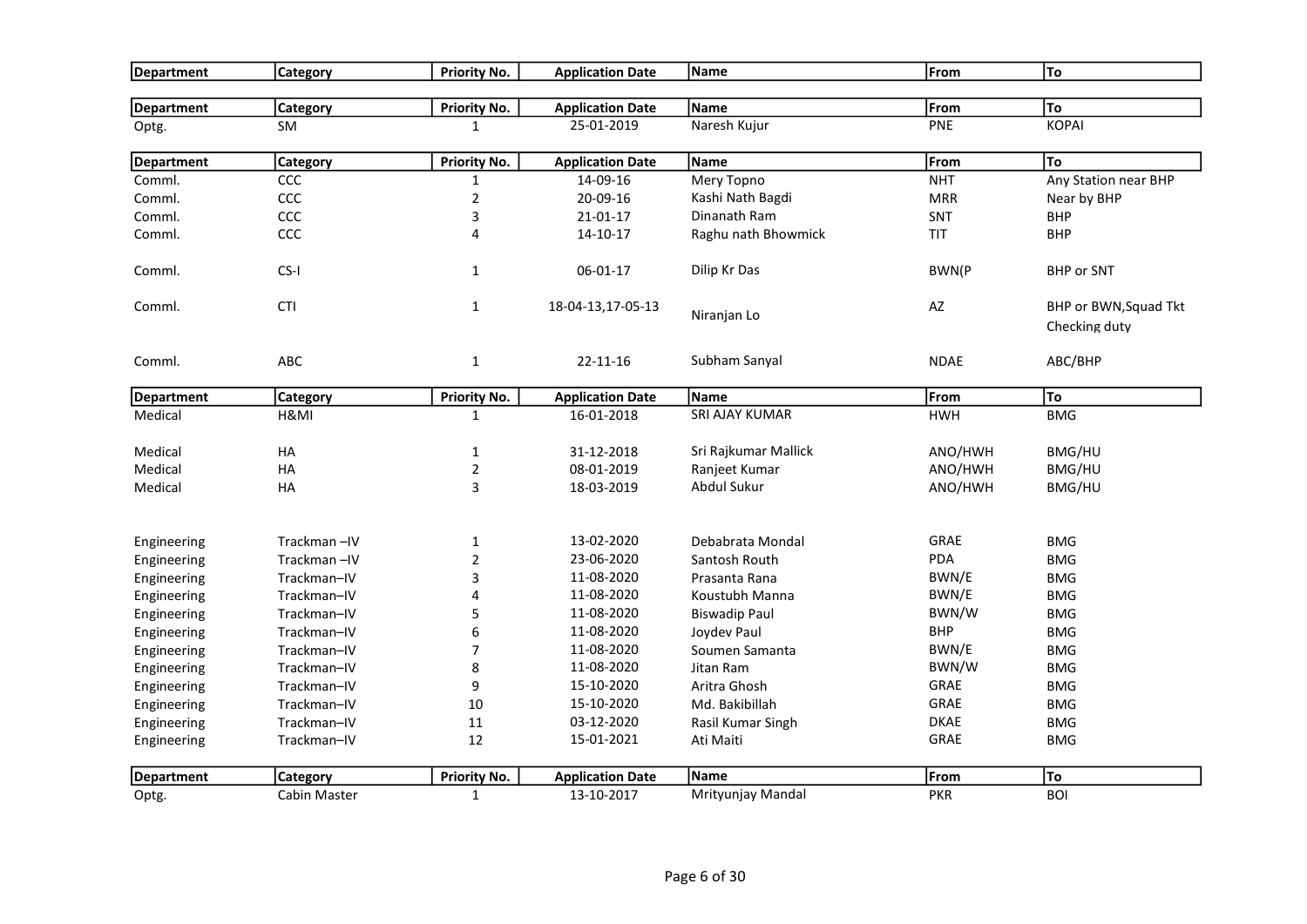| <b>Department</b> | <b>Category</b> | <b>Priority No.</b> | <b>Application Date</b> | Name                   | From        | To                       |
|-------------------|-----------------|---------------------|-------------------------|------------------------|-------------|--------------------------|
| Optg.             | Porter          | $\mathbf{1}$        | 12-08-2020              | Anowarul Kadir Biswas  | CRAE        | <b>BOI</b>               |
|                   |                 |                     |                         |                        |             |                          |
| Comml.            | CPC             | $\mathbf{1}$        | 05-09-11                | Prabir Kumar           | <b>HWH</b>  | BOI/DBP/PLAE             |
| Comml.            | <b>CBC</b>      | $\overline{2}$      | 09-10-13                | Goutam Kr. Singh       | <b>RJG</b>  | <b>BOI</b>               |
| S&T               | Assistant       | $\mathbf{1}$        | 14-09-20                | Sanjay Saren           | <b>JRAE</b> | <b>BOI</b>               |
| Department        | <b>Category</b> | <b>Priority No.</b> | <b>Application Date</b> | Name                   | From        | To                       |
| Optg.             | Gateman         | $\mathbf{1}$        | 28-08-2015              | Sk.Naser Ali           | <b>SLG</b>  | <b>BPS</b>               |
| Optg.             | Gateman         | $\mathbf 2$         | 11-09-2015              | Uttam Harizon          | <b>BSLE</b> | <b>BPS</b>               |
| <b>Department</b> | <b>Category</b> | <b>Priority No.</b> | <b>Application Date</b> | Name                   | From        | To                       |
| Comml.            | CBC/BS-I        | $\mathbf{1}$        | 02-09-2009              | <b>MONORANJAN BAR</b>  | <b>HGY</b>  | <b>BRMH</b> (belur math) |
| Comml.            | Sr.BC           | $\overline{2}$      | 23-09-16                | Suparna Indu           | <b>BEQ</b>  | HWH area/BRMH            |
| Comml.            | BS.             | 3                   | 13-02-18                | Jagadish Ch Barman     | LLH         | BS/BRMH                  |
| Comml.            | <b>ABC</b>      | $\mathbf{1}$        | 10-03-16                | Shib Nandan Das        | <b>SIU</b>  | <b>BRMH</b>              |
| Department        | <b>Category</b> | <b>Priority No.</b> | <b>Application Date</b> | Name                   | From        | To                       |
| Optg              | <b>SM</b>       | $\mathbf{1}$        | 12-04-2017              | Tanima Pal             | <b>BMAE</b> | <b>BRPA</b>              |
| Optg              | <b>SM</b>       | $\overline{2}$      | 12-03-2018              | Anukul Sarkar          | GRAE        | <b>BRPA</b>              |
|                   |                 |                     |                         |                        |             |                          |
| Optg.             | Cabin Master    | $\mathbf{1}$        | 18-05-2010              | <b>Bimal Mondal</b>    | Baruipara   | <b>BRPA to HWH area</b>  |
| Optg.             | Porter          | $\mathbf{1}$        | 12-04-2016              |                        | Lr. Under   | BRPA, JOX, HWH           |
|                   |                 |                     |                         | Sri. Ashok Kumar Kuril | TI(M)/BWN   |                          |
| Comml.            | <b>CBC</b>      | $\mathbf{1}$        | 02-03-14                | Ramkrishna Sethia      | KGLE        | BRPA or nearby like      |
|                   |                 |                     |                         |                        |             | MBE, BPAE, JOX           |
| Comml.            | Sr.BC           | $\mathbf{1}$        | 17-12-16                | Kazi Injamul Haque     | <b>JRAE</b> | <b>BRPA</b>              |
|                   |                 |                     |                         |                        |             |                          |
| Comml.            | ABC             | $\mathbf{1}$        | 24-04-12                | Pabitra Kr.Majumdar    | <b>BLAE</b> | ABC/BRPA 08 hrs roster   |
| Department        | <b>Category</b> | <b>Priority No.</b> | <b>Application Date</b> | Name                   | From        | To                       |
| Optg.             | Gateman         | 1                   | 13-03-2015              | <b>RABIN BAGDI</b>     | SOAE        | <b>BSAE</b>              |
| Optg.             | Gateman         | $\mathbf 2$         | 06-05-2017              | <b>NARESH BANSFORE</b> | <b>JIT</b>  | <b>BSAE</b>              |
| Optg.             | Gateman         | 3                   | 28-08-2017              | Manoj kumar Harijon    | <b>SLG</b>  | <b>BSAE</b>              |
| Optg.             | Gateman         | 4                   | 24-05-2018              | ANANDA DALAL           | <b>DTAE</b> | <b>BSAE</b>              |
| Optg.             | Gateman         | 5                   | 17-07-2018              | SAMIT MALLICK          | BZL         | <b>BSAE</b>              |
| Optg.             | Gateman         | 6                   | 07-06-2019              | <b>TAPAN HALDER</b>    | ABKA        | <b>BSAE</b>              |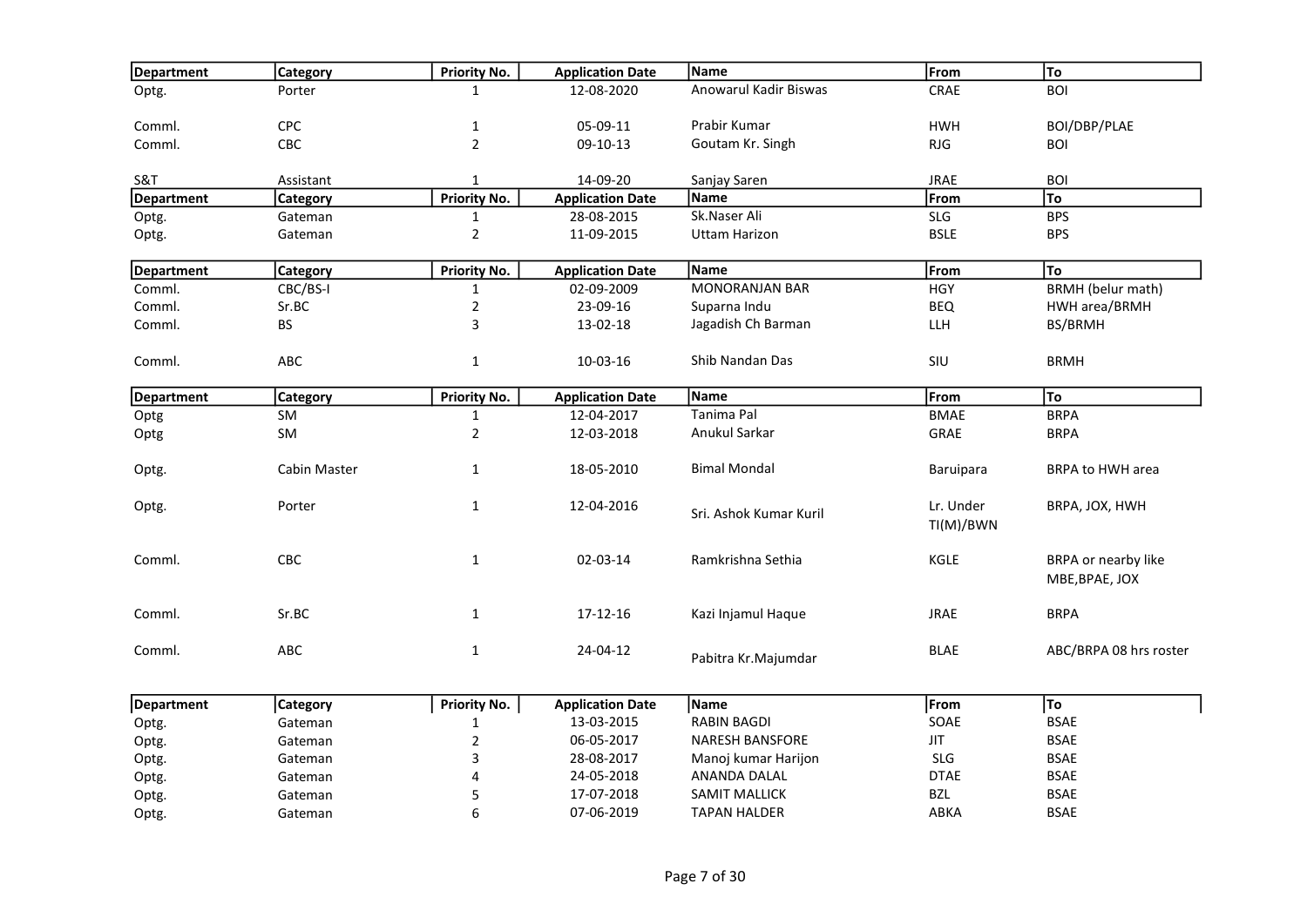| Department        | Category          | <b>Priority No.</b> | <b>Application Date</b> | Name                   | From           | To                        |
|-------------------|-------------------|---------------------|-------------------------|------------------------|----------------|---------------------------|
|                   |                   |                     |                         |                        |                |                           |
| Optg              | SM                | $\mathbf 1$         | 04-11-2015              | Kalyan Sagar           | <b>BZLE</b>    | <b>BSAE-HWH</b>           |
| Optg              | SM                | $\mathbf 2$         | 18-07-2016              | <b>Biswajit Biswas</b> | <b>JIT</b>     | BSAE, HYG, CNS            |
| Optg              | SM                | 3                   | 18-08-2016              | Prokash Biswas         | <b>KHN</b>     | BSAE, TBAE, HYG           |
| Optg              | SM                | 4                   | 29-11-2018              | Rajesh Kr Bharti       | <b>DTAE</b>    | <b>BSAE</b>               |
| Optg              | SM                | 5                   | 15-02-2019              | Krishna Gopal Debnath  | <b>NDAE</b>    | <b>BSAE</b>               |
| Optg.             | Porter            | $\mathbf 1$         | 09-06-2016              | Sri. Raju Biswas       | <b>SLG</b>     | <b>BSAE-SRP &amp; HYG</b> |
| Opt.              | Porter            | $\overline{2}$      | 05-07-2018              | PIYUSH KR SINGH        | <b>KHANYAN</b> | <b>BSAE</b>               |
| Opt.              | Porter            | 3                   | 10-12-2018              | Gopal Chandra Dey      | <b>TLO</b>     | <b>BSAE</b>               |
| Optg.             | Porter            | $\mathbf{1}$        | 05-09-2018              | Apurba Kr. Mitra       | <b>SKG</b>     | <b>HYG</b>                |
| Optg.             | Porter            | $\overline{2}$      | 17-05-2019              | Lakhpatta Devi         | TBAE           | <b>HYG</b>                |
| Optg.             | Porter            | 3                   | 25-01-2020              | <b>BISWAJIT MONDAL</b> | <b>BSAE</b>    | <b>HYG</b>                |
| Optg.             | Porter            | $\mathbf{1}$        | 11-05-2018              | <b>CHAMPA DEVI</b>     | <b>ADST</b>    | <b>CNS</b>                |
| Optg.             | Porter            | $\overline{2}$      | 30-08-2018              | DEBASISH KANTI HALDER  | <b>SPS</b>     |                           |
| Optg.             | Porter            | $\mathbf 1$         | 27-08-2018              | <b>LELIN MONDAL</b>    | <b>NHT</b>     | BAZARSAU                  |
| Comml.            | ABC               | $\mathbf 1$         | 22-06-17                | Manish Kumar           | <b>BZLE</b>    | <b>BSAE to KJU</b>        |
| Comml.            | ABC               | $\overline{2}$      | 06-02-18                | Soma Saha              | <b>HPL</b>     | <b>BSAE</b>               |
| Comml.            | BS-I              | $\mathbf{1}$        | 11-06-2018              | Kalo Sona Malo         | <b>BGF</b>     | <b>BSAE</b>               |
| S&T               | Tech/III          | $\mathbf{1}$        | 23-08-2018              | Pranoy Sarkar          | <b>BHR</b>     | <b>BSAE</b>               |
| S&T               | Tech/III          | $\overline{2}$      | 06-09-2018              | Tarun Kr. Hazra        | MUG/CR         | <b>BSAE-JIT SECTION</b>   |
| S&T               | Tech-III          | 3                   | 18/06/06/2020           | Pawan Kr. Yadav        | ABKA           | <b>BDC/RRI</b>            |
| S&T               | Tech-III/SIM      | 4                   | 12-10-2020              | Ashis Bain             | <b>MYM</b>     | <b>BSAE</b>               |
| <b>Department</b> | Category          | <b>Priority No.</b> | <b>Application Date</b> | Name                   | From           | To                        |
| Optg.             | Cabinman/Pointman | $\mathbf{1}$        | 18-12-2017              | Swapan Kr. KAR         | <b>PKR</b>     | <b>BSLE</b>               |
| Optg.             | Gateman           | $\mathbf 1$         | 15-05-2017              | <b>Uttam Harizon</b>   | <b>GKH</b>     | <b>BSLE</b>               |
| Optg.             | Porter            | $\mathbf{1}$        | 05-09-2019              | <b>SMT ABHYA BAGDI</b> | <b>BHP</b>     | <b>BSLE</b>               |
| Optg.             | Tech-III(SIM)     | $\mathbf 1$         | 06.08.2021              | Rana Chatterjee        | SNT            | <b>BSLE</b>               |
| <b>Department</b> | Category          | Priority No.        | <b>Application Date</b> | Name                   | From           | To                        |
| Optg.             | Porter            | $\mathbf{1}$        | 29-11-2017              | PARTHA DAS             | <b>BHR</b>     | <b>BTNG</b>               |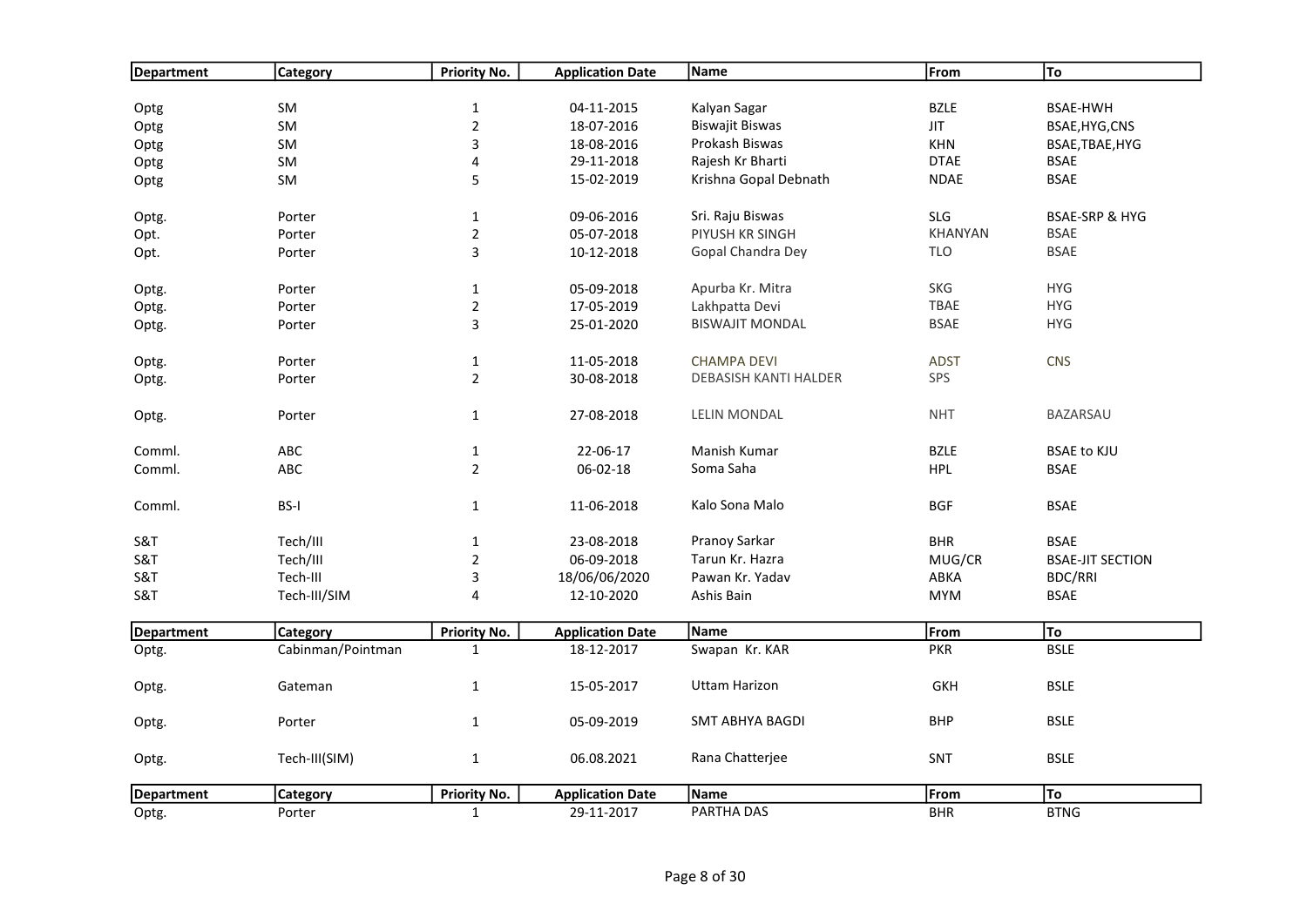| Department | <b>Category</b>   | Priority No.        | <b>Application Date</b> | Name                    | From        | To                           |
|------------|-------------------|---------------------|-------------------------|-------------------------|-------------|------------------------------|
|            |                   |                     |                         |                         |             |                              |
| Optg       | SM                | $\mathbf{1}$        | 23-02-2015              | Narendra Kumar Singh    | <b>BHW</b>  | <b>BTNG/SYDL LLH/CC Link</b> |
|            |                   |                     |                         |                         |             | Cab/BZL                      |
| Optg       | <b>SM</b>         | $\overline{2}$      | 10-09-2018              | Satyajit Pal            | CRAE        | <b>BTNG</b>                  |
| Optg       | SM                | 3                   | 13-09-2018              | Manoj Kumar             | <b>HPL</b>  | <b>BTNG</b>                  |
| Optg       | <b>SM</b>         | 4                   | 24-09-2018              | Ayan Santra             | <b>PCQ</b>  | <b>BTNG</b>                  |
| Optg       | <b>SM</b>         | 5                   | 24-09-2018              | Debasish Das            | <b>TLO</b>  | <b>BTNG</b>                  |
| Optg       | SM                | 6                   | 10-10-2018              | Monoj Das               | <b>DKAE</b> | <b>BTNG</b>                  |
| Optg       | SM                | $\overline{7}$      | 04-03-2019              | Pavel Bagchi            | <b>KLP</b>  | <b>BTNG</b>                  |
| Department | <b>Category</b>   | <b>Priority No.</b> | <b>Application Date</b> | Name                    | From        | To                           |
| Optg.      | Gateman           | 1                   | 03-09-2018              | MD.NAZAR                | KQU         | <b>BZL</b>                   |
| Optg.      | Gateman           | $\overline{2}$      | 10-09-2018              | <b>DILIP DAS</b>        | <b>BMAE</b> | <b>BZL</b>                   |
| Optg.      | Gateman           | 3                   | 19-09-2018              | <b>SUBRATA KR KUNDU</b> | <b>BRPA</b> | <b>BZL</b>                   |
| Optg.      | Gateman           | 4                   | 17-05-2019              | SANGRAM YADAV           | JOX         | <b>BZL</b>                   |
| Optg.      | Gateman           | 5                   | 05-09-2019              | <b>SUDAM SHAW</b>       | <b>DKAE</b> | <b>BZL</b>                   |
| Optg.      | Porter            | $\mathbf{1}$        | 22-10-2019              | Shankar Turi            | KQU         | <b>BZL</b>                   |
| Optg.      | Porter            | $\overline{2}$      | 17-11-2020              | <b>Binod Kumar Mali</b> | <b>BZLE</b> | <b>BZL</b>                   |
| Optg       | SM                | $\mathbf{1}$        | 01-09-2015              | P. P. Mukhopadhyay      | <b>DKAE</b> | <b>BZL</b>                   |
| Optg       | <b>SM</b>         | $\overline{2}$      | 04-11-2016              | G.C.Porel               | <b>HWH</b>  | <b>BZL</b>                   |
| Optg       | <b>SM</b>         | 3                   | 13-01-2017              | Nihar Ranjan Ray        | <b>HWH</b>  | <b>BZL</b>                   |
| Optg       | SM                | 4                   | 19-12-2017              | Somnath Auddy           | <b>BMAE</b> | <b>BZL</b>                   |
| Optg       | SM                | 5                   | 11-01-2018              | Probir Kr Biswas        | CDAE        | <b>BZL</b>                   |
| Optg       | SM                | 6                   | 13-12-2018              | Kartick Sadhukhan       | KQU         | <b>BZL</b>                   |
| Optg       | SM                | 7                   | 15-02-2019              | Siddhyatha Koley        | <b>BRPA</b> | <b>BZL</b>                   |
| Optg.      | Cabinman/Pointman | $\mathbf{1}$        | 05-05-2015              | Anil Kr. Oraon          | <b>MUG</b>  | <b>BZLE</b> (Bazarsau)       |
|            |                   | $\overline{2}$      | 23-12-2019              | Madhusudan Hazra        | SALE        | <b>BZLE</b> (Bazarsau)       |
|            |                   | 3                   | 13-01-2020              | Ekkari Mondal           | SALE        | <b>BZLE</b> (Bazarsau)       |
| Optg.      | Gateman           | $\mathbf{1}$        | 13-01-2020              | Ekkari Mondal           | SALE        | <b>BZLE</b>                  |
| Comml.     | ABC               | $\mathbf{1}$        | 04-10-16                | Abdul Talib Khan        | <b>RPH</b>  | Between BZL to DKAE          |

| <b>IDepartment</b> | Category  | Priority No. | <b>Application Date</b> | l Name            | <b>IFrom</b> | То                         |
|--------------------|-----------|--------------|-------------------------|-------------------|--------------|----------------------------|
| Optg               | <b>SM</b> |              | 04-05-2016              | Tirthankar Mallik | <b>DKAE</b>  | CCL(E), BLY, BZL           |
| Optg               | <b>SM</b> |              | 19-12-2017              | Naren Mondal      | <b>DKAE</b>  | CCL(W)                     |
| Optg               | SM        |              | 16-07-2018              | Rajib Manna       | CRAE         | $CCI$ $M$<br><b>CCL-VV</b> |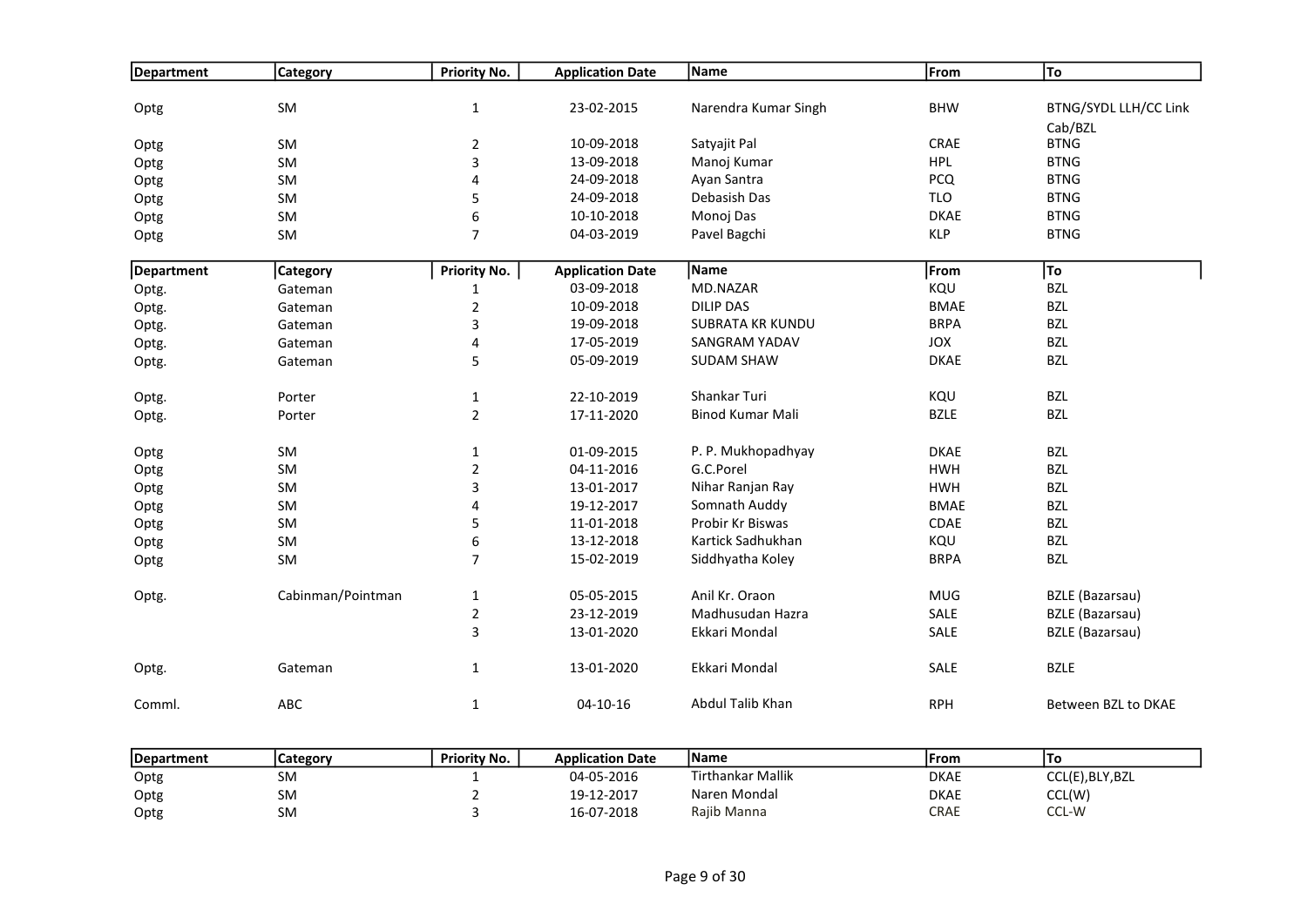| Department | Category        | Priority No.     | <b>Application Date</b> | <b>Name</b>           | From        | To              |
|------------|-----------------|------------------|-------------------------|-----------------------|-------------|-----------------|
| Optg       | SM              | 4                | 24-05-2018              | Shambhu Das           | CRAE        | CCL(W)          |
| Optg       | SM              | 5                | 30-11-2018              | Mitali Malakar        | JOX         | CCL(E)          |
| Optg       | SM              | 6                | 09-01-2019              | <b>Adeet Biswas</b>   | SPS         | CCL, W          |
| Optg       | SM              | $\overline{7}$   | 01-02-2019              | <b>Susamoy Mandal</b> | <b>JRAE</b> | CCL(E)          |
| Department | Category        | Priority No.     | <b>Application Date</b> | Name                  | From        | To              |
| Comml.     | <b>B.SUPVR.</b> | $\mathbf{1}$     | 23-09-2008              | PRABHAT DAS           | <b>SHE</b>  | CGR             |
| Comml.     | <b>B.SUPVR.</b> | $\mathbf 2$      | 11-01-2013              | DHANANJOY MANJHI      | <b>GKH</b>  | CGR             |
| Comml.     | <b>B.SUPVR.</b> | 3                | 03-03-2018              | Kalo sona Malo        | <b>BGF</b>  | CGR             |
| Comml.     | CBC             | 3                | 18-08-2014              | Subhasis Bhattacharya | <b>BHR</b>  | <b>CGR</b>      |
| Comml.     | CCC             | 4                | 10-05-2015              | Jaydeep Banerjee      | SNT         | CGR or nearer   |
| Comml.     | ABC             | $\mathbf{1}$     |                         | Biplab Majumdar       | SALE        | CGR or near     |
| Optg       | SM              | $\mathbf{1}$     | 18-05-2015              | B. Bandyopadhyay      | <b>SHE</b>  | CGR, BHR, CNS   |
| Optg       | SM              | $\overline{2}$   | 08-06-2016              | Avishek Koley         | PDA         | <b>CGR</b>      |
| Optg       | SM              | 3                | 19-04-2017              | Ram Adhar Prasad      | <b>CNS</b>  | CGR, SHE as STN |
|            |                 |                  |                         |                       |             | Manager         |
| Optg       | SM              | $\pmb{4}$        | 15-05-2017              | Ashish Sarkar         | <b>SHE</b>  | CGR, CNS        |
| Optg       | SM              | 5                | 10-04-2018              | T.K.Banik             | <b>KMAE</b> | CGR             |
| Optg       | SM              | $\boldsymbol{6}$ | 23-08-2018              | S.K.Mondal            | <b>MUG</b>  | CGR             |
| Optg       | SM              | $\overline{7}$   | 20-09-2018              | Sanat Kr Rana         | <b>ADST</b> | <b>CGR</b>      |
| Optg       | SM              | 8                | 28-09-2018              | Palas Ch Das          | <b>MYM</b>  | CGR             |
| Optg       | <b>SM</b>       | 9                | 03-12-2018              | Amar Nath Saha        | <b>BAHW</b> | <b>CGR</b>      |
| Optg       | SM              | 10               | 04-02-2019              | Sumita Laha           | <b>HWH</b>  | CGR             |
| Optg.      | Porter          | $\mathbf{1}$     | 14-06-2016              | Sri. Munna Ram        | <b>SLG</b>  | CGR-BDC         |
| Optg.      | Porter          | $\overline{2}$   | 17-07-2017              | Diwakar Thakur        | <b>MYM</b>  | CGR-UPA         |
| Optg.      | Porter          | 3                | 12-08-2020              | Munna Ram             | <b>PDA</b>  | CGR             |
| Optg.      | Gateman         | $\mathbf{1}$     | 24-02-2022              | Arun Kumar            | <b>BOI</b>  | CGR             |
| S&T        | Tech-I (SIM)    | $\mathbf{1}$     | 10-02-2016              | Shyamal Chakraborty   | <b>BEQ</b>  | CGR or BDC/RRI  |
| Department | Category        | Priority No.     | <b>Application Date</b> | Name                  | From        | To              |
| Comml.     | <b>BS</b>       | $\mathbf{1}$     | 05-03-2018              | Dhurjati Biswas       | <b>TBAE</b> | CPAE            |
|            |                 |                  |                         | Name                  | From        | To              |
| Department | <b>Category</b> | Priority No.     | <b>Application Date</b> | Nirmal Pasad          |             |                 |
| Optg.      | Gateman         | 1                | 12-01-2017              |                       | AZ          | CTR (Chatra)    |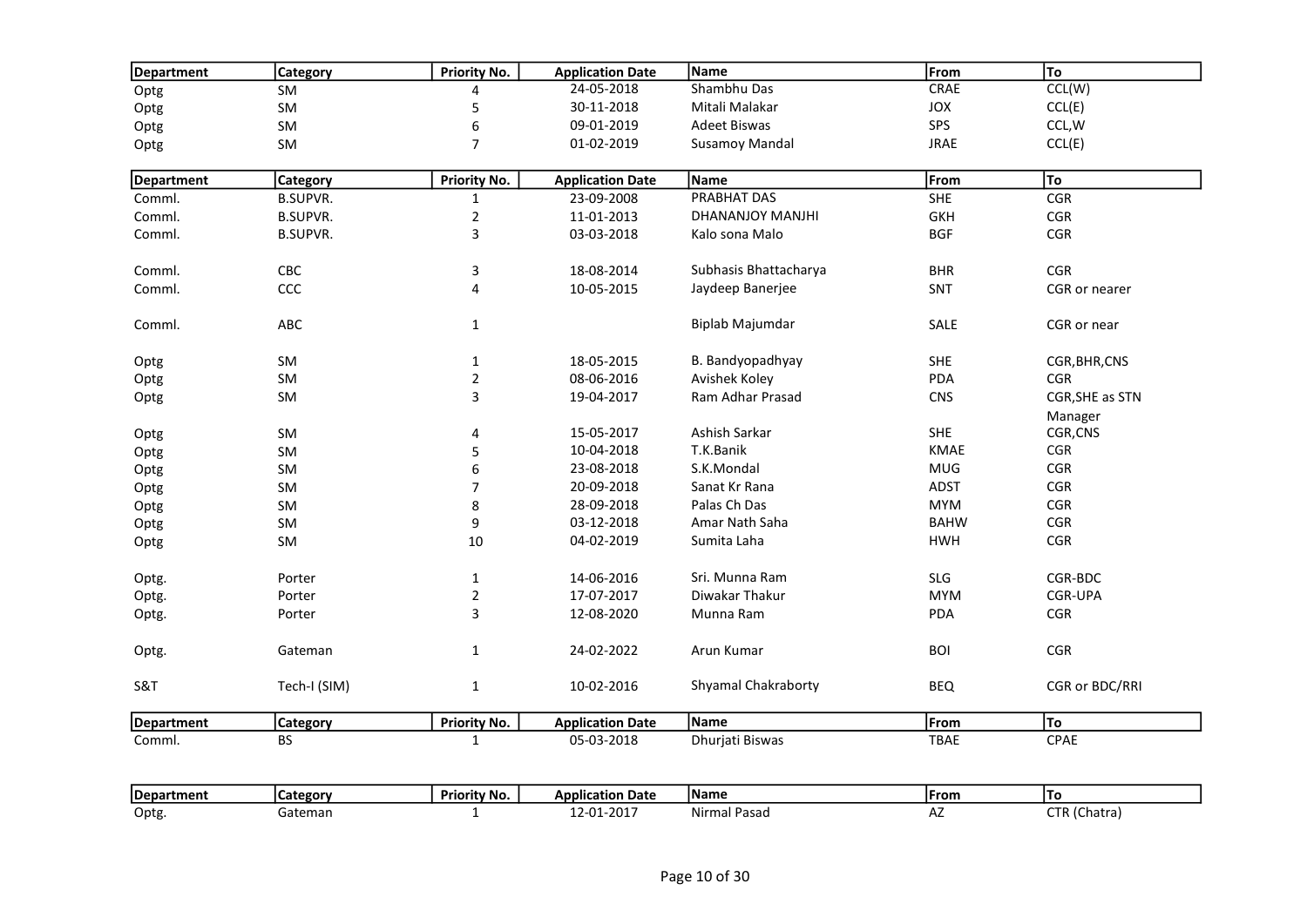| Department        | <b>Category</b> | <b>Priority No.</b>     | <b>Application Date</b> | Name                        | From        | To                   |
|-------------------|-----------------|-------------------------|-------------------------|-----------------------------|-------------|----------------------|
| <b>Department</b> | <b>Category</b> | Priority No.            | <b>Application Date</b> | Name                        | From        | <b>To</b>            |
| Optg.             | Porter          | $\mathbf{1}$            | 13-07-2016              | Sri. Uttam Biswas           | SALE        | <b>CWLE</b>          |
| Optg.             | Porter          | $\overline{2}$          | 27-07-2016              | Sri. Pankaj Kr. Chourasiya  | <b>BZLE</b> | <b>CWLE</b>          |
| Optg              | SM              | $\mathbf 1$             | 06-07-2017              | <b>B.K.Biswas</b>           | <b>TYAE</b> | <b>CWLE</b>          |
| Department        | Category        | Priority No.            | <b>Application Date</b> | Name                        | From        | To                   |
| Optg              | <b>SM</b>       | $\mathbf{1}$            | 28-10-2014              | Subhas Bhowmik              | CDAE        | Diara/Singur/Nalikul |
| Optg              | SM              | $\overline{2}$          | 05-01-2016              | Pradeep Kr Thakur           | AMBG        | <b>DEA</b>           |
| Optg              | SM              | 3                       | 22-11-2018              | S.K.Sinha                   | AMBG        | <b>DEA</b>           |
| Optg              | SM              | $\overline{\mathbf{4}}$ | 08-01-2019              | <b>Biswajit Samadder</b>    | KQU         | <b>DEA</b>           |
| Optg              | SM              | 5                       | 28-02-2019              | Mukta Ram Pal               | <b>NKL</b>  | <b>DEA</b>           |
| Optg.             | Gateman         | $\mathbf{1}$            | 14-06-2016              | Prem Shankar Tripathy       | AMBG        | <b>DEA</b>           |
| Optg.             | Gateman         | $\overline{2}$          | 12-12-2016              | Rajesh Kumar Jaiswara       | <b>BSLE</b> | DEA to TAK           |
| Optg.             | Gateman         | $\mathbf{3}$            | 27-01-2017              | <b>Biswajit Biswas</b>      | SALE        | DEA-HPL              |
| Comml.            | CBC             | $\mathbf{1}$            | 24-07-13                | <b>Biswajit Pan</b>         | <b>SKG</b>  | ABC/DEARAH           |
| Comml.            | Sr.BC           | $\mathbf{1}$            | 17-07-16                | Andriyas Topno              | AMBG        | <b>DEARA</b>         |
| Comml.            | ABC             | $\mathbf{1}$            | 26-06-13                | Andriyas Topno              | AMBG        | ABC/Dearah           |
| Comml.            | BS              | $\mathbf{1}$            | 12-11-2018              | Rameswar Mahali             | AMBG        | <b>HPL</b>           |
| S&T               | Helper          | $\mathbf{1}$            | 23-10-2018              | Abhishek Kundu              | KQU         | <b>HPL</b>           |
| Optg.             | SM              | $\mathbf{1}$            | 28-02-2019              | Kamal Kr Das                | <b>BOI</b>  | <b>HPL</b>           |
| Optg.             | Porter          | $\mathbf{1}$            | 02-07-2019              | <b>Biplab Hazra</b>         | <b>NRX</b>  | <b>HPL</b>           |
| Department        | <b>Category</b> | Priority No.            | <b>Application Date</b> | Name                        | From        | To                   |
| Optg              | <b>SM</b>       | $\mathbf{1}$            | 15-07-2016              | Tathagata Kotal             | <b>BSLE</b> | DEH-Gokulnagar       |
| Optg              | SM              | $\overline{2}$          | 09-08-2016              | Arun Kr Singh               | GRAE        | DEH-TAK, ADST-PDA    |
| Optg              | SM              | 3                       | 10-10-2017              | Subhash Kumar               | <b>NGF</b>  | DEH                  |
| <b>Department</b> | <b>Category</b> | <b>Priority No.</b>     | <b>Application Date</b> | Name                        | From        | To                   |
| Optg.             | Porter          | $\mathbf{1}$            | 22-09-2015              | Sri. Susanta Kumar Pramanik | <b>PSAE</b> | DHAE (dainhat)       |
| Optg.             | Porter          | $\overline{2}$          | 10-03-2015              | Smt. Maya debi Hela         | <b>LKX</b>  | DHAE-PTAE            |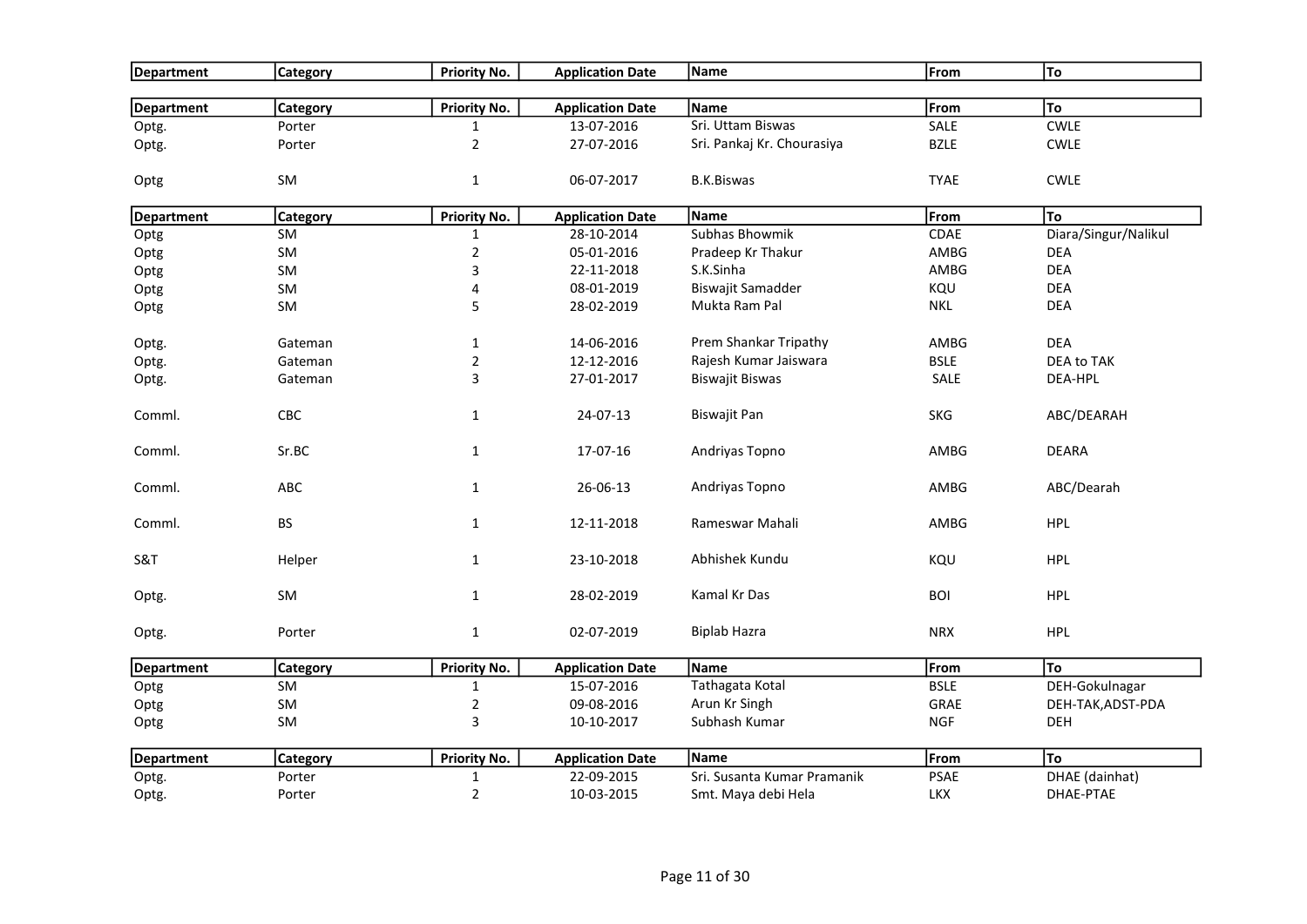| Department | <b>Category</b>   | <b>Priority No.</b> | <b>Application Date</b> | <b>Name</b>                 | From                   | To                                    |
|------------|-------------------|---------------------|-------------------------|-----------------------------|------------------------|---------------------------------------|
| Optg.      | Gateman           | $\mathbf{1}$        | 11-06-2021              | <b>BAMA CHARAN GHOSH</b>    | GGLE                   | <b>DHAE</b>                           |
|            |                   |                     |                         |                             |                        |                                       |
| Optg.      | Porter            | $\mathbf{1}$        | 03-05-2019              | Sukhen Ghosh                | <b>NHT</b>             | <b>PTAE</b>                           |
| Optg.      | Porter            | $\mathbf{1}$        | 11-12-2018              | Sonatan Murmu               | <b>BFZ</b>             | <b>PSAE</b>                           |
| Optg.      | Porter            | $\overline{2}$      | 10-06-2019              | Asim Kumar Mondal           | Gangpur                | <b>PSAE</b>                           |
|            |                   |                     |                         |                             |                        |                                       |
| Optg.      | SM                | $\mathbf{1}$        | 28-08-2018              | Arindam Mondal              | SALE                   | <b>PSAE</b>                           |
| Optg.      | SM                | $\overline{2}$      | 15-01-2019              | Paramesh Debnath            | KAN                    | <b>PSAE</b>                           |
| Department | Category          | <b>Priority No.</b> | <b>Application Date</b> | Name                        | From                   | To                                    |
| Optg.      | Cabinman/Pointman | $\mathbf{1}$        | 10-09-2015              | Sk. Fazlur Rahaman          | <b>NKL</b>             | <b>DTAE</b>                           |
|            | Cabinman/Pointman | $\mathbf 2$         | 08-11-2016              | Rabi Shaw                   | <b>DBP</b>             | DTAE-BGNA                             |
| Optg.      |                   |                     |                         |                             |                        |                                       |
| Optg       | SM                | $\mathbf 1$         | 15-05-2015              | Manas Kumar                 | <b>BGRA</b>            | DTAE-Jirat                            |
| Optg       | SM                | $\overline{2}$      | 15-09-2015              | Amar Kr Tiwari              | <b>BZLE</b>            | DTAE-KMAE                             |
| Optg       | SM                | 3                   | 30-09-2015              | Arun Basak                  | <b>TYAE</b>            | DTAE-KMAE                             |
| Optg       | SM                | 4                   | 28-02-2019              | Sabyasachi Halder           | <b>PTAE</b>            | <b>DTAE</b>                           |
|            |                   |                     |                         |                             |                        |                                       |
| Optg.      | Porter            | $\mathbf{1}$        | 07-03-2018              | Debasis Mondal              | <b>PTAE</b>            | <b>DTAE</b>                           |
| Optg.      | Porter            | $\overline{2}$      | 27-02-2020              | <b>SUJOY HEMBROM</b>        | <b>TYAE</b>            | <b>DTAE</b>                           |
| Optg       | Gateman           | $\mathbf{1}$        | 02-04-2019              | Iswar Tudu                  | SAME                   | <b>DTAE</b>                           |
| Optg       | Gateman           | $\overline{2}$      | 17-11-2020              | Prosenjit Biswas            | <b>GGLE</b>            | <b>DTAE</b>                           |
|            |                   |                     |                         |                             |                        |                                       |
| S&T        | Helper-II         | $\mathbf{1}$        | 06-08-2020              | <b>Chandar Halder</b>       | <b>DHAE</b>            | <b>DTAE</b>                           |
|            |                   |                     |                         |                             |                        |                                       |
| Department | Category          | <b>Priority No.</b> | <b>Application Date</b> | Name                        | From                   | To                                    |
| Optg       | <b>SMR</b>        | $\mathbf{1}$        | 13-11-2014              | Dilip Kumar Mondal          | <b>KWAE</b>            | Gangatikuri                           |
| Department | Category          | <b>Priority No.</b> | <b>Application Date</b> | Name                        | From                   | To                                    |
| Optg       | SM                | $\mathbf 1$         | 12-03-2015              | Pronab Kr Sarkar            | <b>KMAE</b>            | Garifa-BDC                            |
| Optg       | SM                | $\mathbf 2$         | 28-04-2015              | Sandip Brahma               | <b>BFZ</b>             | Garifa-Jirat                          |
| Optg       | SM                | 3                   | 29-12-2016              | Shambhu Das                 | CRAE                   | Garifa                                |
| Optg       | SM                | 4                   | 28-11-2017              | <b>Adeet Biswas</b>         | SPS                    | <b>GFAE</b>                           |
| Optg       | <b>SM</b>         | 5                   | 07-06-2018              | R.P.Tatawa                  | <b>CNS</b>             | GFAE                                  |
|            |                   |                     |                         | Sri. Biswajit Mandal        |                        |                                       |
| Optg.      | Porter            | $\mathbf{1}$        | 14-03-2016              |                             | <b>PLAE</b>            | GFAE-BDC, TBAE-MUU                    |
| Optg.      | Porter            | $\overline{2}$      | 15-07-2016              | Sri. Labanya Prokash Biswas | Lr. Under<br>TI(M)/BWN | GFAE, HYG, BSAE, BDC &<br><b>TBAE</b> |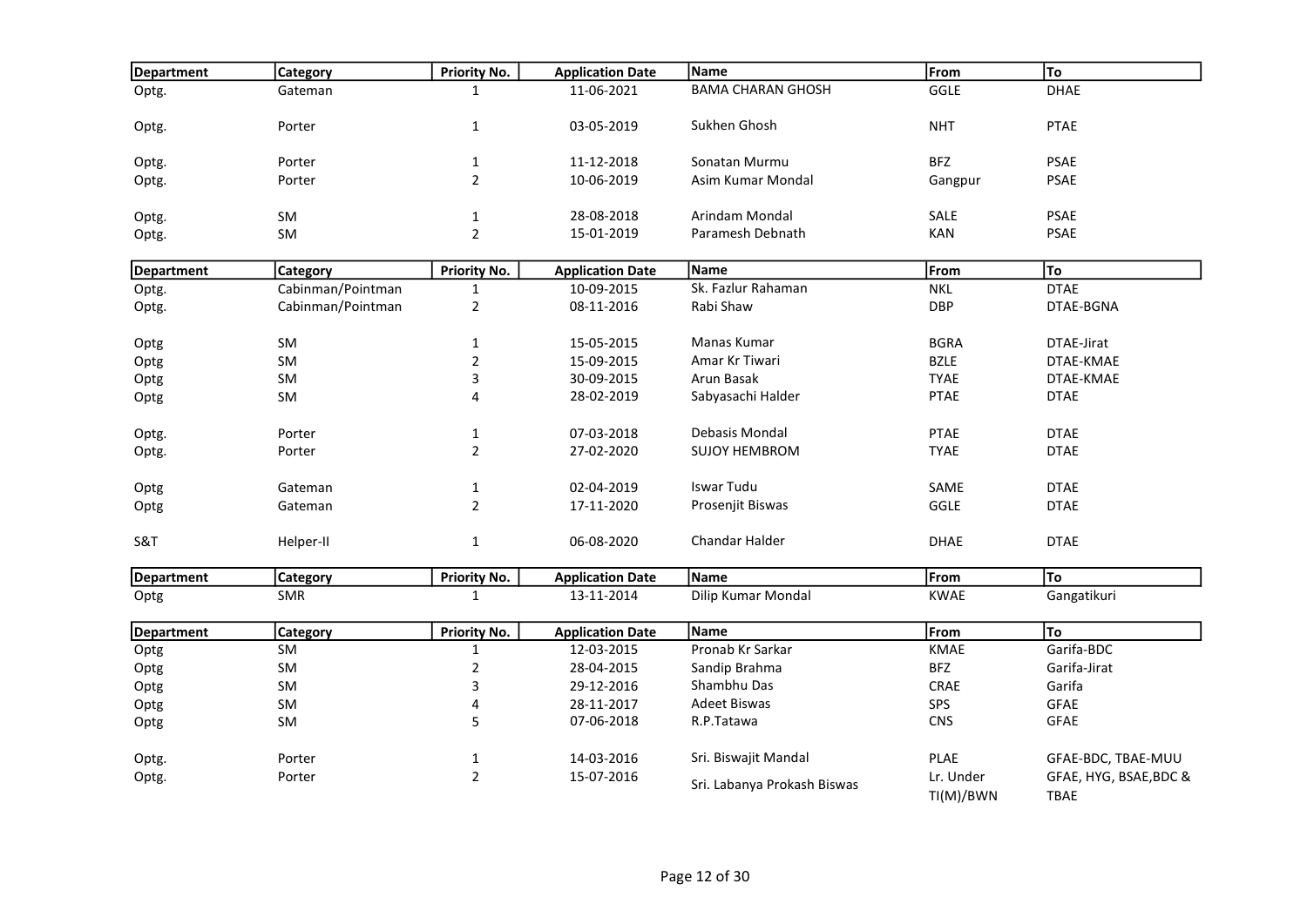| Department        | <b>Category</b>   | <b>Priority No.</b> | <b>Application Date</b> | Name                     | From          | To             |
|-------------------|-------------------|---------------------|-------------------------|--------------------------|---------------|----------------|
| Department        | Category          | <b>Priority No.</b> | <b>Application Date</b> | Name                     | From          | To             |
| Optg.             | Porter            | 3                   | 10-07-2017              | <b>SUBHAJIT SHAW</b>     | <b>PDA</b>    | TBAE           |
| Optg.             | Porter            | 4                   | 29-07-2019              | Anup Mondal              | TPF           | TBAE           |
| Optg.             | Gateman           | $\mathbf{1}$        | 27-12-2017              | Susanta Sarkar           | GRP           | <b>TBAE</b>    |
| Optg.             | Gateman           | $\mathbf 2$         | 24-08-2018              | Samir Baskey             | <b>GNND</b>   | TBAE           |
|                   | Gateman           | 3                   | 09-10-2018              | Sagar                    |               | <b>TBAE</b>    |
| Optg.             |                   |                     |                         |                          | <b>Biswas</b> |                |
| Department        | <b>Category</b>   | <b>Priority No.</b> | <b>Application Date</b> | Name                     | From          | To             |
| Optg.             | Porter            | $\mathbf{1}$        | 20-03-2018              | Gayatri Majhi            | <b>KWAE</b>   | <b>GGLE</b>    |
| <b>Department</b> | <b>Category</b>   | <b>Priority No.</b> | <b>Application Date</b> | Name                     | From          | To             |
| Optg.             | Gateman           | $\mathbf{1}$        | 22-06-2016              | Pradip Chattopadhyay     | <b>PCQ</b>    | GKH, KAN, BWN  |
| Optg.             | Gateman           | $\sqrt{2}$          | 13-10-2017              | Arjun Hansda             | GRP           | <b>GKH</b>     |
| Optg.             | Gateman           | 3                   | 26-06-2018              | UTTAM HARIJAN            | <b>BSLE</b>   | <b>GKH</b>     |
| Optg.             | Gateman           | 4                   | 12-10-2020              | <b>MANISH KUMAR</b>      | <b>PCQ</b>    | <b>GKH</b>     |
| Optg.             | Porter            | 1                   | 13-06-2018              | Pradip Dutta             | <b>RSLR</b>   | <b>GKH</b>     |
| Optg.             | Porter            | $\overline{2}$      | 12-10-2020              | <b>Binay Kumar Singh</b> | <b>PCQ</b>    | <b>GKH</b>     |
|                   |                   |                     |                         |                          |               |                |
| Comml.            | CS-I              | $\mathbf{1}$        | 11-01-17                | Dilip Kr Das             | BWN(P         | <b>GKH</b>     |
| Comml.            | ABC               | $\mathbf{1}$        | 03-09-16                | Sukhen Mondal            | <b>SALE</b>   | <b>GKG-SNT</b> |
| <b>Department</b> | Category          | <b>Priority No.</b> | <b>Application Date</b> | Name                     | From          | To             |
| Optg              | SM                | $\mathbf 1$         | 15-06-2015              | Nanda Kishore Sharma     | TI/RPH        | <b>GMAN</b>    |
| Optg              | SM                | $\mathbf 2$         | 19-01-2016              | Prasanta Kr Nirala       | <b>NHT</b>    | GMAN, PKR      |
| Optg              | SM                | $\mathsf 3$         | 13-06-2018              | Om Kumar                 | <b>BSBR</b>   | <b>GMAN</b>    |
| Optg              | SM                | 4                   | 24-12-2018              | Manish Kumar             | <b>NHT</b>    | <b>GMAN</b>    |
| Optg              | <b>SM</b>         | 5                   | 27-12-2018              | Sumit Kumar              | <b>CTR</b>    | <b>GMAN</b>    |
| Optg              | Porter            | $\mathbf 1$         | 17-07-2020              | Birendra Kumar Sharma    | <b>GHLE</b>   | <b>GMAN</b>    |
| Optg              | Porter            | $\overline{2}$      | 12-02-2021              | MD. SAHIN                | <b>MRR</b>    | <b>GMAN</b>    |
|                   |                   |                     |                         |                          |               |                |
| Optg              | Gateman           | $\mathbf 1$         | 30-12-2021              | Sunny Kumar              | MLV           | <b>GMAN</b>    |
| Department        | <b>Category</b>   | <b>Priority No.</b> | <b>Application Date</b> | Name                     | From          | To             |
| Optg.             | Cabinman/Pointman | $\mathbf{1}$        | 10-01-2018              | Ratan Mondal             | <b>BFZ</b>    | <b>GNND</b>    |
| Department        | <b>Category</b>   | <b>Priority No.</b> | <b>Application Date</b> | Name                     | From          | To             |
| Comml.            | CBC/BS-I          | $\mathbf{1}$        | 23-09-2016              | ARUN KR. HALDER          | <b>SRP</b>    | <b>GPAE</b>    |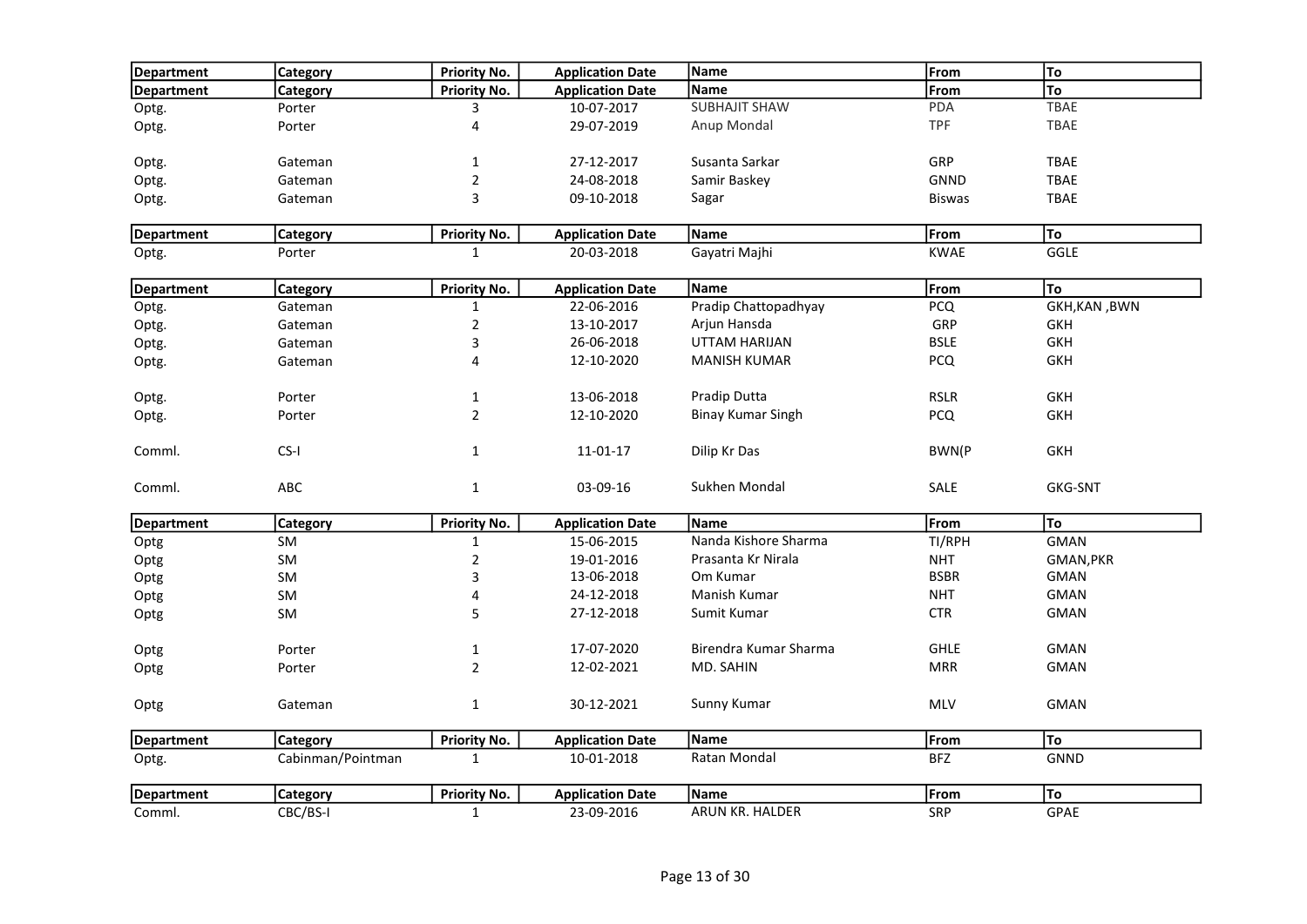| Department        | <b>Category</b> | <b>Priority No.</b> | <b>Application Date</b> | Name                  | From        | To               |
|-------------------|-----------------|---------------------|-------------------------|-----------------------|-------------|------------------|
| S&T               | Helper          | $\mathbf 1$         | 30-11-2018              | Ramesh Singha         | <b>MSAE</b> | GPAE             |
|                   |                 |                     |                         |                       |             |                  |
| Optg              | Helper          | $\mathbf{1}$        | 07-02-2019              | Debopam Das           | <b>DHAE</b> | GPAE             |
| Optg              | Porter          | $\mathbf 1$         | 01-10-2019              | Dipak Kirtan          | JOX         | GPAE             |
| Department        | <b>Category</b> | <b>Priority No.</b> | <b>Application Date</b> | Name                  | From        | To               |
| Engg.             | Trackman-IV     | $\mathbf{1}$        | 11-02-2019              | Sharmila Banerjee     | BWN/E       | GRAE             |
| Engg.             | TM-IV (Keyman)  | $1\,$               |                         | Gurupada Soren        | PDA         | GRAE             |
| Comml.            | CBC             | $\mathbf{1}$        | 17-03-18                | Sujata Chatterjee     | <b>KWAE</b> | GRAE             |
| S&T               | Helper          | $\mathbf 1$         | 20-08-2018/06.12.2021   | Ram Singh             | SNT         | GRAE             |
| Department        | <b>Category</b> | <b>Priority No.</b> | <b>Application Date</b> | Name                  | From        | To               |
| Optg              | SM              | $\mathbf{1}$        | 17-08-2017              | Bijay Kr Srivastav    | GRAE        | GRP (Gangpur)    |
| Optg              | SM              | $\sqrt{2}$          | 01-09-2017              | Subhash Ch Bose       | CRAE        | GRP, BWN         |
| Optg              | sm              | 3                   | 23-11-2017              | Sushanta Mukhopadhyay | AMBG        | GRP              |
| Optg              | Porter          | $\mathbf{1}$        | 02-09-2020              | Raj Kumar Kamti       | GPAE        | GRP              |
| Optg.             | Gateman         | $\mathbf 1$         | 21-07-2017              | Shibbu Bagdi          | <b>PCQ</b>  | <b>GRP-PLAE</b>  |
| <b>Department</b> | <b>Category</b> | <b>Priority No.</b> | <b>Application Date</b> | Name                  | From        | To               |
| Comml.            | CBC/BS-I        | $\mathbf 1$         | 17-11-2008              | HARI CHANDRA MURMU    | <b>JOX</b>  | HMZ              |
| Comml.            | CBC/BS-I        | $\mathbf 2$         | 20-02-2012              | SUDHIR MONDAL         | <b>BOI</b>  | HMZ              |
| Comml.            | CBC/BS-I        | 3                   | 11-01-2013              | DHANANJOY MANJHI      | <b>GKH</b>  | HMZ              |
| Comml.            | CBC/BS-I        | 4                   | 26-09-2016              | CHITRA BHAKAT         | <b>TAK</b>  | HMZ              |
| Comml.            | CBC/BS-I        | 5                   | 26-04-2017              | <b>TARUN DAS</b>      | <b>BQY</b>  | HMZ              |
| Comml.            | CBC             | $\mathbf 1$         | 28-04-15                | Prabir Kr. Das        | HMZ         | HMZ-UPA          |
| Optg.             | Gateman         | $\mathbf{1}$        | 13-02-2017              | <b>KISHUN PRASAD</b>  | <b>NGF</b>  | HMZ              |
| Department        | <b>Category</b> | <b>Priority No.</b> | <b>Application Date</b> | Name                  | From        | To               |
| Optg.             | Porter          | $\mathbf 1$         | 03-05-2016              | Sri. Moloy Kr. Roy    | <b>BOI</b>  | HWH, DKAE or JOX |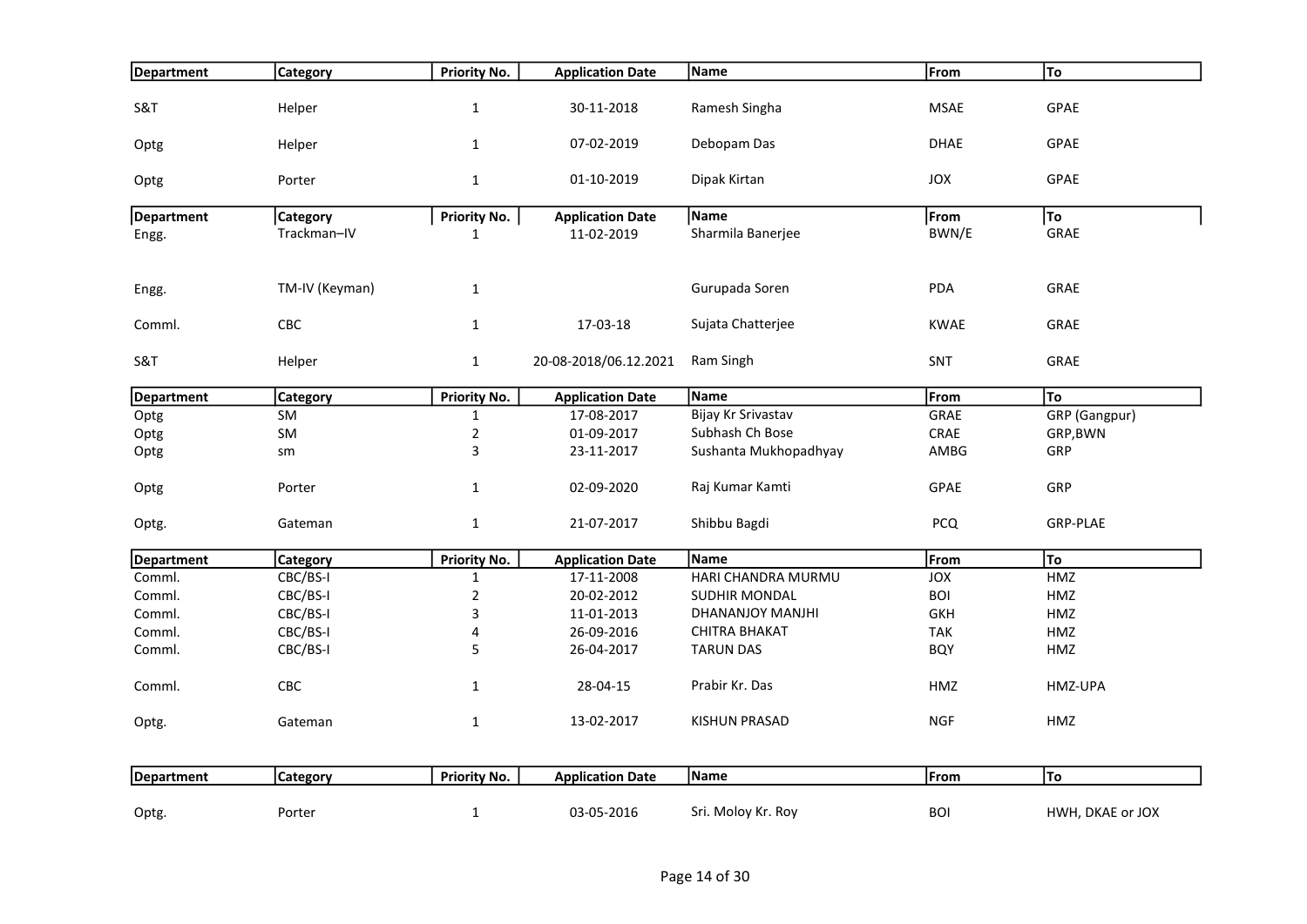| <b>Department</b> | <b>Category</b> | <b>Priority No.</b> | <b>Application Date</b> | Name                  | From        | <b>To</b>                      |
|-------------------|-----------------|---------------------|-------------------------|-----------------------|-------------|--------------------------------|
| Optg.             | Porter          | $\overline{2}$      | 03-10-2016              | Konika De Kundu       | <b>TAK</b>  | HWH, including TAK Br.         |
|                   |                 |                     |                         |                       |             |                                |
| Department        | <b>Category</b> | <b>Priority No.</b> | <b>Application Date</b> | Name                  | From        | To                             |
| Comml.            | CBC/BS-I        | $\mathbf{1}$        | 29-06-2017              | ARUN KR. HALDER       | SRP         | <b>HYG</b>                     |
|                   |                 |                     |                         |                       |             |                                |
| Comml.            | Comml. Porter   | $\mathbf{1}$        | 30-08-2017              | Rubi Banerjee         | KQU         | HYG, SRP, HWH                  |
| Comml.            | Peon            | $\mathbf{1}$        | 09-02-2015              | LIPIKA iswas          | <b>DMLE</b> | <b>HGY</b>                     |
| Optg              | SM              | $\mathbf{1}$        | 07-07-2010              | Partha Pratim Bhaumik | <b>BMAE</b> | HYG, Garifa                    |
| Optg              | SM              | $\overline{2}$      | 06-09-2011              | Mritunjoy Biswas      | <b>KMAE</b> | <b>HYG</b>                     |
| Optg              | <b>SM</b>       | 3                   | 09-07-2013              | Amit Kumar Biswas     | <b>BAHW</b> | HYG/Tribeni                    |
| Optg              | SM              | 4                   | 16-08-2014              | Subir Das             | ABKA        | <b>HYG</b>                     |
| Optg              | SM              | 5                   | 02-02-2016              | Dilip Kundu           | SYAE        | HYG, BDC                       |
| Optg              | SM              | 6                   | 11-07-2016              | Ajay Kr Biswas        | <b>PDA</b>  | HYG, TBAE-RIS                  |
| Optg              | SM              | $\overline{7}$      | 16-02-2017              | Sudeb Biswas          | <b>BSAE</b> | <b>HYG</b>                     |
| Optg              | SM              | 8                   | 27-02-2017              | Amrendra Kr Sharma    | <b>BMAE</b> | HYG,CNS,CGR,SHE,HWH            |
| Optg              | SM              | $\boldsymbol{9}$    | 31-03-2017              | Rajkumar Ram          | <b>TAK</b>  | <b>HYG</b>                     |
| Optg              | <b>SM</b>       | 10                  | 14-08-2017              | Samir Saha            | TI/BDC      | HYG, TBAE-BHR                  |
| Optg              | SM              | 11                  | 01-09-2017              | Sanjay Sarkar         | SAME        | HYG, BDC-HWH                   |
| Optg              | SM              | 12                  | 07-02-2019              | Nayab Hussain         | SIU         | <b>HYG</b>                     |
| Engg.             | TM-IV/GK        | $\mathbf{1}$        | 04-06-2018              | Kabirul Mondal        | BWN/W       | SSE/P.Way/BDC(Hooghly<br>Ghat) |
| S&T               | Helper          | $\mathbf{1}$        | 08-05-2018              | Poonam Show           | GPAE        | <b>HYG</b>                     |
| Department        | <b>Category</b> | <b>Priority No.</b> | <b>Application Date</b> | Name                  | From        | To                             |
| Optg.             | Porter          | $\mathbf{1}$        | 16-04-2019              | Rahul Bade            | CRAE        | <b>JOX</b>                     |
| Optg.             | SM              | $\mathbf{1}$        | 28-02-2019              | Abhishek Roy          | <b>JTL</b>  | JOX                            |
| Comml.            | CGC             | $\mathbf{1}$        | 20-06-12                | Pritam Kr.Ghosh       | <b>RPH</b>  | JOX/DKAE goods                 |
| Comml.            | Sr.BC           | $\overline{2}$      | 24-01-18                | Vikash Kumar          | PBZ         | JOX                            |
| <b>Department</b> | <b>Category</b> | <b>Priority No.</b> | <b>Application Date</b> | Name                  | From        | To                             |
| Optg.             | Porter          | $\mathbf{1}$        | 27-02-2018              | Satyen Nandi          | <b>CDAE</b> | <b>JIT</b>                     |
| Optg.             | Porter          | $\overline{2}$      | 10-04-2018              | Prosenjit Biswas      | <b>MGAE</b> | <b>JIT</b>                     |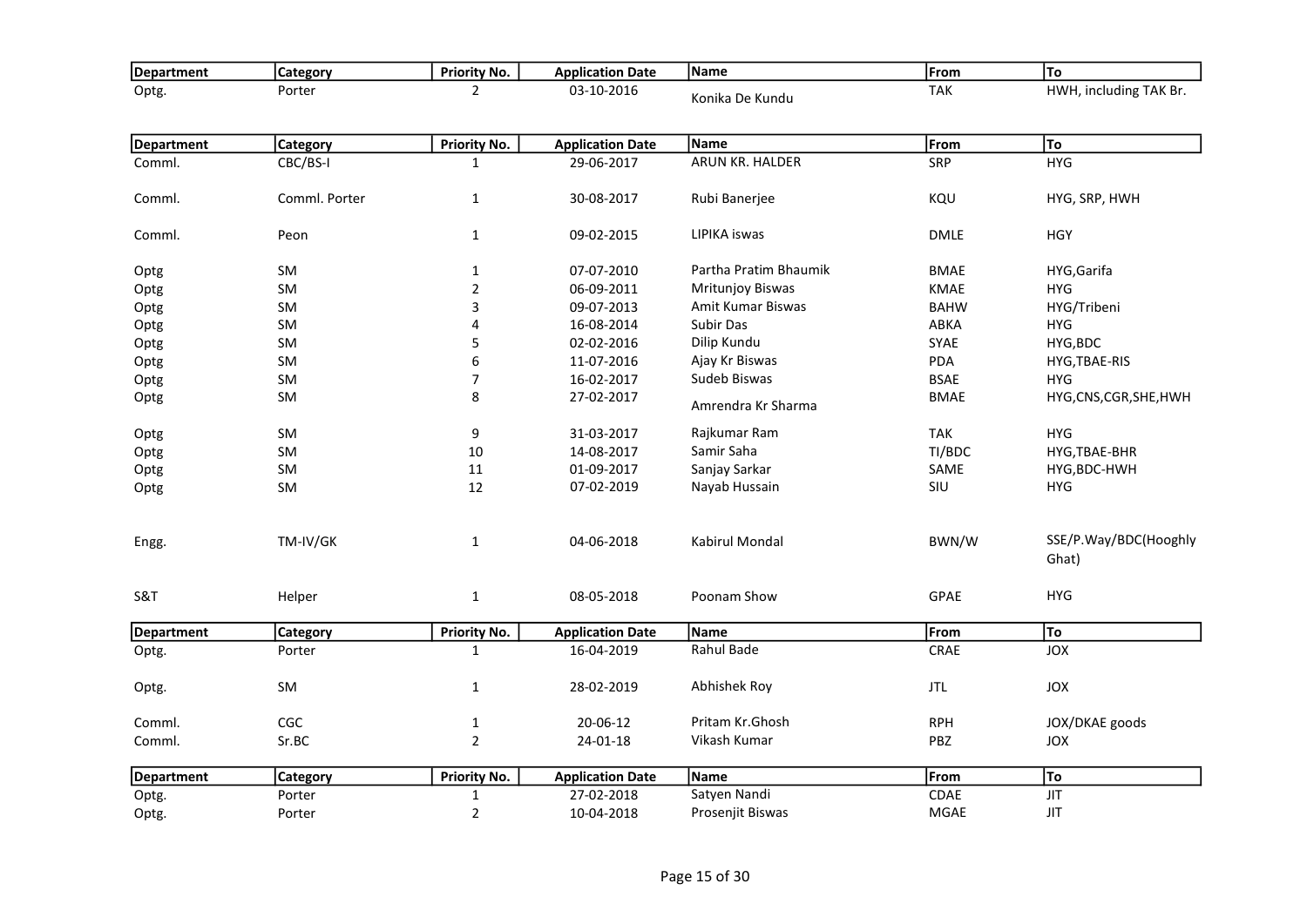| Department        | Category          | <b>Priority No.</b> | <b>Application Date</b> | Name                | From        | To                                    |
|-------------------|-------------------|---------------------|-------------------------|---------------------|-------------|---------------------------------------|
| Optg.             | Porter            | 3                   | 29-08-2019              | Soumen Das          | <b>TKP</b>  | <b>JIT</b>                            |
| Optg.             | Porter            | 4                   | 22-01-2020              | Ashok Kumar Singh   | GRP         | <b>JIT</b>                            |
| Optg.             | Porter            | 5                   | 28-09-2020              | Debasish Mallick    | <b>MRR</b>  | <b>JIT</b>                            |
| Optg.             | Gateman           | $\mathbf{1}$        | 15-03-2022              | <b>SAMIR BISWAS</b> | AMP         | <b>JIT</b>                            |
| S&T               | Tech/III/SIM      | $\mathbf 1$         | 18-03-2019              | Tarun Kr. Hazra     | <b>MUG</b>  | $\sf JIT$                             |
| S&T               | <b>HELPER</b>     | $\mathbf{1}$        | 20-08-2020              | Sanjay Karmakar     | <b>NGF</b>  | <b>JIT</b>                            |
| Department        | Category          | Priority No.        | <b>Application Date</b> | Name                | From        | To                                    |
| Optg.             | Porter            | $\mathbf{1}$        | 18-02-2019              | Subrata Shaw        | KQU         | CDAE                                  |
| <b>Department</b> | Category          | <b>Priority No.</b> | <b>Application Date</b> | Name                | From        | To                                    |
| Optg.             | Porter            | $\mathbf{1}$        | 05-02-2019              | SK Aspen Ali        | <b>BDC</b>  | <b>KJNA</b>                           |
| Optg.             | Gateman           | $\mathbf{1}$        | 06-09-2018              | Aroof Kumar Verma   | <b>MYM</b>  | <b>KJNA</b>                           |
| Department        | Category          | <b>Priority No.</b> | <b>Application Date</b> | Name                | From        | To                                    |
| Optg.             | Cabin Master      | $\mathbf{1}$        | 02-05-2014              | Lakshmi Ram         | <b>BOI</b>  | <b>JRAE</b>                           |
| Comml.            | <b>BS</b>         | $\mathbf{1}$        | 9-12-2013,12-9-14       | Mahabir Oraon       | SRP         | Any stn between JRAE to<br><b>BWN</b> |
| S&T               | Assistant(S&T)    | $\mathbf{1}$        | 10-05-21                | Munu Murmu          | <b>MSAE</b> | <b>JRAE</b>                           |
| <b>Department</b> | Category          | <b>Priority No.</b> | <b>Application Date</b> | Name                | From        | To                                    |
| Optg              | SM                | $\mathbf 1$         | 07-09-2017              | Saurabh Kumar       | JTL         | KJRA, BGNA, Negun                     |
| Optg              | SM                | $\mathbf 2$         | 22-01-2019              | Sk.Mokbul Hossain   | <b>NGX</b>  | <b>KJRA</b>                           |
| Optg.             | Gateman           | $\mathbf{1}$        | 07-04-2021              | Kartick Kumar Rajak | <b>NHT</b>  | <b>KJRA</b>                           |
| Optg.             | Gateman           | $\overline{2}$      | 16-02-2022              | Roshan Tutti        | <b>MYM</b>  | <b>KJRA</b>                           |
| <b>Department</b> | Category          | <b>Priority No.</b> | <b>Application Date</b> | Name                | From        | To                                    |
| Optg.             | Cabinman/Pointman | $\mathbf{1}$        | 29-09-2015              | Sk. Samir Ali       | <b>BEQ</b>  | KAN                                   |
| Optg.             | Gateman           | $\mathbf{1}$        | 23.02.2022              | Ravi Balmiki        | GRP         | KAN                                   |
| Comml.            | ABC               | $\mathbf{1}$        | 15-10-15                | Umesh Kumar Rana    | <b>SALE</b> | KAN/TIT/ GRP/SKG                      |
| Comml.            | ABC               | $\overline{2}$      | 04-09-17                | Rahul Kumar Raman   | <b>TAK</b>  | KAN,                                  |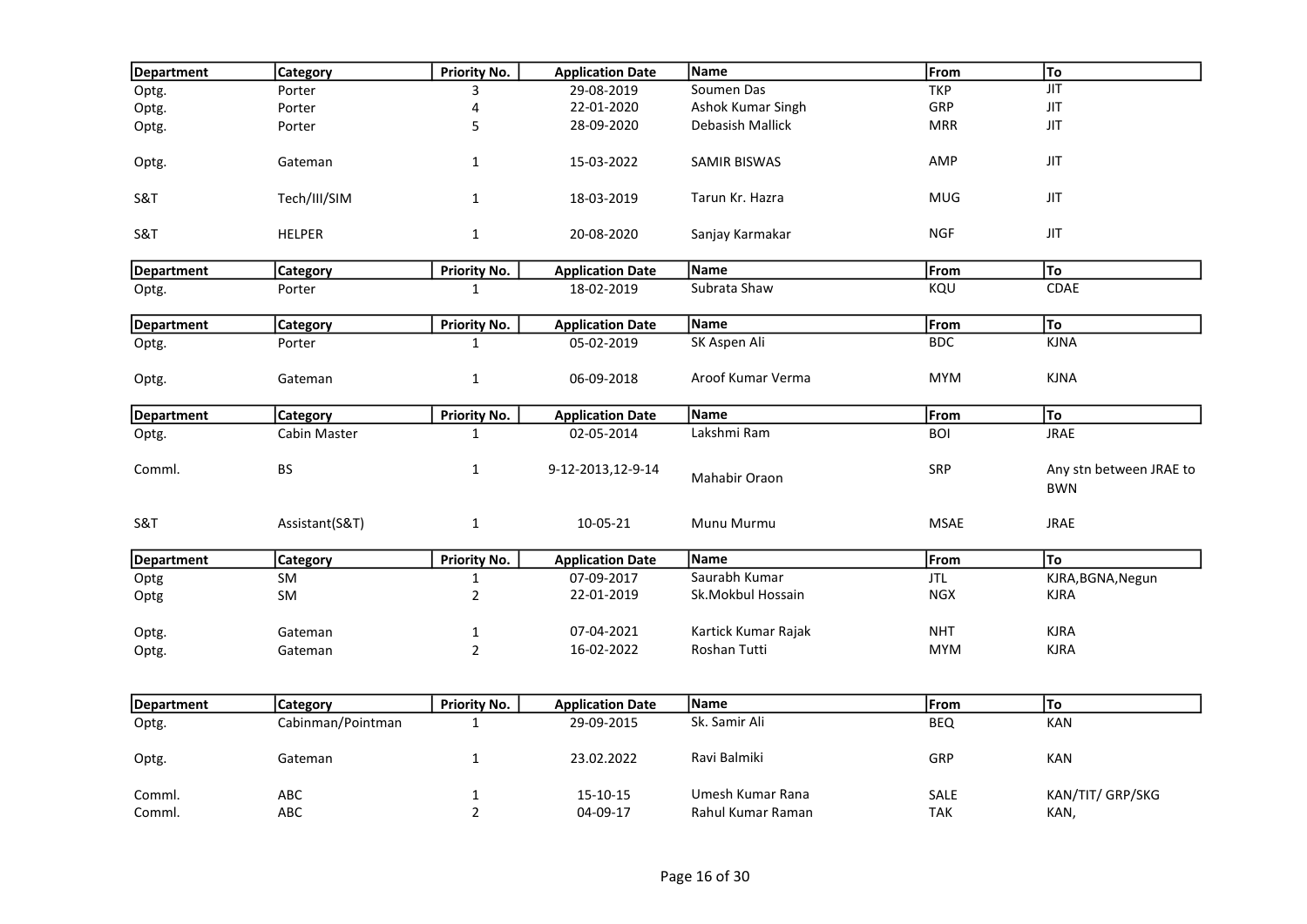| Department        | <b>Category</b>       | <b>Priority No.</b> | <b>Application Date</b> | Name                      | From        | To                                    |
|-------------------|-----------------------|---------------------|-------------------------|---------------------------|-------------|---------------------------------------|
| Comml.            | Sr.BC                 | $\mathbf 1$         | $25 - 11 - 13$          | Kaji Injamul Hoque        | <b>JRAE</b> | ABC-TIT/KAN                           |
| Optg.             | SM                    | $\mathbf{1}$        | 08-01-2019              | Ajay Singh                | AZ          | KAN                                   |
| Department        | <b>Category</b>       | <b>Priority No.</b> | <b>Application Date</b> | Name                      | From        | To                                    |
| Optg.             | Porter                | $\mathbf{1}$        | 09-05-2018              | <b>MINSARUL SK</b>        | AZ          | KGLE                                  |
| Optg.             | Porter                | $\overline{2}$      | 26-04-2019              | Naba Kumar Mandal         | <b>CWLE</b> | KGLE                                  |
| Comml.            | CPC                   | $\mathbf{1}$        | 14-07-14                | Chandra Sekhar Hazra      | <b>BWN</b>  | ABC/KGLE                              |
| Comml.            | Sr. BC                | $\mathbf{1}$        | 24-03-2014              | Niloy Sinha               | BAA         | KGLE                                  |
| Department        | Category              | <b>Priority No.</b> | <b>Application Date</b> | <b>Name</b>               | From        | To                                    |
| Optg              | SM                    | $\mathbf{1}$        | 26-02-2016              | Tapas Kr Das              | SDI         | Kirnahar, Lavpur                      |
| <b>Department</b> | Category              | <b>Priority No.</b> | <b>Application Date</b> | Name                      | From        | To                                    |
|                   |                       |                     |                         |                           |             |                                       |
| Comml.            | CBC                   | $\mathbf{1}$        | 30-12-15                | Sanjay Kumar Paswan       | <b>DHAE</b> | KJU, BDC, CGR                         |
| Comml.            | Sr.Bc                 | $\mathbf{1}$        | 27-10-16                | Dipak Kumar Mondal        | <b>NDAE</b> | KJU to BSAE                           |
| Comml.            | <b>CLRCC</b> under TI | $\mathbf{1}$        | 06-05-13                | Siya Ram Jaiswal          | <b>BDC</b>  | Kuntighat, Hooghlyghat,<br><b>HWH</b> |
| Comml.            | <b>BS</b>             | $\mathbf{1}$        | 22-01-19                | Gauranga Sekha Mandal     | <b>RSLR</b> | KJU                                   |
| <b>Department</b> | <b>Category</b>       | <b>Priority No.</b> | <b>Application Date</b> | Name                      | From        | To                                    |
| Optg.             | Gateman               | $\mathbf{1}$        | 25-03-2011              | Dinabandhu Rajak          | <b>RJG</b>  | <b>KLP</b>                            |
| Optg.             | Porter                | $\mathbf{1}$        | 31-01-2018              | <b>BARUN BISWAS</b>       | <b>NRX</b>  | <b>KMAE</b>                           |
| Optg.             | Porter                | $\overline{2}$      | 18-05-2018              | Basudev Goswami           | GGLE        | <b>KMAE</b>                           |
| Optg.             | Porter                | 3                   | 17-09-2019              | <b>SMT Rumpa Mondal</b>   | <b>BGRA</b> | <b>KMAE</b>                           |
| Optg.             | Porter                | $\mathbf{1}$        | 28-09-2018              | Mousumi Banerjee          | <b>KHN</b>  | <b>SYAE</b>                           |
| Optg.             | Porter                | $\overline{2}$      | 04-02-2019              | Tushar Kanti Ghosh        | <b>HPL</b>  | SYAE                                  |
| Optg.             | Porter                | 3                   | 07-03-2019              | SUDHANSHU SEKHARA PRADHAN | <b>BOI</b>  | SYAE                                  |
| Optg              | SM                    | $\mathbf{1}$        | 27-03-2015              | R.S.Yadav                 | <b>GSGB</b> | <b>KMAE-ABKA</b>                      |
| Optg              | SM                    | $\overline{2}$      | 07-02-2018              | Sujit Sarkar              | <b>KAN</b>  | <b>KMAE</b>                           |
| Optg              | SM                    | 3                   | 02-11-2018              | Subhajit Mukherjee        | <b>DBP</b>  | KMAE                                  |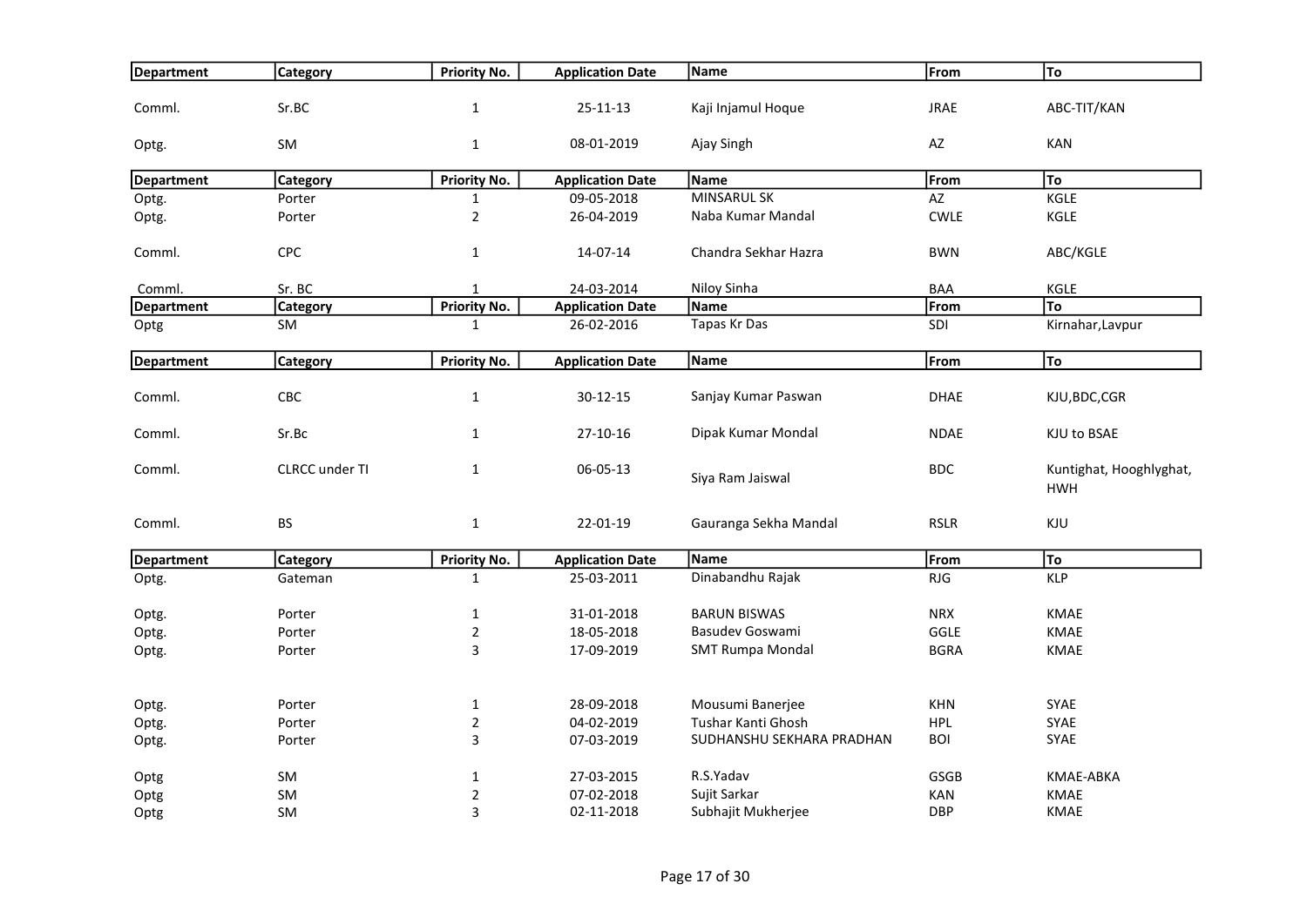| Department        | <b>Category</b> | Priority No.            | <b>Application Date</b> | Name                     | From        | To                 |
|-------------------|-----------------|-------------------------|-------------------------|--------------------------|-------------|--------------------|
| Optg              | <b>SM</b>       | 4                       | 08-01-2019              | Upendra Kr Ram           | GGLE        | KMAE               |
|                   |                 |                         |                         |                          |             |                    |
| <b>S&amp;T</b>    | Tech/III        | $\mathbf{1}$            | 09-07-2020              | Sudipta Kishore Karmakar | <b>NGX</b>  | <b>KMAE</b>        |
| S&T               | Helper          | $\mathbf 1$             | 05-12-2019              | <b>Biswanath Das</b>     | AMP         | <b>KMAE</b>        |
| S&T               | Asstt(          | $\overline{2}$          | 19-03-2021              | <b>Bijan Biswas</b>      | <b>JTL</b>  | <b>KMAE</b>        |
|                   |                 |                         |                         |                          |             |                    |
| <b>Department</b> | Category        | Priority No.            | <b>Application Date</b> | Name                     | From        | To                 |
| Comml.            | CBC/BS-I        | $\mathbf{1}$            | 17-11-2008              | HARI CHANDRA MURMU       | JOX         | KOG                |
| Comml.            | CBC/BS-I        | $\overline{2}$          | 20-02-2012              | <b>SUDHIR MONDAL</b>     | <b>BOI</b>  | KOG                |
| Comml.            | CBC/BS-I        | 3                       | 11-01-2013              | DHANANJOY MANJHI         | <b>GKH</b>  | KOG                |
| Comml.            | CBC/BS-I        | $\overline{\mathbf{4}}$ | 24-02-2015              | <b>HARENDRA PRASAD</b>   | <b>BHR</b>  | KOG                |
| Comml.            | CBC/BS-I        | 5                       | 26-09-2016              | <b>CHITRA BHAKAT</b>     | <b>TAK</b>  | KOG                |
| Comml.            | CBC/BS-I        | 6                       | 26-04-2017              | <b>TARUN DAS</b>         | <b>BQY</b>  | KOG                |
|                   |                 |                         |                         |                          |             |                    |
| Comml.            | CCC             | $\mathbf{1}$            | 12-10-12                | Anindya Kr.Bose          | <b>BHR</b>  | KOG - BLY          |
|                   |                 |                         |                         |                          |             |                    |
| Comml.            | Sr.BC           | $\mathbf 1$             | $14 - 01 - 17$          | Ruma Chattopadhyay       | <b>RIS</b>  | KOG                |
| Comml.            | Sr.BC           | $\overline{2}$          | 25-09-17                | <b>Tanmoy Ghosh</b>      | <b>BGAE</b> | <b>KOG</b>         |
| Comml.            | Sr.BC           | 3                       | 09-10-17                | Anuj Kumar Jha           | HIH         | KOG                |
| Comml.            | Sr.BC           | 4                       | $07 - 11 - 17$          | Debashis Bandhopadhyay   | <b>BLY</b>  | KOG                |
| Comml.            | ABC             | $\mathbf{1}$            | 02-02-15,16-06-15       | Ruma Chattopadhyay       | <b>RIS</b>  | KOG                |
| Optg.             | Porter          | $\mathbf{1}$            | 30-11-2017              | <b>BENU SARKAR</b>       | <b>TAK</b>  | KOG                |
|                   | Porter          | $\overline{2}$          | 26-11-2018              | Pritam Sarkar            | <b>MUG</b>  | KOG                |
| Optg.             |                 |                         |                         |                          |             |                    |
| Optg              | SM              | $\mathbf{1}$            | 09-02-2015              | Moumi Bhattacharya       | <b>SKG</b>  | KOG-TBAE           |
| Optg              | SM              | $\overline{2}$          | 10-03-2015              | Sheo Shankar Yadav       | SYAE        | KOG-BHR            |
| Optg              | SM              | $\mathsf 3$             | 27-02-2017              | Dulal Kr Shaw            | GRAE        | KOG-CGR except SHE |
| Optg              | SM              | 4                       | 06-08-2018              | Avijit Singha            | AMBG        | KOG                |
| Optg              | SM              | 5                       | 16-08-2018              | K.K.Verma                | HG          | KOG                |
| Optg              | SM              | $\boldsymbol{6}$        | 08-10-2018              | Bishwajit Jha            | <b>CDAE</b> | KOG                |
| Optg              | SM              | $\overline{7}$          | 12-10-2018              | Prashanta Kr Gupta       | PLAE        | KOG                |
| Optg              | SM              | 8                       | 22-11-2018              | Rajesh Kumar             | <b>JRAE</b> | KOG                |
| Optg              | SM              | 9                       | 30-11-2018              | Chaitali Malik           | <b>HPL</b>  | KOG                |
| Optg              | SM              | 10                      | 15-02-2019              | Jayanta Roy              | <b>BRPA</b> | KOG                |
| Optg              | SM              | 11                      | 12-03-2019              | <b>Biplab Boxi</b>       | GRAE        | <b>KOG</b>         |
|                   |                 |                         |                         |                          |             |                    |
| S&T               | Tech/III        | 12                      | 26-09-2018              | <b>Biman Das</b>         | <b>MYM</b>  | KOG                |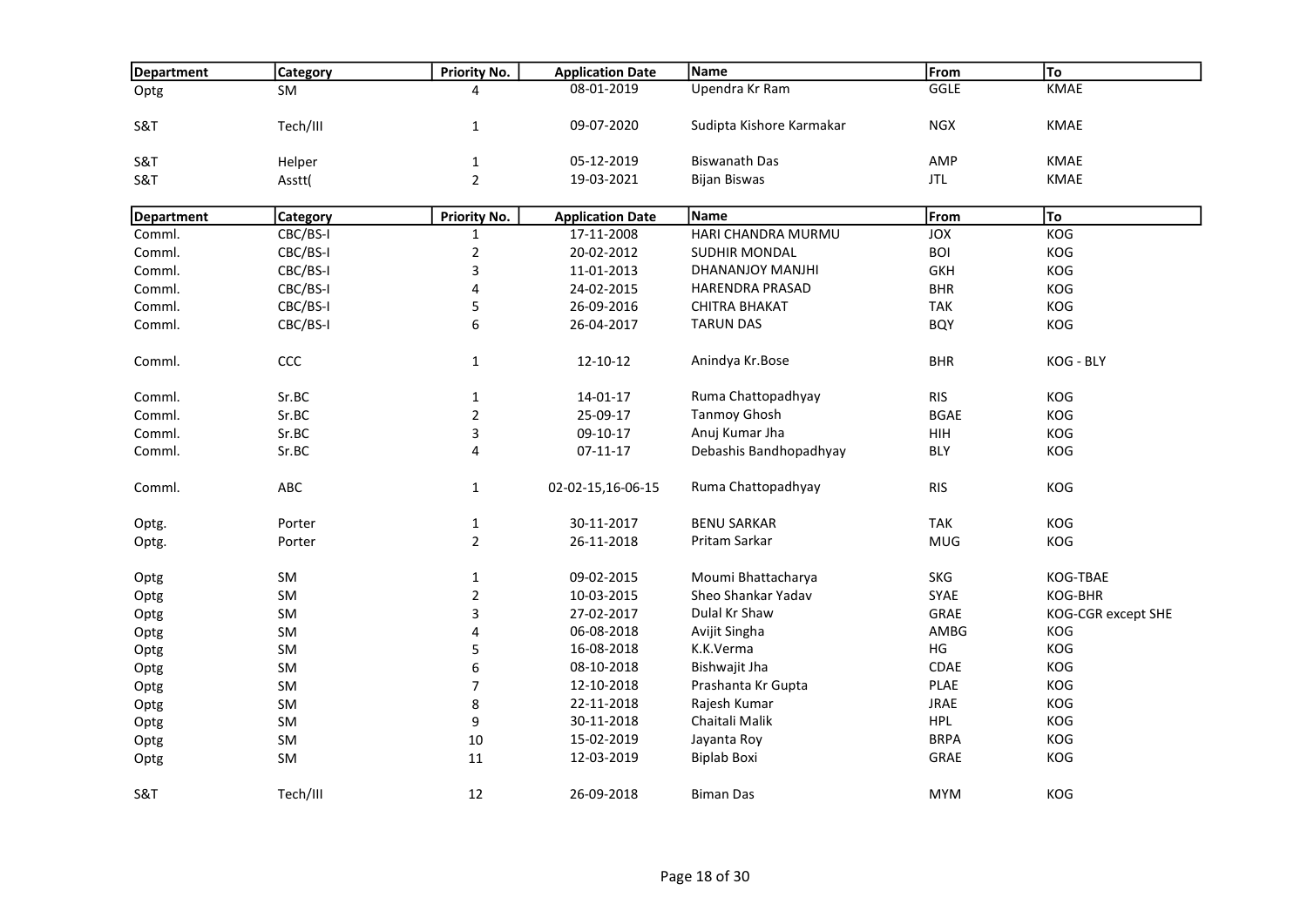| Department        | <b>Category</b>    | Priority No.        | <b>Application Date</b> | Name                  | From        | To                                       |
|-------------------|--------------------|---------------------|-------------------------|-----------------------|-------------|------------------------------------------|
| S&T               | Helper             | $\mathbf{1}$        | 25-04-2018              | Ratna Biswas          | <b>MUG</b>  | KOG                                      |
| <b>Department</b> | <b>Category</b>    | Priority No.        | <b>Application Date</b> | Name                  | From        | <b>To</b>                                |
| Medical           | Safaiwala          | $\overline{2}$      | 26-04-2016              | Sri Bikram Dhara      | <b>HWH</b>  | KQU                                      |
| Engg.             | Trackman-IV        | $\mathbf{1}$        | 11-06-2019              | Manoj De              | BWN/E       | KQU                                      |
| Engg.             | TM-IV (Gatekeeper) | $\mathbf 1$         | 17-11-2017              | Navin Kr.Sukla        | PDA         | KQU                                      |
| Engg.             | TM-IV (Gatekeeper) | $\overline{2}$      | 17-11-2017              | Ramakant Sharma       | <b>RPH</b>  | KQU                                      |
| Comml.            | <b>CTI</b>         | $\mathbf{1}$        | 14-02-2017              | Samrat Dey            | TE/SNT      | KQU, TAK, SHE, BDC                       |
| Comml.            | <b>CTI</b>         | $\overline{2}$      | 19-07-2017              | Samrat Dey            | SNT         | KQU, TAK, SHE, BDC                       |
| Comml.            | <b>TE</b>          | $\mathbf{1}$        | 03-02-2017              | Samrat Dey            | SNT         | KQU/TAK/SHE/BDC                          |
| Optg              | SM                 | $\mathbf 1$         | 11-08-2015              | Sayantan Kar          | <b>PCQ</b>  | KQU-DKAE, SHE-TAK, BDC-<br>HWH, SYAE, HG |
| Optg              | SM                 | $\overline{2}$      | 15-01-2019              | Md Danish Iqbal       | SDLE        | KQU                                      |
| Optg              | <b>SM</b>          | 3                   | 20-02-2019              | Mukesh Kr sharma      | <b>JOX</b>  | KQU                                      |
| Optg.             | Gateman            | $\mathbf{1}$        | 19-08-2020              | Abhijit Paul          | <b>NHT</b>  | KQU                                      |
| <b>Department</b> | <b>Category</b>    | Priority No.        | <b>Application Date</b> | <b>Name</b>           | From        | To                                       |
| Optg              | SM                 | $\mathbf{1}$        | 08-12-2017              | Sandeepan Kumar       | <b>RPH</b>  | KURV (Kurwa)                             |
| Optg              | SM                 | $\overline{2}$      | 13-08-2018              | Birendra Kumar        | <b>RPH</b>  | Kurwa                                    |
| Optg              | SM                 | 3                   | 28-09-2018              | <b>Binod Kr Mahto</b> | PRGR        | <b>KURV</b>                              |
| <b>Department</b> | Category           | <b>Priority No.</b> | <b>Application Date</b> | <b>Name</b>           | From        | To                                       |
| Optg.             | Gateman            | $\mathbf{1}$        | 19-12-2017              | Somenath Singha       | <b>DHAE</b> | Labpur                                   |
|                   |                    |                     |                         |                       |             |                                          |
| Optg              | SM                 | $\mathbf{1}$        | 27-11-2017              | Nilesh Kumar          | AMP         | Labpur                                   |
| Optg              | SM                 | $\overline{2}$      | 20-12-2017              | Radhe Shyam           | JTL         | Labpur                                   |
| Optg.             | Porter             | $\mathbf 1$         | 10-01-2018              | <b>ASRAF ALI</b>      | KAN         | <b>LABPUR</b>                            |
| <b>Department</b> | <b>Category</b>    | <b>Priority No.</b> | <b>Application Date</b> | Name                  | From        | To                                       |
| Optg.             | Porter             | $\mathbf{1}$        | 12-03-2018              | Debashis Upadhyay     | <b>KNSN</b> | <b>LCAE</b>                              |
| Optg.             | Gateman            | $\mathbf{1}$        | 20-11-2019              | Sumit Mandal          | <b>DHAE</b> | <b>LCAE</b>                              |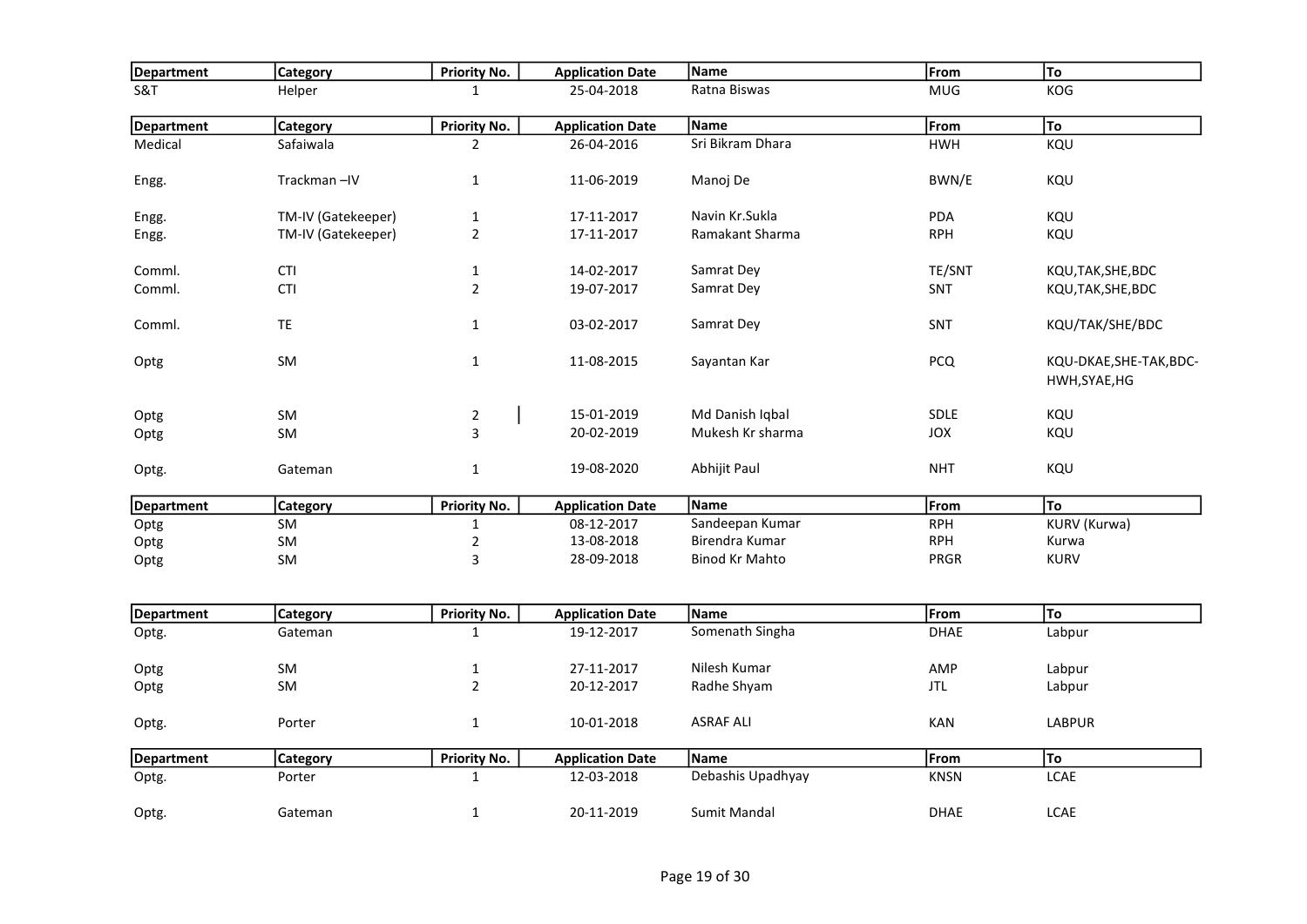| Department        | <b>Category</b>   | <b>Priority No.</b> | <b>Application Date</b> | Name                  | From          | To                            |
|-------------------|-------------------|---------------------|-------------------------|-----------------------|---------------|-------------------------------|
| S&T               | Helper            | $\mathbf{1}$        | 26-10-2018              | Sandip Mondal         | SDI           | <b>LCAE</b>                   |
| Optg.             | Porter            | $\mathbf 1$         | 01-08-2018              | <b>MINSARUL SK</b>    | $\mathsf{AZ}$ | <b>KNSN</b>                   |
| <b>Department</b> | <b>Category</b>   | Priority No.        | <b>Application Date</b> | Name                  | From          | To                            |
| Optg.             | Porter            | $\mathbf{1}$        | 08-09-2016              | Sunil Kr. Routh       | <b>BSAE</b>   | LLH-UPA                       |
| <b>Department</b> | Category          | Priority No.        | <b>Application Date</b> | Name                  | From          | To                            |
| S&T               | Tech-II (SIM)     | $\mathbf{1}$        | 20-02-2017              | Santwanu Kr. Mandal   | <b>NHT</b>    | <b>MLV</b>                    |
| S&T               | Tech-III          | $\mathbf{1}$        | 28-12-2018              | Santwanu Kr. Mondal   | <b>NHT</b>    | <b>MLV</b>                    |
| Comml.            | CBC               | $\mathbf 1$         | 07-09-16                | Debasis Bhowmick      | <b>BHP</b>    | MLV or SNT BO                 |
| <b>Department</b> | <b>Category</b>   | <b>Priority No.</b> | <b>Application Date</b> | Name                  | From          | To                            |
| Optg.             | Gateman           | $\mathbf{1}$        | 10-07-2013              | Ram Prosad Kora       | TIT           | <b>MSAE</b>                   |
| Engg.             | TM-IV/GK          | $\mathbf{1}$        | 13-08-2018              | Debkanan Bagdi        | BWN/W         | SSE/P.Way/BWN/E(Masa<br>gram) |
| Department        | <b>Category</b>   | Priority No.        | <b>Application Date</b> | Name                  | From          | To                            |
| Optg.             | Cabinman/Pointman | $\mathbf{1}$        | 06-07-2015              | Ram Avilak Kewat      | <b>KLNT</b>   | <b>MUG</b>                    |
| Optg.             | Gateman           | $\mathbf{1}$        | 21-02-2022              | Abhijit Paul          | <b>MYM</b>    | <b>MUG</b>                    |
| Optg.             | Porter            | $\mathbf{1}$        | 26-12-2017              | <b>HALIM SIKARI</b>   | <b>KHANA</b>  | <b>MUG</b>                    |
| Optg.             | Cabin Master      | $\mathbf{1}$        | 28-11-2016              | Raja Ram              | KAN           | MUG to HWH                    |
| Optg              | SM                | $\mathbf{1}$        | 21-06-2017              | Indrajit Roy Karforma | <b>RPH</b>    | MUG-PLAE                      |
| Comml.            | CBC               | $\mathbf{1}$        | 21-04-15                | Anand Kumar           | <b>NKL</b>    | CBC/MUG                       |
| Comml.            | CBC               | $\mathbf 2$         | 29-02-16                | Ashim Kumar Paul      | <b>BGAE</b>   | TBAE/MUG/PDA                  |
| <b>Department</b> | <b>Category</b>   | <b>Priority No.</b> | <b>Application Date</b> | Name                  | From          | To                            |
| S&T               | SSE//S            | $\mathbf{1}$        | 09-03-2018              | Nayan Gopal Sarkar    | <b>DKAE</b>   | <b>BZL</b>                    |
| S&T               | Tech.(II)         | $\mathbf{1}$        | 22-08-2020              | Santosh Kumar Kamti   | DKAE/RR       | <b>BZL</b>                    |
| S&T               | Assistant(S&T)    | $\mathbf{1}$        | 26-12-2019              | Harendra Goala        | DKAE/RRI      | <b>BZL</b>                    |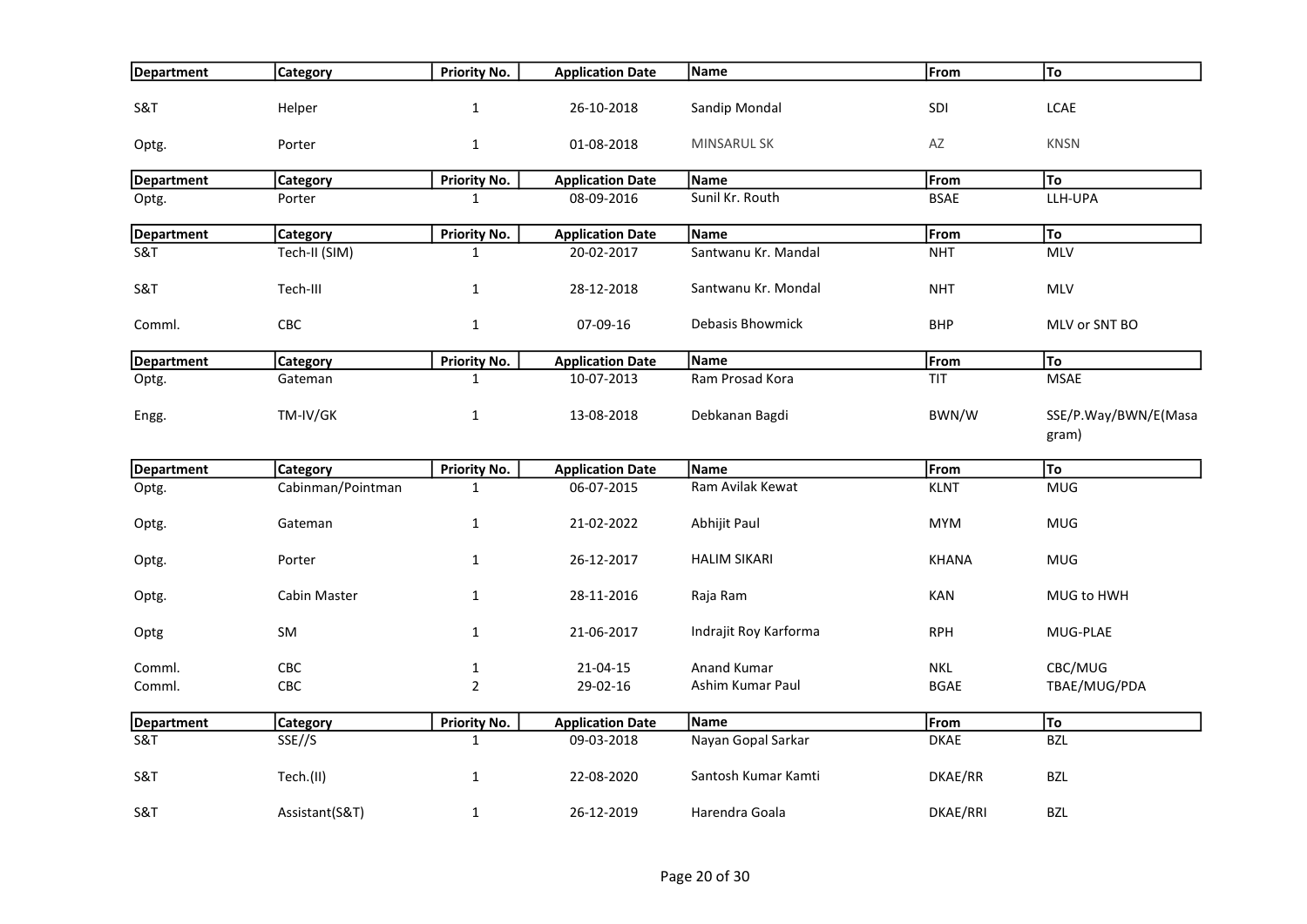| <b>Department</b>                | Category         | <b>Priority No.</b>           | <b>Application Date</b> | Name                   | From           | To                             |
|----------------------------------|------------------|-------------------------------|-------------------------|------------------------|----------------|--------------------------------|
| S&T                              | Assistant(S&T)   | $\overline{2}$                | 22-06-2022              | Manohar Prasad         | KQU            | <b>BZL</b>                     |
|                                  |                  |                               |                         |                        |                |                                |
| <b>S&amp;T</b>                   | Helper           | $\mathbf 1$                   | 10-10-2019/6.12.2021    | <b>Bikash Singha</b>   | <b>SNT</b>     | <b>MGAE</b>                    |
|                                  |                  |                               |                         |                        |                |                                |
| Optg.                            | Gateman          | $\mathbf{1}$                  | 14-01-2020              | <b>ABDUL KHALEK</b>    | GSGB           | <b>MGAE</b>                    |
| Optg.                            | Gateman          | $\overline{2}$                | 15-01-2020              | <b>ATAUR RAHMAN</b>    | SDI            | <b>MGAE</b>                    |
| S&T                              | Helper           | $\mathbf{1}$                  | 25-07-16                | Rohit Balmiki          | <b>BWN</b>     | MUG/BDC/CNS                    |
|                                  |                  |                               | 06-06-2016              | Pranoy Sarkar          | <b>GPAE</b>    |                                |
| <b>S&amp;T</b><br><b>S&amp;T</b> | Helper<br>Helper | $\mathbf 1$<br>$\overline{2}$ | 21-05-2018              | Arup Kr. Halder        | Ambika Khalna  | TBAE, BSAE, BDC<br><b>BSAE</b> |
| S&T                              | Helper           | $\mathbf{3}$                  | 17-02-2019              | Subhajit Majumder      | <b>DKAE</b>    | <b>BSAE</b>                    |
|                                  |                  |                               |                         |                        |                |                                |
| Optg.                            | Gateman          | $\mathbf{1}$                  | 28-08-2017              | Manoj Kr Harijan       | <b>SLG</b>     | <b>BSAE</b>                    |
| Optg.                            | Gateman          | $\overline{2}$                | 24-05-2018              | Ananda Dalal           | <b>DTAE</b>    | <b>BSAE</b>                    |
| Optg.                            | Gateman          | $\mathbf{3}$                  | 17-07-2018              | Samit Mallick          | BZL            | <b>BSAE</b>                    |
| Optg.                            | Gateman          | 4                             | 07-06-2019              | <b>Tapan Halder</b>    | ABKA           | <b>BSAE</b>                    |
| <b>S&amp;T</b>                   | Helper           | $\mathbf{1}$                  | 12-12-2016              | Animesh Ghosh          | <b>NDAE</b>    | <b>BHR</b>                     |
| <b>S&amp;T</b>                   | Helper           | $\overline{2}$                | 24-10-2018              | Sapan Kr. Paswan       | <b>BMAE</b>    | <b>BHR</b>                     |
| S&T                              | Helper           | $\mathbf 1$                   | 03-03-2017              | Sovan Chattopadhyay    | RRI/HWH        | <b>Nearest GKH</b>             |
| <b>S&amp;T</b>                   | Helper           | $\mathbf 1$                   | 17-03-2017              | Rabindra Nath Goswami  | KAN            | ARAMBAGH                       |
| S&T                              | Helper           | $\overline{2}$                | 25-10-2017              | Lakshmi Narayan Mondal | <b>TAK</b>     | ARAMBAGH                       |
| S&T                              | Helper           | $\mathbf 1$                   | 17.10.2017              | Somnath Das            | <b>MUG</b>     | <b>BEQ</b>                     |
| <b>S&amp;T</b>                   | Helper           | $\overline{2}$                | 13-08-2018              | Sahishnu Biswas        | SHE            | <b>BEQ</b>                     |
| S&T                              | Helper           | $\mathbf{3}$                  | 19-11-2018              | Bipin Ram Gond         | <b>MLV</b>     | BEQ                            |
|                                  |                  |                               |                         |                        |                |                                |
| Optg                             | Gateman          | $\mathbf{1}$                  | 30-01-2019              | Indrajit Kumar         | <b>TBAE</b>    | <b>BEQ</b>                     |
|                                  |                  |                               |                         |                        |                |                                |
| S&T                              | Sr. Tech         | $\mathbf{1}$                  | 09-06-2018              | Nemai Chandra Ghosh    | <b>BDC/RRI</b> | MUG/CR                         |
| <b>S&amp;T</b>                   | Sr. Tech         | $\mathbf{1}$                  | 15-02-2018              | Arun Kr.Mondal         | JOX/AFTC       | Bhattanagar                    |
| <b>S&amp;T</b>                   | Tech/I           | $\mathbf{1}$                  | 26-02-2018              | Swapan Kr. Kundu       | BEQ/NC         | BEQ/LR                         |
| <b>S&amp;T</b>                   | Tech/I           | $\mathbf 2$                   | 11-04-2018              | Alok Kr. Sinha         | KQU            | <b>BEQ</b>                     |
| S&T                              | Tech/I           | 3                             | 29-08-2018              | Kamal Kar              | Rasulpur       | <b>BEQ</b>                     |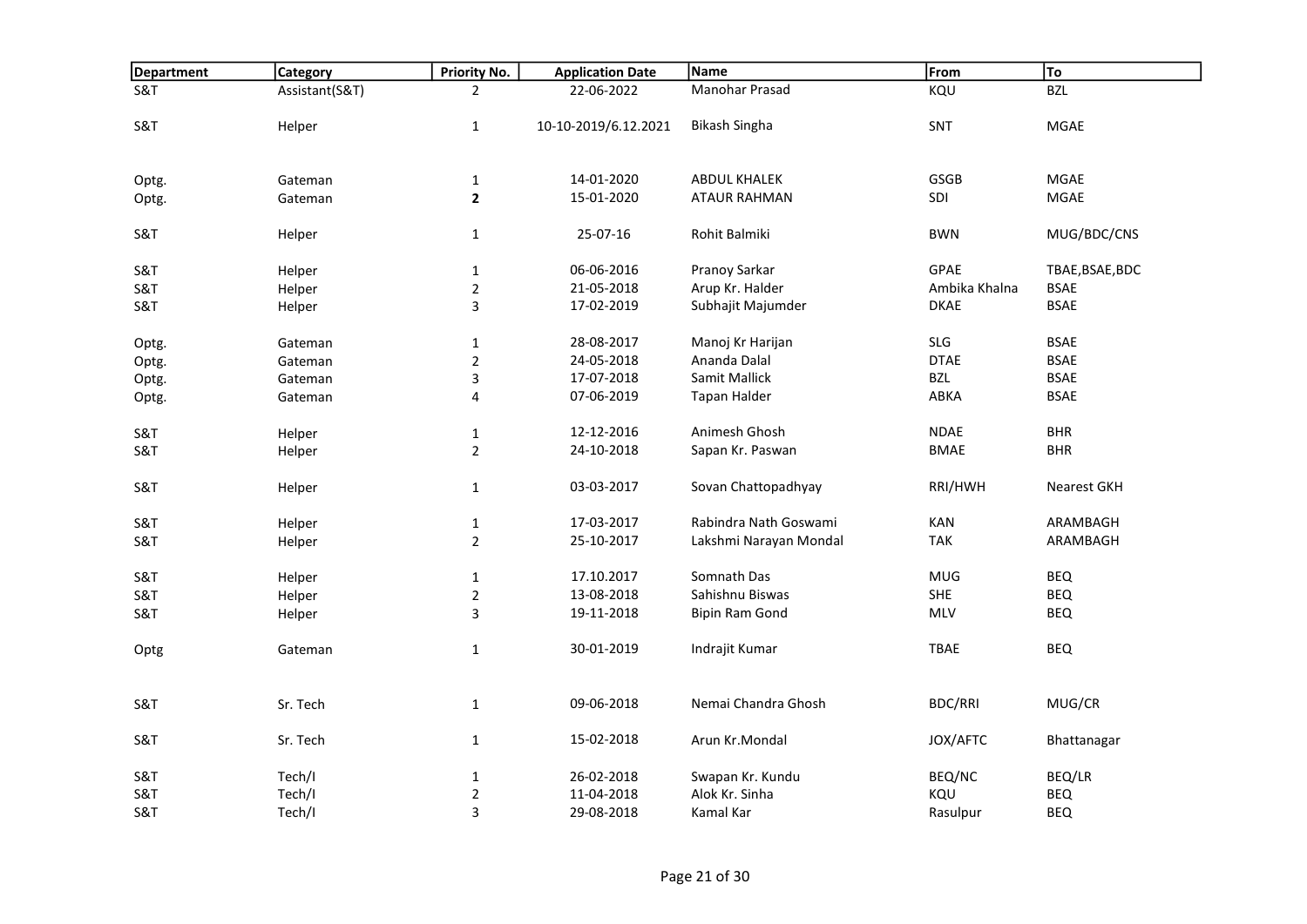| <b>Department</b>           | <b>Category</b>        | <b>Priority No.</b>                 | <b>Application Date</b>               | Name                    | From               | To              |
|-----------------------------|------------------------|-------------------------------------|---------------------------------------|-------------------------|--------------------|-----------------|
| <b>S&amp;T</b>              | Tech/I                 | 4                                   | 09-10-2018                            | Arittra Bar             | KQU                | <b>BEQ</b>      |
|                             |                        |                                     |                                       |                         |                    |                 |
| <b>S&amp;T</b>              | Tech/III               | $\mathbf{1}$                        | 09-06-2018                            | Tarun Kr. Hazra         | MUG/RC             | ABKA/CR         |
|                             |                        |                                     |                                       |                         |                    |                 |
| <b>S&amp;T</b>              | JE/S                   | $\mathbf 1$                         | 14-10-2019                            | <b>Bhim Kumar Singh</b> | GRAE               | MYM/BOI         |
|                             |                        |                                     |                                       |                         |                    |                 |
| S&T                         | Tech/III               | $\mathbf{1}$                        | 23-05-2018                            | Khagendra Mukhopadhyay  | <b>SKG</b>         | <b>MYM</b>      |
|                             |                        |                                     |                                       |                         |                    |                 |
|                             |                        |                                     |                                       |                         |                    |                 |
|                             |                        |                                     |                                       |                         |                    |                 |
| S&T                         | Tech/III               | $\mathbf{1}$                        | 12-06-2018                            | Babai Munda             | <b>BWN/RRI</b>     | <b>TAK</b>      |
| S&T                         | Tech/III               | $\overline{2}$                      | 17-12-2020                            | <b>Biswajit Pandit</b>  | SOAE               | <b>TAK</b>      |
|                             |                        |                                     |                                       |                         |                    |                 |
|                             |                        |                                     |                                       |                         |                    |                 |
| S&T                         | Helper                 | $\mathbf 1$                         | 07-11-2018                            | Jhantu Bera             | <b>BWN</b>         | <b>TAK</b>      |
| S&T                         | Helper                 | $\overline{2}$                      | 10-10-2019                            | Subhasis Sengupta       | KAN                | <b>TAK</b>      |
|                             |                        |                                     |                                       |                         |                    |                 |
|                             |                        |                                     |                                       | Name                    |                    | To              |
| <b>Department</b><br>Comml. | <b>Category</b><br>CBC | <b>Priority No.</b><br>$\mathbf{1}$ | <b>Application Date</b><br>16-04-2011 | Gautam Kr. Singh        | From<br><b>RJG</b> | <b>MRR</b>      |
| Comml.                      | CBC                    | $\mathbf 2$                         | $03 - 11 - 16$                        | Abhinandan Kumar        | <b>BHP</b>         | <b>MRR</b>      |
| Comml.                      | CBC                    | 3                                   | $10 - 11 - 16$                        | Prasanta Kumar Das      | <b>PKR</b>         | MRR/NHT         |
|                             |                        |                                     |                                       |                         |                    |                 |
| <b>Department</b>           | <b>Category</b>        | <b>Priority No.</b>                 | <b>Application Date</b>               | Name                    | From               | To              |
| Comml.                      | CBC/BS-I               | $\mathbf{1}$                        | 11-01-2013                            | DHANANJOY MANJHI        | <b>GKH</b>         | <b>MUU</b>      |
|                             |                        |                                     |                                       |                         |                    |                 |
| <b>Department</b>           | <b>Category</b>        | <b>Priority No.</b>                 | <b>Application Date</b>               | Name                    | From               | To              |
| Optg                        | SM                     | $\mathbf 1$                         | 07-02-2018                            | Palas Ch Das            | <b>NGF</b>         | <b>MYM</b>      |
|                             |                        |                                     |                                       |                         | <b>GHLE</b>        |                 |
| Optg                        | Porter                 | $\mathbf{1}$                        | 28-11-2018                            | Munna                   |                    | <b>MYM</b>      |
| Optg                        | Gateman                | $\mathbf{1}$                        | 10-12-2018                            | Dipak Turi              | <b>GKH</b>         | <b>MYM</b>      |
|                             |                        |                                     |                                       |                         |                    |                 |
| Optg                        | Gateman                | $\mathbf{1}$                        | 04-02-2019                            | Sanjay Kumar            | <b>GHLE</b>        | <b>NGF</b>      |
|                             |                        |                                     |                                       |                         |                    |                 |
| Comml.                      | <b>HBC</b>             | $\mathbf 1$                         | 8-4-2015,08-7-16                      | Sankar Sengupta         | <b>TLO</b>         | MYM.BGF,RSLRBWN |
|                             |                        |                                     |                                       |                         |                    |                 |
| Comml.                      | <b>BS-I</b>            | $\mathbf 1$                         | 06-01-16                              | Mahabir Oraon           | SRP                | MYM, JRAE       |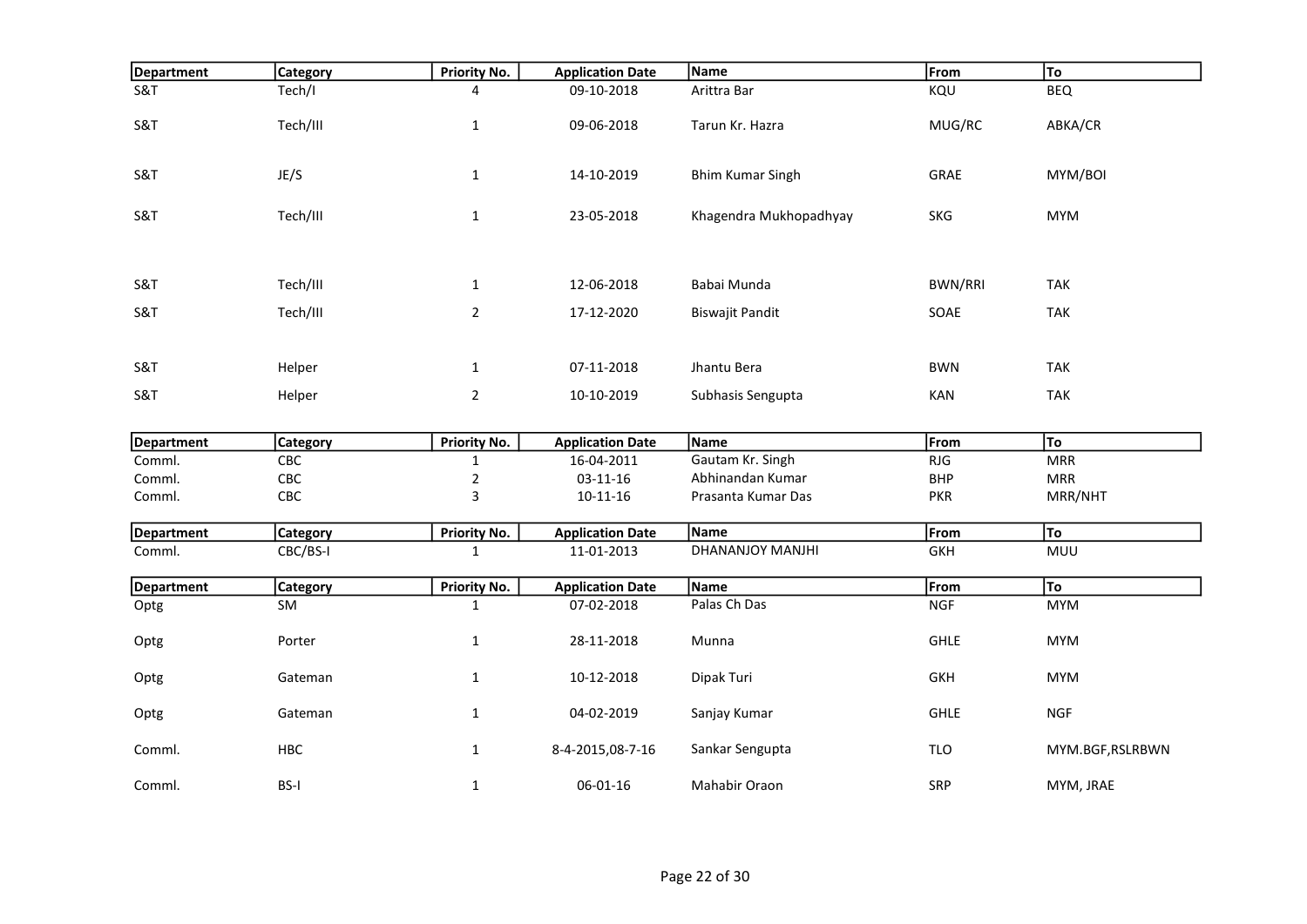| Department        | <b>Category</b>   | <b>Priority No.</b> | <b>Application Date</b> | Name                         | From        | To          |
|-------------------|-------------------|---------------------|-------------------------|------------------------------|-------------|-------------|
| Department        | Category          | <b>Priority No.</b> | <b>Application Date</b> | Name                         | From        | To          |
| Comml.            | CBC               | $\mathbf{1}$        | 06-03-17                | Bivash Chandra Bandyopadhyay | GRP         | <b>NBAE</b> |
| <b>Department</b> | <b>Category</b>   | <b>Priority No.</b> | <b>Application Date</b> | Name                         | From        | To          |
| Engg.             | TM-IV/GK          | $\mathbf{1}$        | 01-09-2016              | Gouranga Das                 | AZ          | <b>NKL</b>  |
| Optg.             | <b>SM</b>         | $\mathbf{1}$        | 03-10-2018              | Bijesh Kr Jaiswara           | GNJP        | <b>NKL</b>  |
| Optg.             | SM                | $\overline{2}$      | 21-01-2019              | Arun Kr Singh                | <b>MUG</b>  | <b>NKL</b>  |
| Optg.             | <b>SM</b>         | 3                   | 01-02-2019              | Prakash Dutta                | <b>BRPA</b> | <b>NKL</b>  |
| Optg.             | Porter            | $\mathbf 1$         | 20-01-2020              | <b>VIVEK SHAW</b>            | <b>KAN</b>  | <b>NKL</b>  |
| <b>Department</b> | <b>Category</b>   | Priority No.        | <b>Application Date</b> | <b>Name</b>                  | From        | To          |
| Optg.             | Cabinman/Pointman | 1                   | 10-07-2012              | Nanad Kumat Mal              | SDI         | <b>NHT</b>  |
| Comml.            | SrBC              | $\mathbf{1}$        | 05-02-16                | Vikash Prasad                | <b>BDC</b>  | NHT, RPH    |
| Comml.            | Sr.BC             | $\overline{2}$      | 27-09-16                | Sourav Das                   | <b>BHP</b>  | NHT/LAP     |
| Comml.            | HBC               | $\mathbf{1}$        | 07-09-16                | <b>Biswajit Mukherjee</b>    | <b>RPH</b>  | Nalhati     |
| Optg              | SM                | $\mathbf{1}$        | 27-11-2017              | Sukumar Palit                | <b>KAN</b>  | NGX (Nigan) |
| Optg              | SM                | $\overline{2}$      | 03-12-2018              | Roshan Kr Saw                | AMP         | Negun       |
| Optg              | <b>SM</b>         | $\mathbf 1$         | 21-01-2019              | Chandradeep Choudhry         | <b>GSGB</b> | <b>NHT</b>  |
| Engg.             | TM-IV (Chowkidar) | $\mathbf{1}$        | 31-08-2016              | Chandu Shaw                  | <b>RPH</b>  | <b>NHT</b>  |
| <b>Department</b> | <b>Category</b>   | <b>Priority No.</b> | <b>Application Date</b> | Name                         | From        | To          |
| Optg              | SM                | $\mathbf 1$         | 27-06-2016              | K.C.Mallick                  | <b>BPS</b>  | <b>NRX</b>  |
| Department        | <b>Category</b>   | <b>Priority No.</b> | <b>Application Date</b> | Name                         | From        | <b>To</b>   |
| Optg.             | Cabinman/Pointman | $\mathbf{1}$        | 05-12-2017              | G.N. Upadhyay                | <b>BGRA</b> | Pachandi    |
| Optg.             | Cabinman/Pointman | $\mathbf 2$         | 11-01-2018              | N.K.Ghosh                    | <b>BFZ</b>  | Pachandi    |
| Optg              | SM                | $\mathbf{1}$        | 17-10-2017              | Niraj Kr ChowDhury           | <b>CWLE</b> | Pachandi    |
| Optg              | <b>SM</b>         | $\overline{2}$      | 25-10-2017              | Susanta Kr Biswas            | <b>GGLE</b> | Pachandi    |
| Optg              | Porter            | $\mathbf{1}$        | 31-10-2018              | Chanchal Dhara               | <b>CGLE</b> | Pachandi    |
| Optg.             | Gateman           | $\mathbf 1$         | 01-06-2018              | Amar Majhi                   | <b>DHAI</b> | Pachandi    |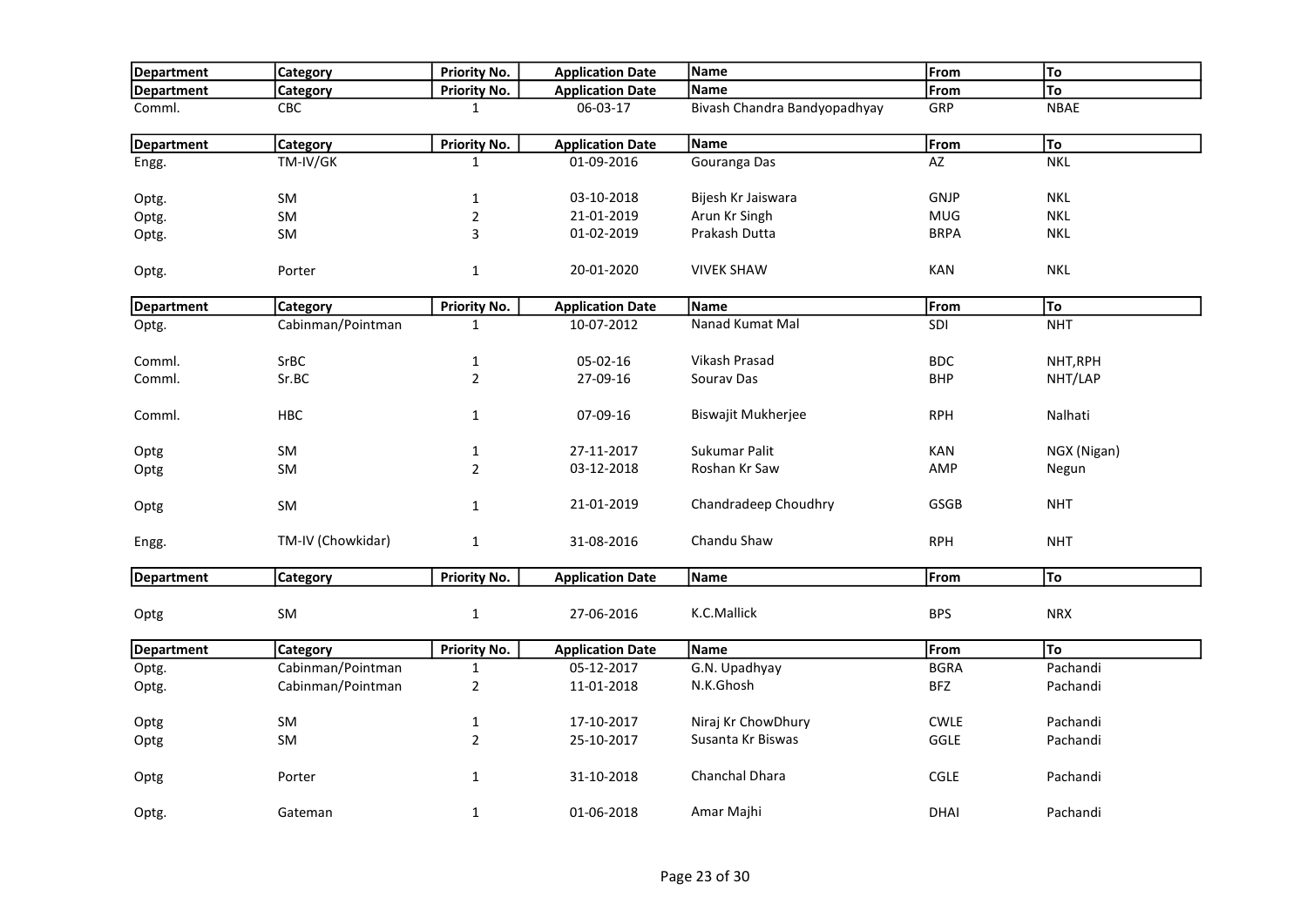| Department        | Category                   | <b>Priority No.</b>                 | <b>Application Date</b>               | Name                  | From        | To                     |
|-------------------|----------------------------|-------------------------------------|---------------------------------------|-----------------------|-------------|------------------------|
|                   |                            |                                     |                                       |                       |             |                        |
| Department        | <b>Category</b>            | <b>Priority No.</b>                 | <b>Application Date</b>               | Name                  | From        | To                     |
| Optg.             | Gateman                    | $\mathbf{1}$                        | 09-05-2016                            | Md.Imtiyaz            | <b>ADST</b> | PDA                    |
|                   |                            |                                     |                                       |                       |             |                        |
| Optg              | SM                         | $\mathbf{1}$                        | 27-05-2016                            | Ranjeet Kr Shaw       | <b>TPF</b>  | PDA-RIS, SHE-KQU, BDC- |
|                   |                            |                                     |                                       |                       |             | <b>GPAE</b>            |
| Optg              | SM                         | $\sqrt{2}$                          | 04-10-2016                            | Sanjay Kr Sharma      | <b>RPH</b>  | PDA-SHE sec            |
| Optg              | <b>SM</b>                  | $\overline{3}$                      | 04-02-2019                            | Sayan Basak           | <b>TPF</b>  | PDA                    |
| Optg.             | Gateman                    | $\mathbf{1}$                        | 24-01-2022                            | <b>Bhola Roy</b>      | GRP         | PDA                    |
|                   |                            |                                     |                                       |                       |             |                        |
| Commercial        | Porter                     | $\mathbf{1}$                        | 18-06-2015                            | Chandana Bose         | <b>BWN</b>  | <b>PDA</b>             |
|                   |                            |                                     |                                       |                       |             |                        |
| Comml.            | CBC                        | $\mathbf{1}$                        | 06-02-18                              | Ashim Kumar Paul      | <b>BGAE</b> | PDA                    |
| Engineering       | Trackman-IV                | 1                                   | 11-08-2020                            | Pradip Paul           | BWN/W       | PDA                    |
| Engineering       | Trackman-IV                | $\overline{2}$                      | 11-08-2020                            | Subhajit Das          | BWN/W       | PDA                    |
| Engineering       | Trackman-IV                | 3                                   | 15/10/22020                           | Arnab Sadhukhan       | <b>NHT</b>  | PDA                    |
| Engineering       | Trackman-IV                | 4                                   | 03-12-2020                            | Kanu Soren            | BWN/E       | PDA                    |
| Engineering       | Trackman-IV                | 5                                   | 15-01-2021                            | Arunanshu Ghosh       | <b>PKR</b>  | PDA                    |
| Engineering       | Trackman-IV                | 6                                   | 15-01-2021                            | Milan Das             | <b>PKR</b>  | PDA                    |
| Engineering       | Trackman-IV                | $\overline{7}$                      | 15-01-2021                            | Mali Ghosh            | KQU         | <b>PDA</b>             |
|                   |                            |                                     |                                       |                       |             |                        |
|                   |                            |                                     |                                       | Name                  |             | To                     |
| <b>Department</b> | <b>Category</b><br>Gateman | <b>Priority No.</b><br>$\mathbf{1}$ | <b>Application Date</b><br>18-01-2017 | <b>Guljar Mallick</b> | From<br>GRP | <b>PLAE</b>            |
| Optg.             | Gateman                    | $\overline{2}$                      | 31-03-2017                            | Umesh Yadav           | <b>RJG</b>  | PNE or GKH             |
| Optg.             | Gateman                    | 3                                   | 01-09-2018                            | Aroof Kumar Verma     | <b>MYM</b>  | <b>PLAE</b>            |
| Optg.             |                            |                                     |                                       |                       |             |                        |
| <b>Department</b> | Category                   | <b>Priority No.</b>                 | <b>Application Date</b>               | Name                  | From        | To                     |
| Optg              | SM                         | $\mathbf{1}$                        | 23-02-2018                            | <b>Asish Mondal</b>   | AZ          | PRAE                   |
| Optg              | SM                         | $\overline{2}$                      | 07-02-2019                            | Adarsh Kr Kandhway    | <b>MSAE</b> | PRAE                   |
| <b>Department</b> | Category                   | <b>Priority No.</b>                 | <b>Application Date</b>               | Name                  | From        | To                     |
| Optg              | <b>SM</b>                  | $\mathbf{1}$                        | 15-01-2015                            | Pankaj Kumar          | <b>PCQ</b>  | PNE                    |
| Optg              | SM                         | $\sqrt{2}$                          | 16-01-2015                            | Naresh Kujur          | Kopai       | <b>PNE</b>             |
| Optg              | SM                         | 3                                   | 09-02-2015                            | Pratik Gayen          | Kopai       | PNE                    |
| Optg              | SM                         | 4                                   | 25-05-2016                            | Anupam Chakraborty    | PCQ         | PNE                    |
|                   |                            |                                     |                                       |                       |             |                        |
| Optg              | Porter                     | $\mathbf{1}$                        | 22-02-2019                            | Sitaram Tanti         | <b>NHT</b>  | PNE                    |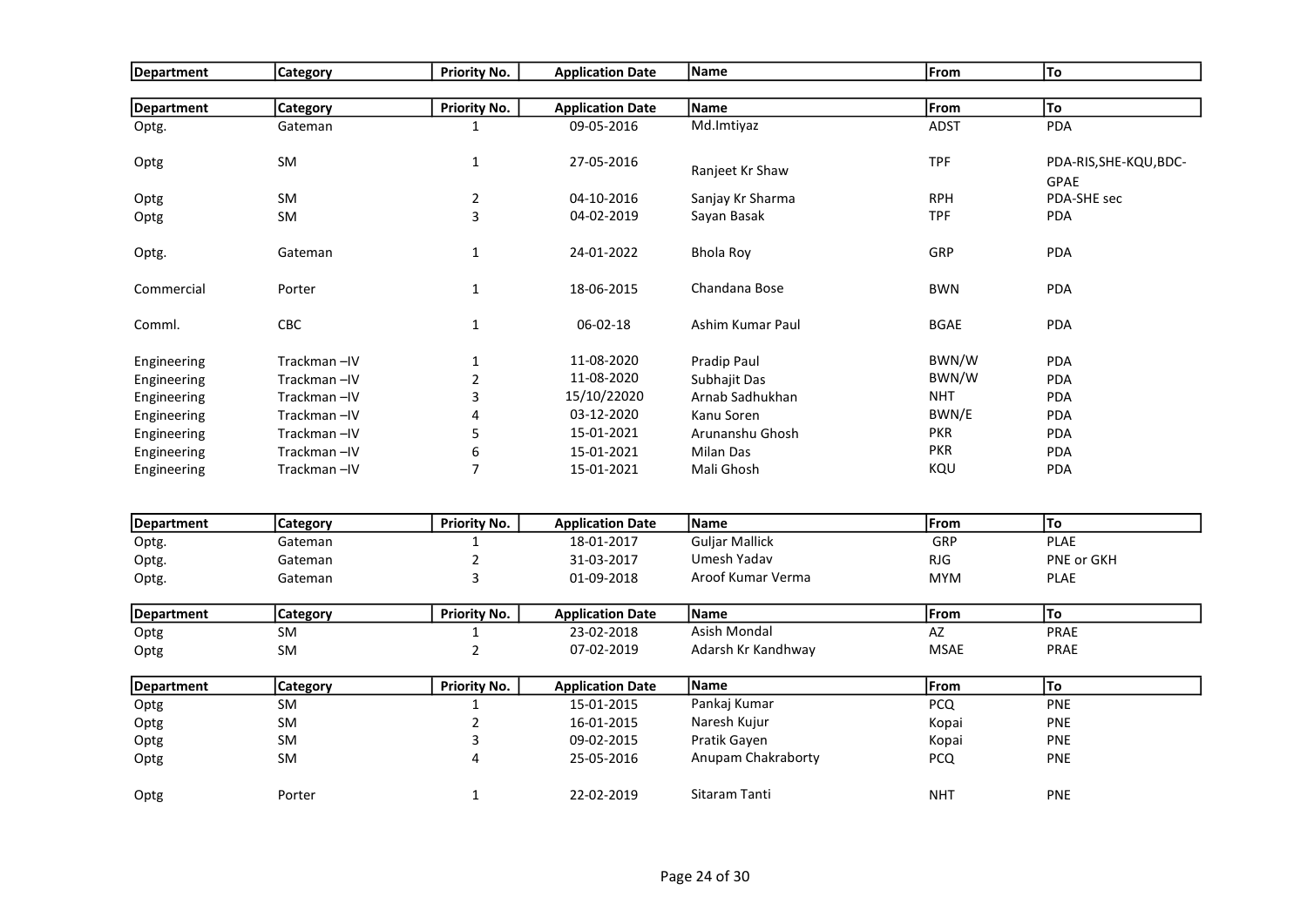| Department        | <b>Category</b> | <b>Priority No.</b> | <b>Application Date</b> | Name                        | From        | To                |
|-------------------|-----------------|---------------------|-------------------------|-----------------------------|-------------|-------------------|
| Optg.             | Gateman         | $\mathbf{1}$        | 08-07-2019              | Manish Kumar                | <b>PCQ</b>  | PNE               |
| Department        | <b>Category</b> | Priority No.        | <b>Application Date</b> | Name                        | From        | To                |
| Optg              | SM              | $\mathbf{1}$        | 16-09-2016              | Kundan Kumar                | <b>PKR</b>  | RJG (Rajgram)     |
| Optg              | SM              | $\overline{2}$      | 08-01-2019              | <b>Bhaskar Prasad Singh</b> | <b>GMAN</b> | RJG(IC)           |
| Comml.            | ABC             |                     | 25-07-17                | Pravash Kumar Gupta         | <b>MYM</b>  | RJG, PKR, MRR     |
| Comml.            | GSS             | $\mathbf 1$         | 25-09-18                | Anilk Kumar Baskey          | <b>PKR</b>  | RJG               |
| Department        | <b>Category</b> | <b>Priority No.</b> | <b>Application Date</b> | Name                        | From        | To                |
| Comml.            | CBC/BS-I        | $\mathbf{1}$        | 17-11-2008              | HARI CHANDRA MURMU          | <b>JOX</b>  | <b>RIS</b>        |
| Comml.            | CBC/BS-I        | $\mathbf 2$         | 20-02-2012              | SUDHIR MONDAL               | <b>BOI</b>  | <b>RIS</b>        |
| Comml.            | CBC/BS-I        | 3                   | 11-01-2013              | DHANANJOY MANJHI            | <b>GKH</b>  | <b>RIS</b>        |
| Comml.            | CBC/BS-I        | 4                   | 24-02-2015              | <b>HARENDRA PRASAD</b>      | <b>BHR</b>  | <b>RIS</b>        |
| Comml.            | CBC/BS-I        | 5                   | 26-09-2016              | <b>CHITRA BHAKAT</b>        | TAK         | <b>RIS</b>        |
| Comml.            | CBC/BS-I        | 6                   | 26-04-2017              | <b>TARUN DAS</b>            | <b>BQY</b>  | <b>RIS</b>        |
| Optg              | SM              | $\mathbf 1$         | 30-01-2018              | Om Prakash Jha              | <b>JRAE</b> | <b>RIS</b>        |
| Optg              | SM              | $\overline{2}$      | 28-11-2018              | Sudesh Kr Verma             | <b>JTL</b>  | <b>RIS</b>        |
| Optg              | SM              | 3                   | 20-02-2019              | Vikash Kr Hela              | <b>DKAE</b> | <b>RIS</b>        |
| Optg.             | Gateman         | $\mathbf{1}$        | 16-11-2015              | Satyajit Mallick            | GPAE        | RIS-SHE           |
| Optg.             | Gateman         | $\mathbf{2}$        | 16-02-2017              | Navin Kumar                 | <b>MYM</b>  | <b>RIS</b>        |
| Optg.             | Shuntman        | $\mathbf{1}$        | 11-12-2014              | DASHRATH VERMA              | SNT         | <b>RIS To BDC</b> |
| Optg.             | Shuntman        | $\overline{2}$      | 28-05-2018              | Rajkishor Pandey            | <b>BDC</b>  | <b>RIS</b>        |
| Optg.             | Porter          | $\mathbf 1$         | 22-11-2018              | Vibek Shaw                  | <b>KAN</b>  | <b>RIS</b>        |
| <b>Department</b> | <b>Category</b> | <b>Priority No.</b> | <b>Application Date</b> | Name                        | From        | To                |
| Comml.            | Peon            | $\mathbf{1}$        | 07-12-2015              | Baidynath Purkait           | <b>KPAE</b> | <b>RSAE</b>       |
| Department        | <b>Category</b> | <b>Priority No.</b> | <b>Application Date</b> | Name                        | From        | To                |
| Optg.             | Porter          | $\mathbf{1}$        | 22-03-2018              | Mahadev Yadav               | AZ          | <b>RSLR</b>       |
| Optg.             | Gateman         | $\mathbf{1}$        | 17-08-2021              | Krishna Kant Joshi          | KAN         | <b>RSLR</b>       |
| Department        | <b>Category</b> | <b>Priority No.</b> | <b>Application Date</b> | Name                        | From        | To                |
| Optg.             | Porter          | $\mathbf{1}$        | 21-03-2016              | Babul Sk.                   | <b>TYAE</b> | SALE              |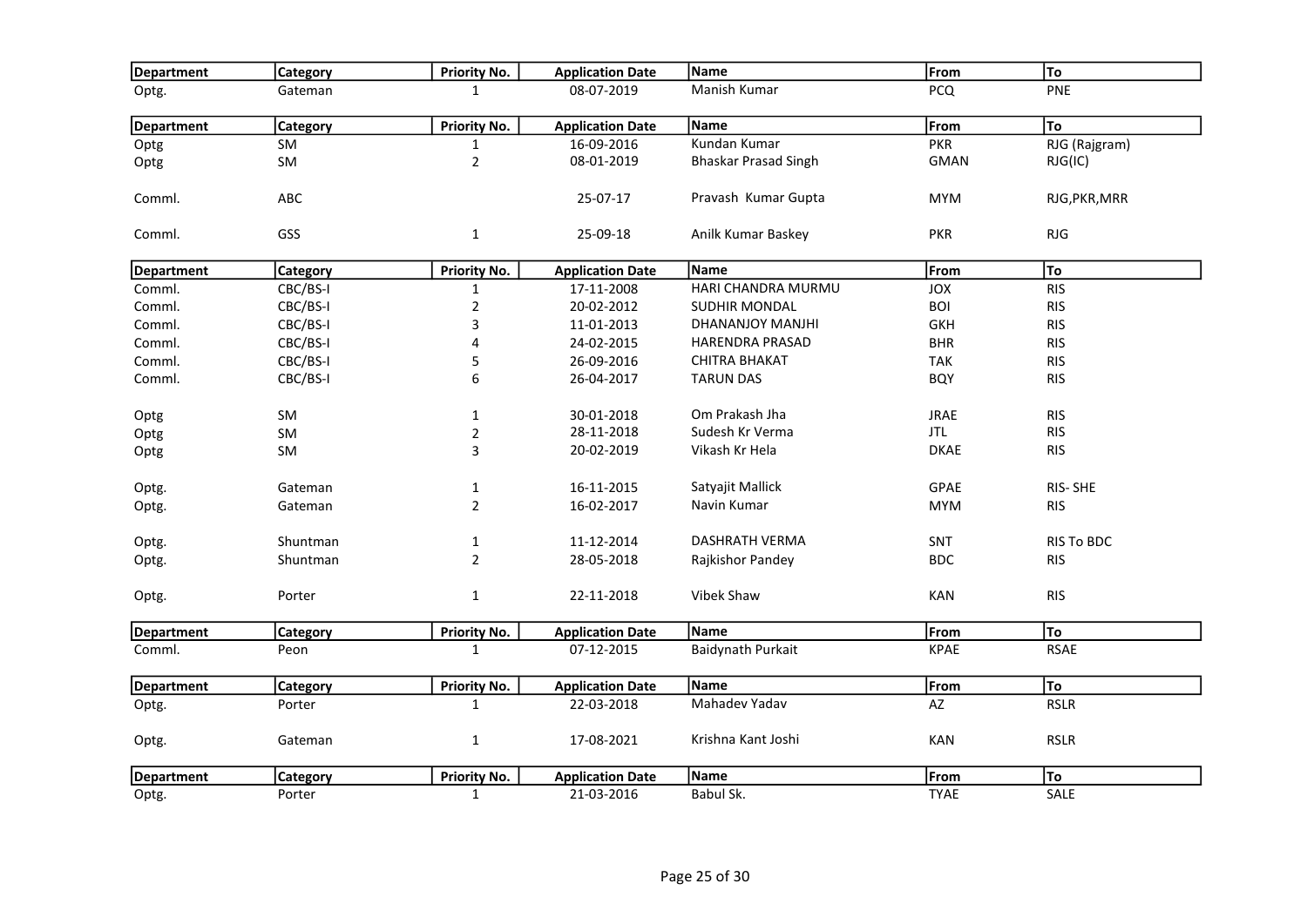| Department        | <b>Category</b>   | <b>Priority No.</b> | <b>Application Date</b> | Name                   | From        | To                                       |
|-------------------|-------------------|---------------------|-------------------------|------------------------|-------------|------------------------------------------|
| Optg.             | Gateman           | $\mathbf{1}$        | 04-12-2019              | Niranjan Mandal        | SPS         | SALE                                     |
| S&T               | Tech-I            | $\mathbf{1}$        | 05.01.2022              | Dipankar Das           | <b>NDAE</b> | SALE                                     |
| <b>Department</b> | Category          | <b>Priority No.</b> | <b>Application Date</b> | Name                   | From        | To                                       |
| Comml.            | Sr.BC             | $\mathbf{1}$        | 25-11-09                |                        | <b>RIS</b>  | SHLM or any Goods in                     |
|                   |                   |                     |                         | Partha Sarathi Ghosh   |             | HWH area (Trfd. To SRP                   |
|                   |                   |                     |                         |                        |             | on Admin ground)                         |
| Department        | Category          | <b>Priority No.</b> | <b>Application Date</b> | Name                   | From        | To                                       |
| Optg.             | Gateman           | $\mathbf{1}$        | 17-07-2017              | Ataur Rahman           | <b>AZ</b>   | SDI                                      |
|                   |                   |                     |                         |                        |             |                                          |
| Department        | Category          | <b>Priority No.</b> | <b>Application Date</b> | Name                   | From        | To                                       |
| Optg              | SM                | $\mathbf{1}$        | 13-10-2017              | Diya Saha Roy          | PRAE        | SIU                                      |
| Optg              | <b>SM</b>         | $\mathbf 2$         | 08-01-2019              | Himanshu Kumar         | <b>PTAE</b> | SIU                                      |
| Optg              | <b>SM</b>         | 3                   | 21-01-2019              | Manoj Kamti            | SALE        | SIU                                      |
| Optg              | Gateman           | 1                   | 18-06-2019              | MD NASIM AHMAD         | <b>SLG</b>  | SIU                                      |
| Comml.            | <b>BS</b>         | $\mathbf{1}$        | 17-11-2008 - 18-11-13   | Hari Chand Murmu       | <b>JOX</b>  | SIU / or inbetween SIU-<br>UPA in M/Line |
| Department        | <b>Category</b>   | Priority No.        | <b>Application Date</b> | <b>Name</b>            | From        | To                                       |
| Optg.             | Cabinman/Pointman | $\mathbf{1}$        | 29-12-2014              | Dilip Pasi             | JOX         | <b>SKG</b>                               |
| Optg.             | Cabin Master      | $\mathbf{1}$        | 11-02-2010              | N. C Hembram           | <b>SKG</b>  | SKG to BDC                               |
| Optg              | <b>SM</b>         | 1                   | 19-05-2017              | Sarfaraz Nawaz         | GRP         | <b>SKG</b>                               |
| Comml.            |                   | 9                   | 29-05-12,22-08-14       | Prabir Kumar Sarkar    | <b>MYM</b>  | BS-I/SKG, BWN                            |
| Comml.            | <b>SrBC</b>       | $\boldsymbol{6}$    | 13-02-12,14-12-15       | <b>BASUDEV SAMANTA</b> | <b>NBAE</b> | SKG, GRP                                 |
| <b>Department</b> | <b>Category</b>   | <b>Priority No.</b> | <b>Application Date</b> | Name                   | From        | lTo                                      |
| Optg              | <b>SM</b>         | $\mathbf{1}$        | 08-06-2016              |                        | <b>PCQ</b>  | Sikaripara, Harinsingha,                 |
|                   |                   |                     |                         | Ravi Kumar             |             | Pinagaria                                |
| Optg              | <b>SM</b>         | $\mathbf 2$         | 13-01-2017              | <b>Binod Kr Mahto</b>  | <b>PRGR</b> | SKIP                                     |
| Optg              | <b>SM</b>         | 3                   | 08-02-2017              | Radhe Das              | <b>SNT</b>  | SKIP, Pinagaria                          |
| Optg              | SM                | 4                   | 15-05-2017              | Kumar Vikash           | TBB         | SKIP, PRGR                               |
| Optg              | SM                | 5                   | 06-07-2017              | Anil Abhishek          | <b>CWLE</b> | <b>SKIP</b>                              |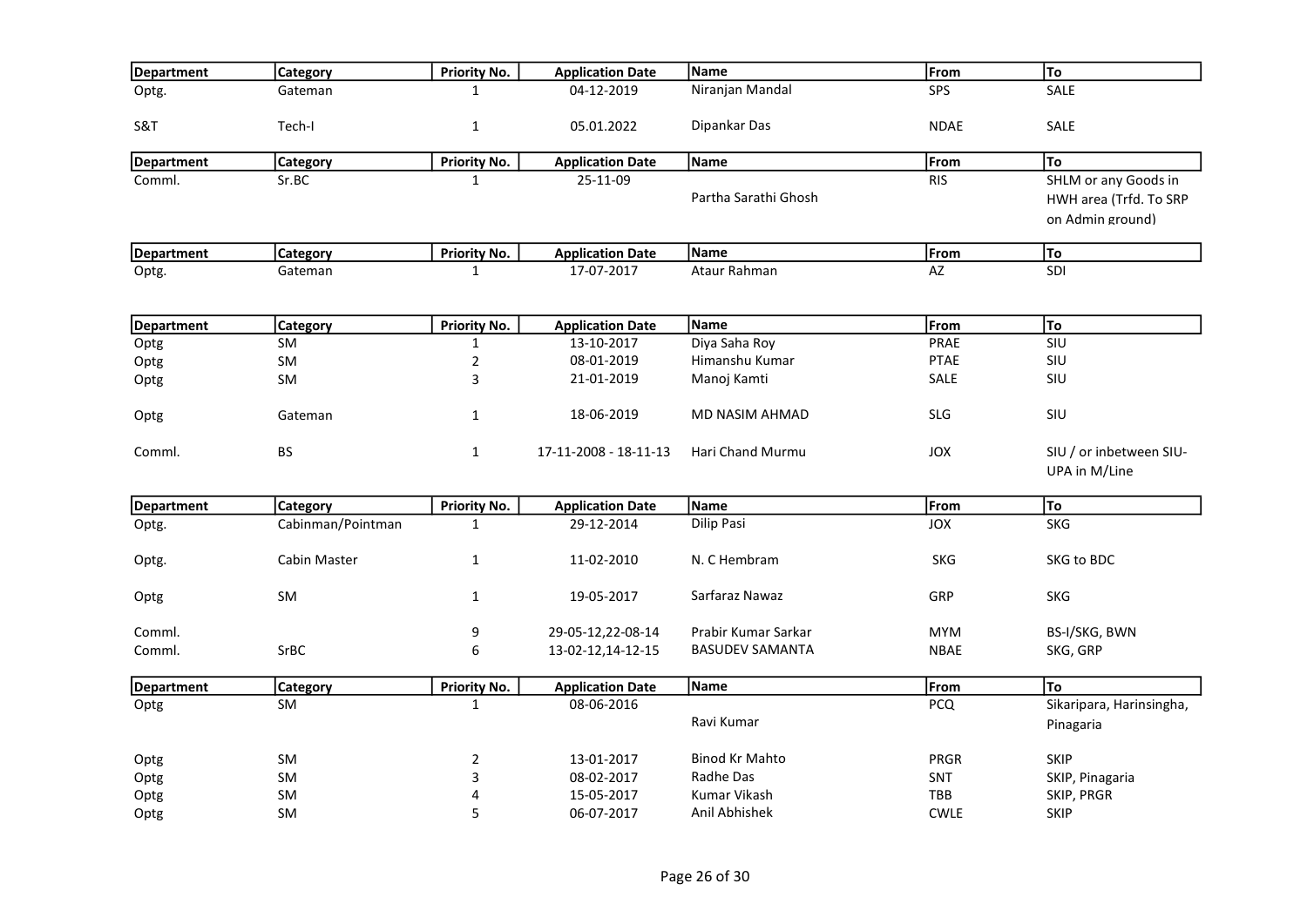| Department        | <b>Category</b>   | <b>Priority No.</b>            | <b>Application Date</b>  | Name                      | From                      | To                                     |
|-------------------|-------------------|--------------------------------|--------------------------|---------------------------|---------------------------|----------------------------------------|
| Optg              | <b>SM</b>         | 6                              | 02-11-2018               | Vijjay Kr Sah             | <b>BSBSR</b>              | Sikaripara                             |
| Optg              | SM                | $\overline{7}$                 | 10-12-2018               | Krishnadeo Tamarkar       | PNE                       | SKIP                                   |
| <b>Department</b> | <b>Category</b>   | <b>Priority No.</b>            | <b>Application Date</b>  | Name                      | From                      | To                                     |
| Comml.            | <b>ABC</b>        |                                | 19-05-17                 | Biplab Majumdar           | SALE                      | SLG, MUG, JIT, PDA, KJU,<br>DMLE       |
| Department        | <b>Category</b>   | <b>Priority No.</b>            | <b>Application Date</b>  | Name                      | From                      | To                                     |
| Optg.             | Cabinman/Pointman | $\mathbf{1}$                   | 05-01-2015               | Ganapati Let              | <b>TPF</b>                | SNT                                    |
| Optg.             | Cabinman/Pointman | $\overline{2}$                 | 27-05-2015               | <b>Motilal Harizon</b>    | <b>KAN</b>                | SNT-RPH                                |
| Optg.             | Shuntman          | $\mathbf{1}$                   | 08-08-2016               | <b>ARIF KHAN</b>          | <b>PKR</b>                | <b>SNT &amp; RPH</b>                   |
| Optg.             | Cabin Master      | $\mathbf{1}$                   | 26-12-2016               | Ananda Mohan Sarkar       | <b>BOI</b>                | SNT to RPH                             |
| Optg              | SM                | $\mathbf 1$                    | 28-02-2019               | Manjit Singh              | <b>GHLE</b>               | SNT                                    |
| Department        | Category          | <b>Priority No.</b>            | <b>Application Date</b>  | Name                      | From                      | To                                     |
| Comml.            | <b>ECRC</b>       | $\mathbf{1}$                   | 09-01-2017               | Anjan Kumar Ghosal        | <b>SHE</b>                | SNT, RPH, BHP                          |
| Comml.            | CCC               | $\mathbf 1$                    | 03-01-17                 | Gouranga Chatterjee       | <b>RPH</b>                | SNT                                    |
| Comml.            | <b>LRCBC</b>      | $\overline{2}$                 |                          | Rajib Mukherjee           | <b>RPH</b>                | <b>SNT Goods</b>                       |
| Comml.            | ABC               | $\mathbf{1}$                   | 30-01-15                 | Rajnish Kumar             | AMP                       | <b>SNT</b>                             |
| Comml.            | ABC               | $\overline{2}$                 | 02-09-15                 | <b>Mrinal Kanti Dutta</b> | AMBG                      | SNT                                    |
| Engineering       | Peon              | $\mathbf{1}$                   | 18-06-2019               | Nilanjan Bauri            | LLH                       | SNT                                    |
| <b>Department</b> | <b>Category</b>   | <b>Priority No.</b>            | <b>Application Date</b>  | <b>Name</b>               | From                      | To                                     |
|                   | SM                |                                |                          | Swapan Kr Biswas          |                           |                                        |
| Optg<br>Optg      | SM                | $\mathbf{1}$<br>$\overline{2}$ | 11-09-2015<br>14-08-2017 |                           | <b>BFZ</b><br><b>KWAE</b> | Srikhanda (SPS)<br>Sripat Srikhanda as |
|                   |                   |                                |                          | Dilip Kr Mondal           |                           | manager                                |
| Optg              | <b>SM</b>         | $\mathbf{3}$                   | 21-05-2018               | Parimal Ch Das            | <b>KLNT</b>               | SPS                                    |
| Optg.             | Cabinman/Pointman | $\mathbf 1$                    | 29-12-2017               | Ambika Prasad Shee        | <b>BDC</b>                | SPS                                    |
| Optg.             | Cabinman/Pointman | $\overline{2}$                 | 29-12-2017               | Sujit Ram                 | AGAE                      | SPS                                    |
|                   |                   |                                |                          |                           |                           |                                        |
| Optg.             | Porter            | $\mathbf{1}$                   | 13-12-2017               | <b>SUJIT RUHIDAS</b>      | <b>PTAE</b>               | SPS                                    |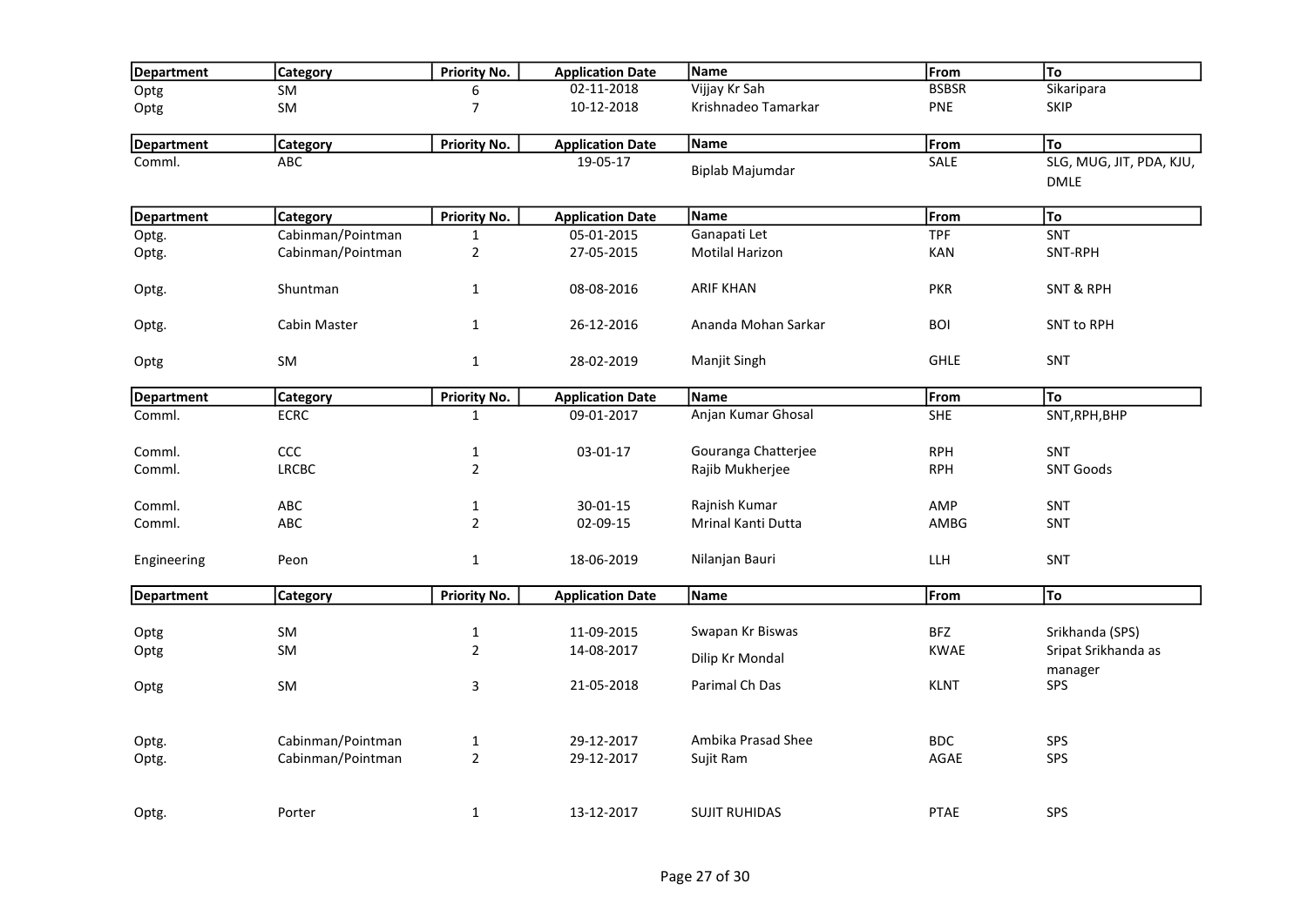| Department        | <b>Category</b> | Priority No.        | <b>Application Date</b>                 | Name                  | From         | To                     |
|-------------------|-----------------|---------------------|-----------------------------------------|-----------------------|--------------|------------------------|
| Optg.             | Porter          | 2                   | 19-03-2019                              | MD. Taslim Sekh       | <b>DHAE</b>  | SPS                    |
| Optg.             | Gateman         | $\mathbf 1$         | 10-06-2021                              | Sk Dilmohamaad        | <b>LKX</b>   | SPS                    |
| <b>Department</b> | <b>Category</b> | Priority No.        | <b>Application Date</b>                 | Name                  | From         | To                     |
| Comml.            | CBC             | $\mathbf{1}$        | 25-06-12                                | Sri Asif Ali          | <b>BBAE</b>  | Stn nearest to Shibpur |
| <b>Department</b> | Category        | <b>Priority No.</b> | <b>Application Date</b>                 | Name                  | From         | To                     |
| Comml.            | <b>CCC</b>      | $\mathbf{1}$        | 06-01-15                                | Ashok Kr.Mukhopadhyay | CDAE         | <b>SHBC</b>            |
| <b>Department</b> | <b>Category</b> | <b>Priority No.</b> | <b>Application Date</b>                 | Name                  | From         | To                     |
| Elect-TRD         | JE.             | $\mathbf{1}$        | 06-07-2018                              | Rajib Mondal          | SSE/TRD/NDAE | SSE/TRD/PNE            |
| <b>Department</b> | <b>Category</b> | Priority No.        | <b>Application Date</b>                 | Name                  | From         | To                     |
| Optg              | <b>SM</b>       | 1                   | $02 - 11 - 2018$                        | Sanjoy Mudi           | GRAE         | <b>AMBG</b>            |
| Optg              | Gateman         | $\mathbf{1}$        | 18-12-2018                              | Pramod Kumar          | <b>NGF</b>   | AMBG                   |
| Department        | Category        | Priority No.        | <b>Application Date</b>                 | Name                  | From         | <b>To</b>              |
| Optg              | <b>SM</b>       | $\mathbf{1}$        | 30-07-2015                              | Vinod Kr Nishad       | <b>PCQ</b>   | TAK-HWH, PLAE-HWH      |
| Optg              | <b>SM</b>       | $\overline{2}$      | 10-09-2015                              | Soumen Das            | MLV          | TAK-Arambag            |
| Optg.             | Gateman         | $\mathbf{1}$        | 08-02-2017                              | Saheb Samanta         | <b>GRAE</b>  | <b>TAK or BAHW-NKL</b> |
| Optg.             | Gateman         | $\overline{2}$      | 16-09-2020                              | MITHILESH KUMAR       | <b>BAHW</b>  | <b>TAK</b>             |
| Optg.             | Porter          | $\mathbf{1}$        | 19-09-2018                              | Prodyut Karmakar      | <b>BMAE</b>  | <b>BAHW</b>            |
| Optg.             | SM              | $\mathbf{1}$        | 25-01-2019                              | Pankaj Kumar          | Kopai        | <b>BAHW</b>            |
| Optg.             | SM              | $\overline{2}$      | 04-02-2019                              | Pankaj Kumar          | <b>PNE</b>   | <b>BAHW</b>            |
| Optg.             | SM.             | 3                   | 12-03-2019                              | Arnab Mal             | <b>KNSN</b>  | <b>BAHW</b>            |
| Engg.             | TM-IV/GK        | $\mathbf{1}$        | 12-01-2017                              | Souvik Dutta          | KWAE (BG)    | TAK/Arambag            |
| Comml.            | <b>BS</b>       | $\mathbf{1}$        | 22-7-2010, 29-4-11, 10-3-<br>14 22-8-14 | Rameswar Mahali       | <b>NSF</b>   | TAK, KKAE              |
| Medical           | Safaiwala       | $\mathbf{1}$        | 09-08-18                                | <b>Bikram Dhara</b>   | <b>HWH</b>   | <b>TAK</b>             |
| <b>Department</b> | <b>Category</b> | Priority No.        | <b>Application Date</b>                 | Name                  | From         | To                     |
| Comml.            | SrBC            | $\mathbf 1$         | 19-11-13                                | Swapan Bhattacharyay  | <b>MRR</b>   | HBC/TIT/KAN            |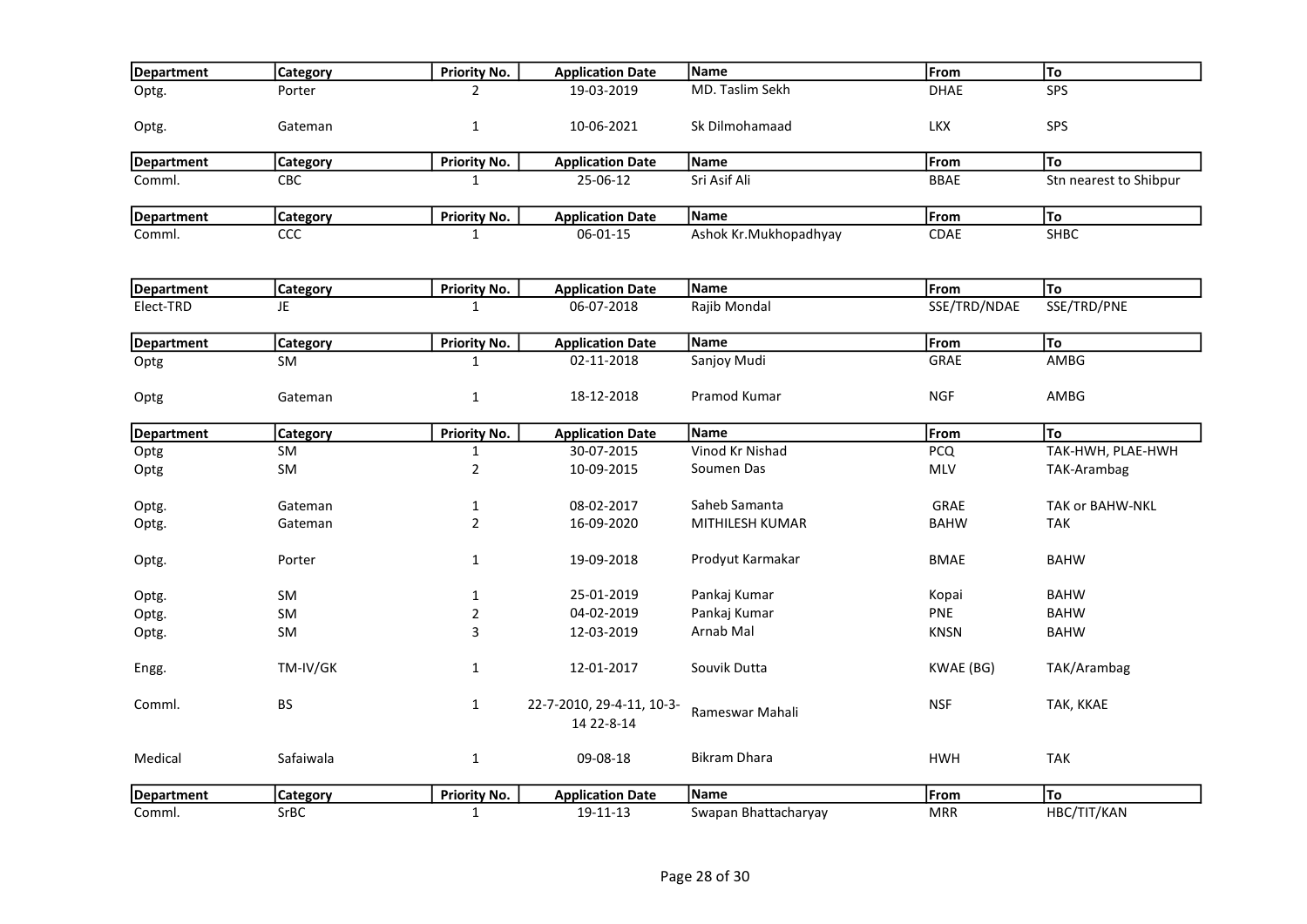| Department        | <b>Category</b> | <b>Priority No.</b> | <b>Application Date</b> | Name                 | From        | To                       |
|-------------------|-----------------|---------------------|-------------------------|----------------------|-------------|--------------------------|
| Comml.            | ABC             | $\mathbf{1}$        | 23-03-12                | Swapan Kr. Das       | LOK         | Between TIT - SKG/BWN    |
|                   |                 |                     | 03-08-18                | Vivek Kumar          | <b>CRAE</b> | TI/M/HBC                 |
| <b>Department</b> | <b>Category</b> | <b>Priority No.</b> | <b>Application Date</b> | <b>Name</b>          | From        | To                       |
| Engg.             | TM-II           | $\mathbf{1}$        | 10-01-2018              | SABYASACHI LET       | BWN/W       | TD/KAN                   |
| Engg.             | TM-IV           | $\overline{2}$      | 03-12-2020              | <b>BISWAJIT PAL</b>  | LQU         | TD/KAN                   |
| Department        | <b>Category</b> | Priority No.        | <b>Application Date</b> | Name                 | From        | To                       |
| Optg              | <b>SM</b>       | $\mathbf{1}$        | 06-12-2016              | Sanjay Kr Chourasia  | TBB         | Tilbhita-Rajgram         |
| Optg              | SM              | $\mathbf{1}$        | 12-07-2018              | Sulendra Kr Shaw     | <b>GNJP</b> | <b>BMRH</b>              |
| Optg              | SM              | $\mathbf{1}$        | 09-08-2018              | Koushik Mondal       | AZ          | <b>KNHR</b>              |
| Optg.             | Gateman         | $\mathbf{1}$        | 29-08-2018              | Mithun Sarkar        | <b>NGF</b>  | <b>KNHR</b>              |
| Optg              | Porter          | $\mathbf{1}$        | 13-01-2021              | <b>BAPAN MONDAL</b>  | <b>CTR</b>  | <b>KNHR</b>              |
| Optg              | SM              | $\mathbf{1}$        | 30-08-2018              | Ajay Kr Paswan       | <b>CDAE</b> | GHLE                     |
| Optg              | SM              | $\mathbf 1$         | 20-09-2018              | Tejnarayan Singh     | <b>DKAE</b> | <b>SYDL</b>              |
| <b>Department</b> | <b>Category</b> | Priority No.        | <b>Application Date</b> | Name                 | From        | To                       |
| Optg.             | Gateman         | $\mathbf{1}$        | 13-03-2015              | Abul Basar           | GSGB        | <b>TKP</b>               |
| Department        | <b>Category</b> | <b>Priority No.</b> | <b>Application Date</b> | Name                 | From        | To                       |
| Optg              | <b>SM</b>       | $\mathbf{1}$        | 08-01-2019              | Mahakash Mondal      | <b>MYM</b>  | <b>TLO</b>               |
| Optg.             | Porter          | $\mathbf{1}$        | 13-02-2018              | Krishna Kamal Mandal | <b>GHLE</b> | <b>TLO</b>               |
| Optg.             | Porter          | $\mathbf 2$         | 30-05-2017              | Subhas Biswas        | KAN         | TLO, HYG, GFAE, SHE, SRP |
| Optg.             | Porter          | 3                   | 20-07-2017              | Sumit Kumar Banerjee | <b>PCQ</b>  | <b>TLO</b>               |
| <b>Department</b> | <b>Category</b> | <b>Priority No.</b> | <b>Application Date</b> | Name                 | From        | To                       |
| Comml.            | <b>ECRC</b>     | $\mathbf{1}$        | 26-04-2017              | Santanu Mukherjee    | Khiddirpur  | Non-Public dealing work/ |
| <b>Department</b> | <b>Category</b> | Priority No.        | <b>Application Date</b> | <b>Name</b>          | From        | To                       |
| Medical           | Safaiwala       | $\mathbf{1}$        | 30-09-2015              | Sri Sheo Shankar Ram | Med         | Comml                    |